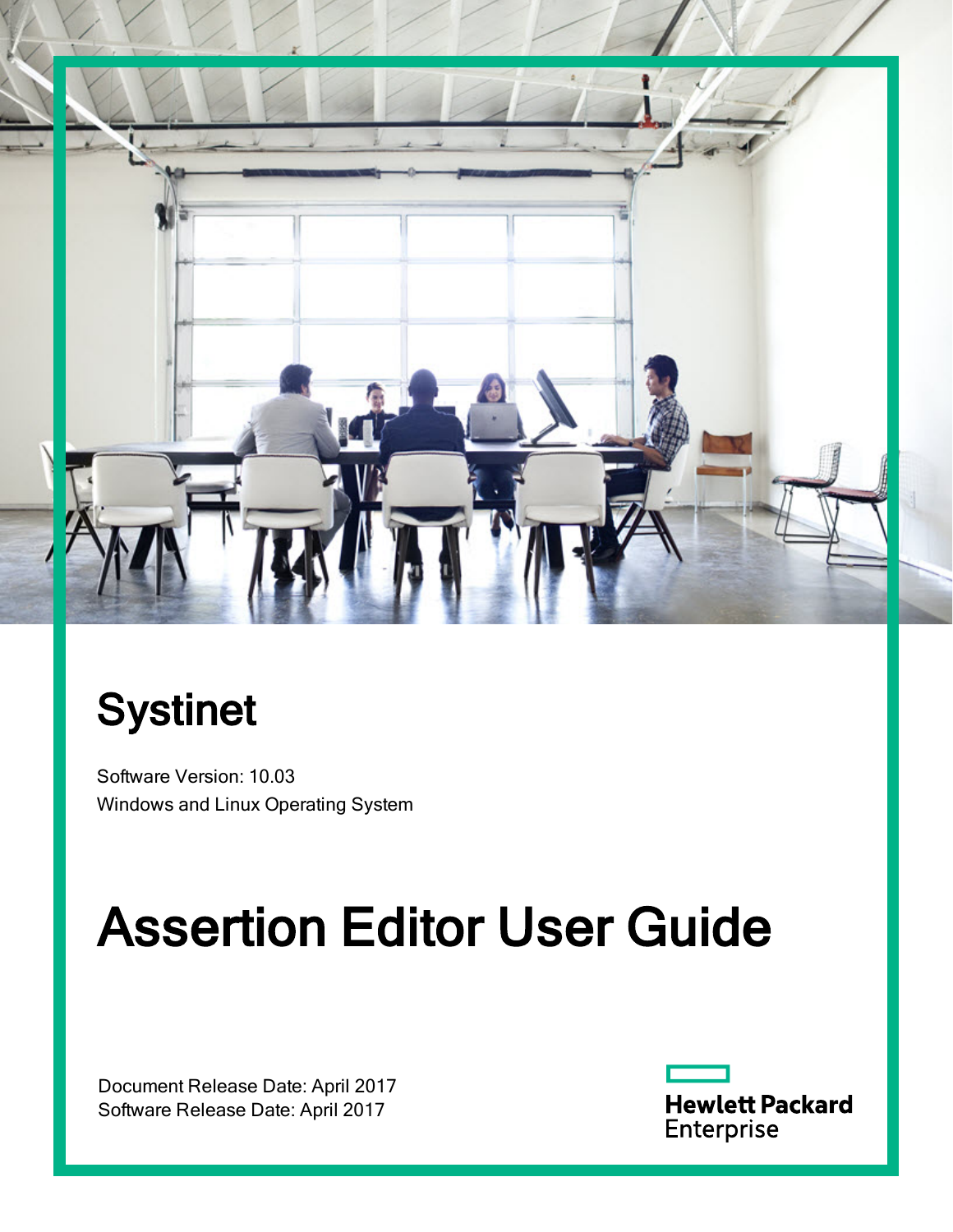#### Legal Notices

#### **Warranty**

The only warranties for Hewlett Packard Enterprise products and services are set forth in the express warranty statements accompanying such products and services. Nothing herein should be construed as constituting an additional warranty. Hewlett Packard Enterprise shall not be liable for technical or editorial errors or omissions contained herein. The information contained herein is subject to change without notice.

#### Restricted Rights Legend

Confidential computer software. Valid license from Hewlett Packard Enterprise required for possession, use or copying. Consistent with FAR 12.211 and 12.212, Commercial Computer Software, Computer Software Documentation, and Technical Data for Commercial Items are licensed to the U.S. Government under vendor's standard commercial license.

#### Copyright Notice

© 2003-2017 Hewlett Packard Enterprise Development LP

#### Trademark Notices

Adobe™ is a trademark of Adobe Systems Incorporated.

Microsoft® and Windows® are U.S. registered trademarks of Microsoft Corporation.

UNIX® is a registered trademark of The Open Group.

This product includes an interface of the 'zlib' general purpose compression library, which is Copyright © 1995-2002 Jean-loup Gailly and Mark Adler.

#### Documentation Updates

To check for recent updates or to verify that you are using the most recent edition of a document, go to: <https://softwaresupport.hpe.com/>.

This site requires that you register for an HP Passport and to sign in. To register for an HP Passport ID, click **Register** on the HPE Software Support site or click **Create an Account** on the HP Passport login page.

You will also receive updated or new editions if you subscribe to the appropriate product support service. Contact your HPE sales representative for details.

#### **Support**

Visit the HPE Software Support site at: <https://softwaresupport.hpe.com/>.

Most of the support areas require that you register as an HP Passport user and to sign in. Many also require a support contract. To register for an HP Passport ID, click **Register** on the HPE Support site or click **Create an Account** on the HP Passport login page.

To find more information about access levels, go to: <https://softwaresupport.hpe.com/web/softwaresupport/access-levels>.

**HPE Software Solutions Now** accesses the HPSW Solution and Integration Portal website. This site enables you to explore HPE Product Solutions to meet your business needs, includes a full list of Integrations between HPE Products, as well as a listing of ITIL Processes. The URL for this website is [https://softwaresupport.hpe.com/km/KM01702731.](https://softwaresupport.hpe.com/km/KM01702731)

#### About this PDF Version of Online Help

This document is a PDF version of the online help. This PDF file is provided so you can easily print multiple topics from the help information or read the online help in PDF format. Because this content was originally created to be viewed as online help in a web browser, some topics may not be formatted properly. Some interactive topics may not be present in this PDF version. Those topics can be successfully printed from within the online help.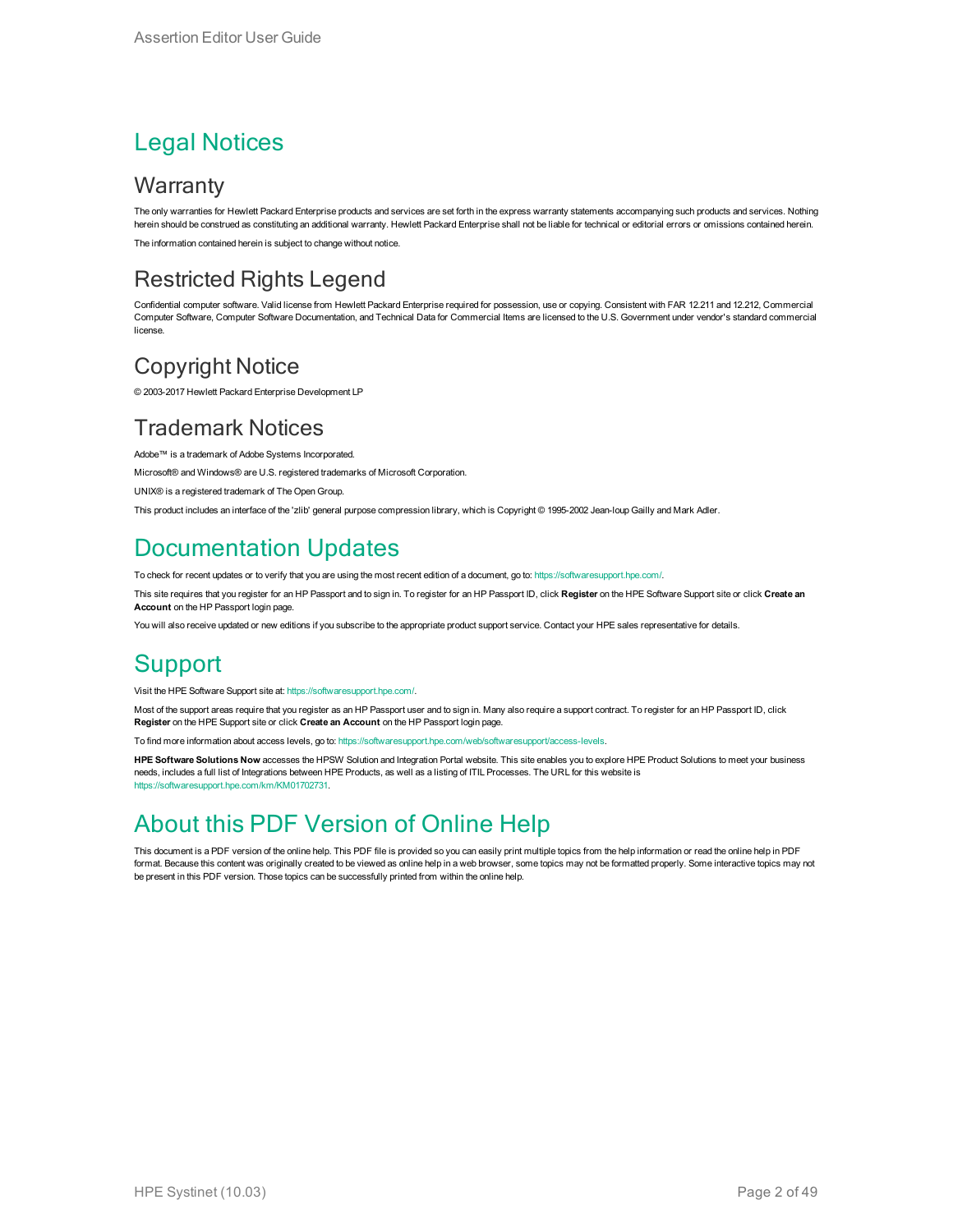### **Contents**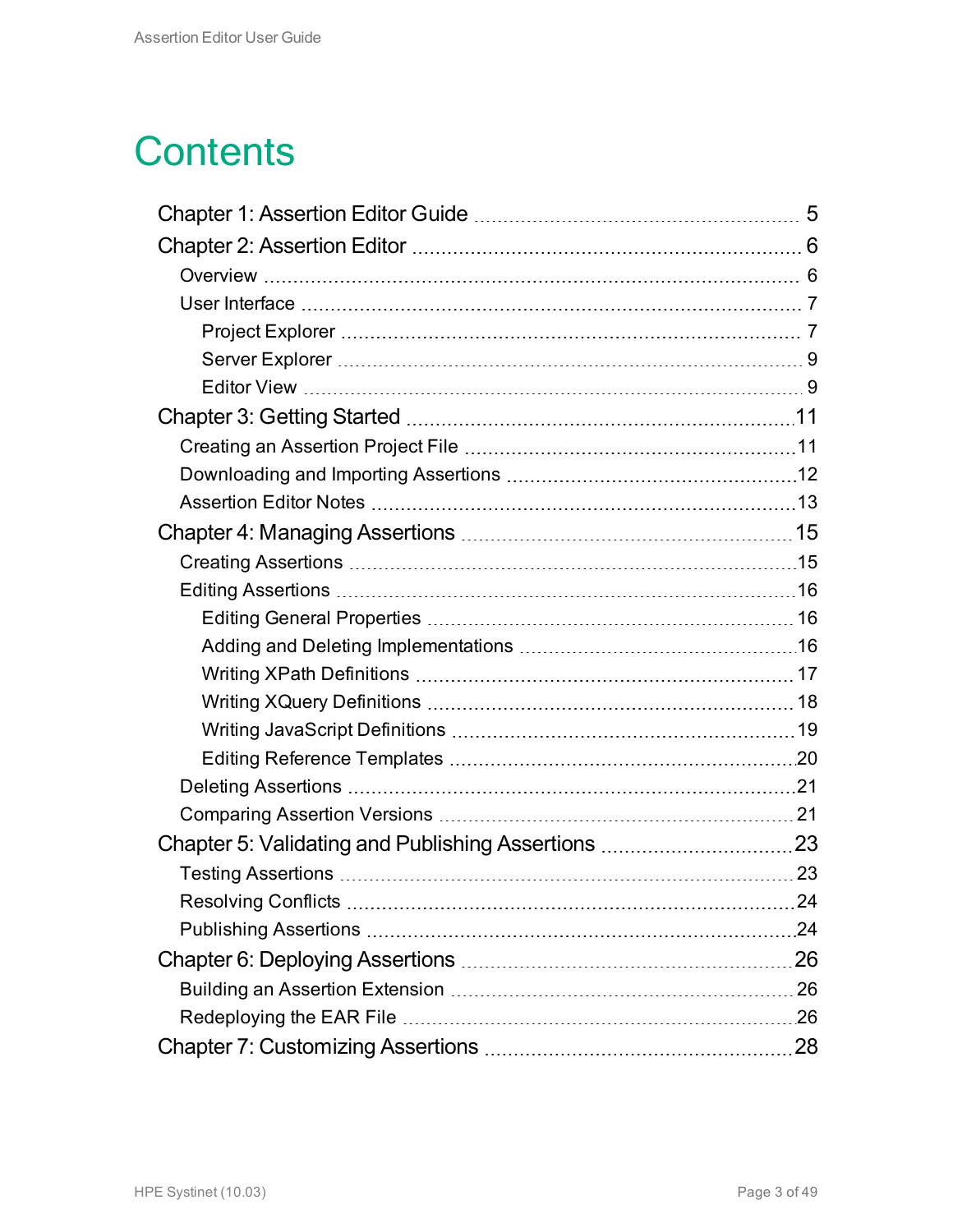|                                                      | 28        |
|------------------------------------------------------|-----------|
|                                                      |           |
|                                                      | .30       |
|                                                      | .30       |
|                                                      | 32        |
|                                                      |           |
|                                                      |           |
|                                                      | .34       |
|                                                      | 34        |
|                                                      |           |
|                                                      | 36        |
|                                                      |           |
|                                                      | 38        |
|                                                      |           |
|                                                      |           |
|                                                      | 44        |
|                                                      | 45        |
|                                                      | <b>47</b> |
| Appendix C: Integrating XQuery Function Libraries 48 |           |
|                                                      |           |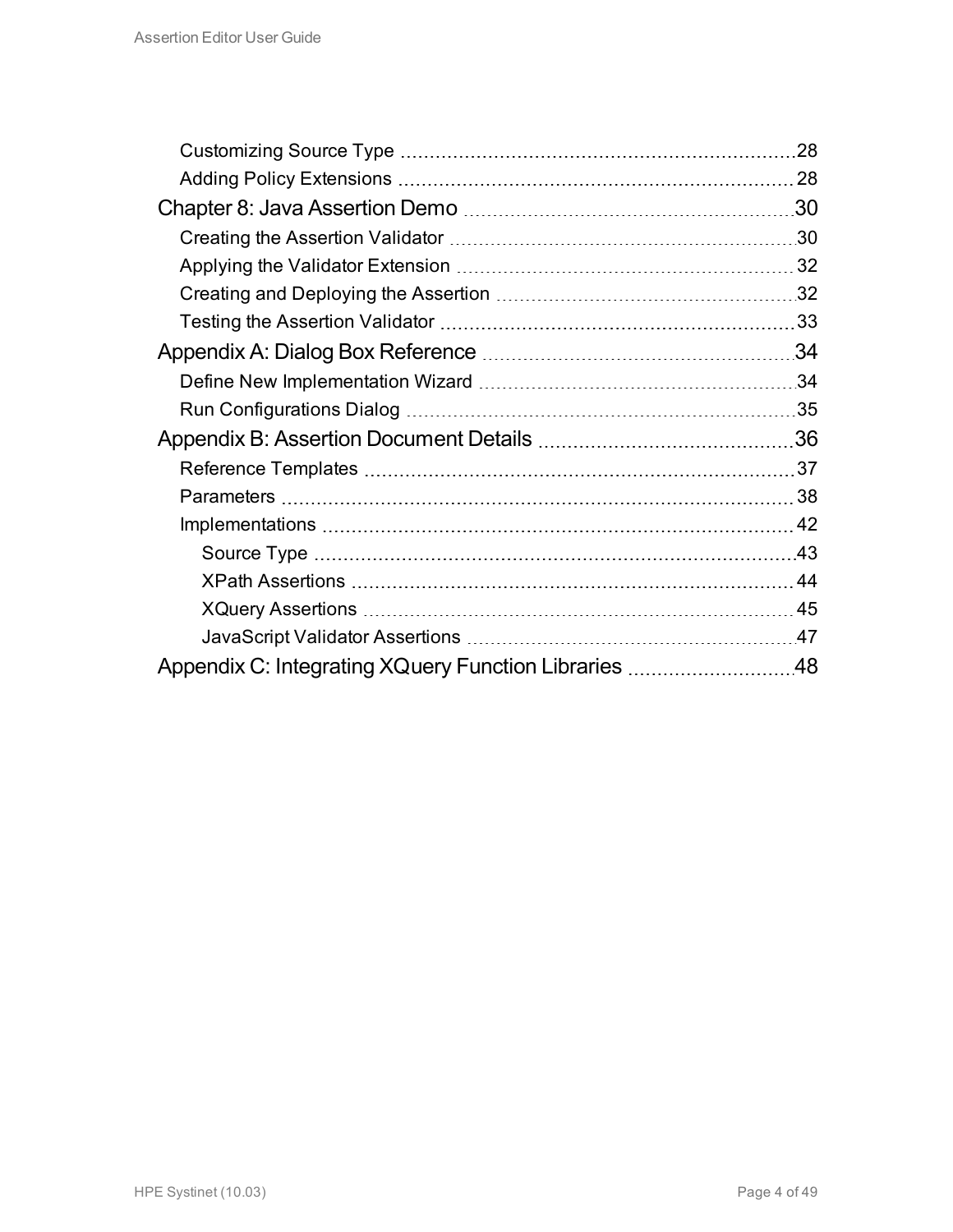### <span id="page-4-0"></span>Chapter 1: Assertion Editor Guide

Welcome to the *Assertion Editor User Guide*. This guide explains how to use Assertion Editor as part of HPE Systinet.

This guide contains the following chapters:

• ["Assertion](#page-5-0) Editor" on page 6

Provides an overview of the main features of Assertion Editor.

**.** ["Getting](#page-10-0) Started" on page 11

Describes the installation of the main features, and shows you how to create an assertion project in Assertion Editor.

• "Managing [Assertions"](#page-14-0) on page 15

Explains how to create, download, edit, and compare assertions using Assertion Editor.

**.** "Validating and Publishing [Assertions"](#page-22-0) on page 23

Shows how to test, publish, and resolve conflicts in assertions using Assertion Editor.

• "Deploying [Assertions"](#page-25-0) on page 26

Shows how to build an Assertion extension project using Assertion Editor.

**.** ["Customizing](#page-27-0) Assertions" on page 28

Explains how to customize the source type and add PM extensions in Assertion Editor.

**.** "Java [Assertion](#page-29-0) Demo" on page 30

Demonstrates the creation of a custom assertion validator and its use with Assertion Editor and HPE Systinet.

• "Dialog Box [Reference"](#page-33-0) on page 34

Dialog boxes reference.

**.** ["Assertion](#page-35-0) Document Details" on page 36

Assertion document reference.

• ["Integrating](#page-47-0) XQuery Function Libraries" on page 48

Integrating custom XQuery libraries with Assertion Editor.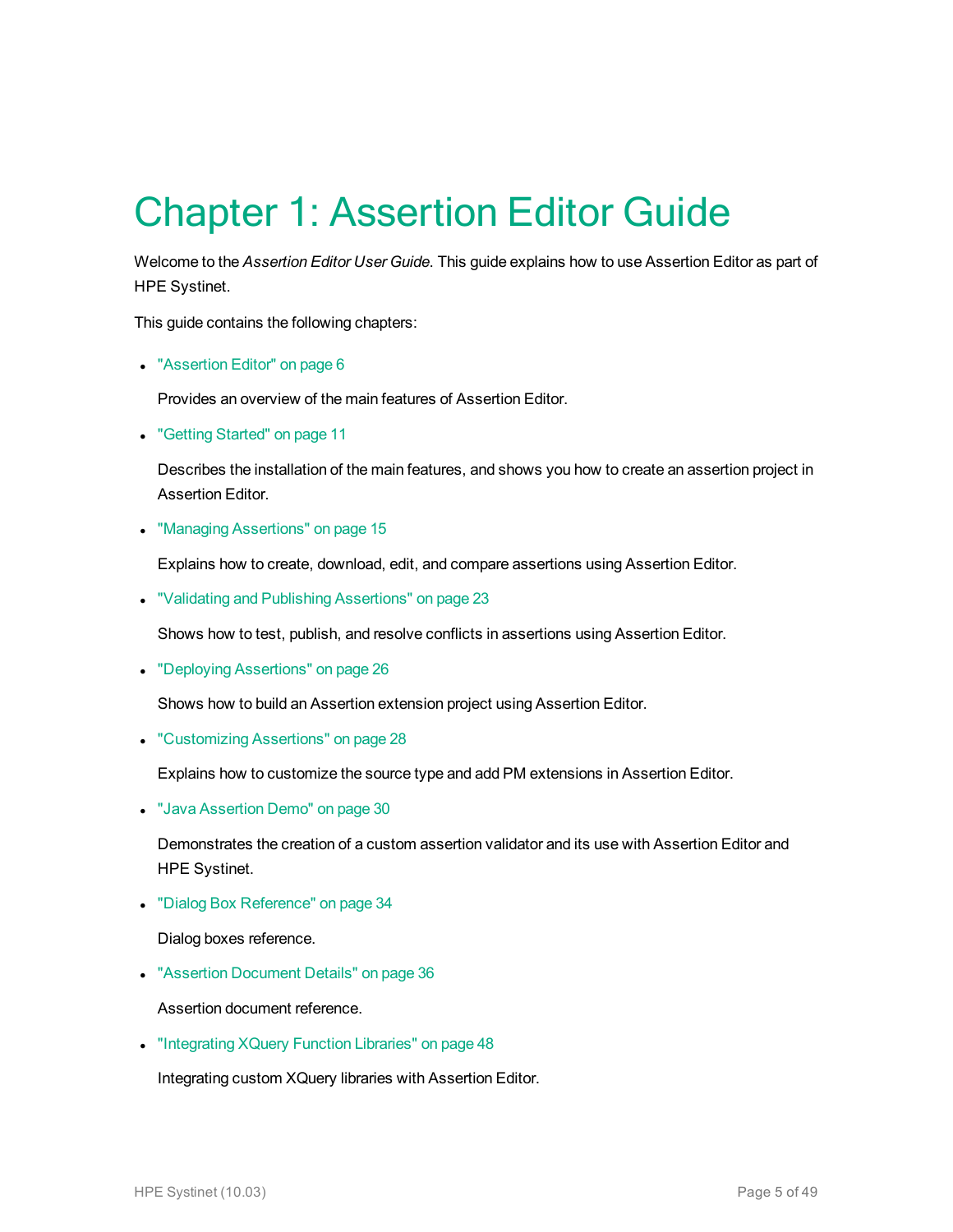### <span id="page-5-0"></span>Chapter 2: Assertion Editor

HPE Systinet includes Assertion Editor, a set of features for use with the Policy Manager component of HPE Systinet. Assertion Editor enables you to create, edit, and delete assertions on any number of Policy Manager servers. In addition, you can use Assertion Editor to test an assertion, validating the assertion against a source document.

This chapter introduces Assertion Editor in the following sections:

- ["Overview"](#page-5-1) below
- <span id="page-5-1"></span>• "User [Interface"](#page-6-0) on the next page

#### **Overview**

Assertions are the building blocks of policy. Each assertion checks a single condition of a policy, returning a true or false result. In Policy Manager, one or more assertions are collected together to form a *technical policy*. The technical policy is a set of assertions that fulfills a management requirement.

HPE Systinet provides tools to test whether sources comply with the relevant policies.

To meet management requirements, a technical policy often needs a new assertion. Changing requirements can also result in existing assertions becoming out of date. Assertion Editor is a tool, built on the widely used Eclipse IDE, to simplify assertion creation and editing.

Assertion Editor makes working with assertions easy.

Use Assertion Editor to do the following:

1. **Create an assertion project.**

For details, see the following sections:

- <sup>o</sup> "Creating an [Assertion](#page-10-1) Project File" on page 11
- <sup>o</sup> ["Downloading](#page-11-0) and Importing Assertions" on page 12
- 2. **Create and manage assertions.**

For details, see the following sections: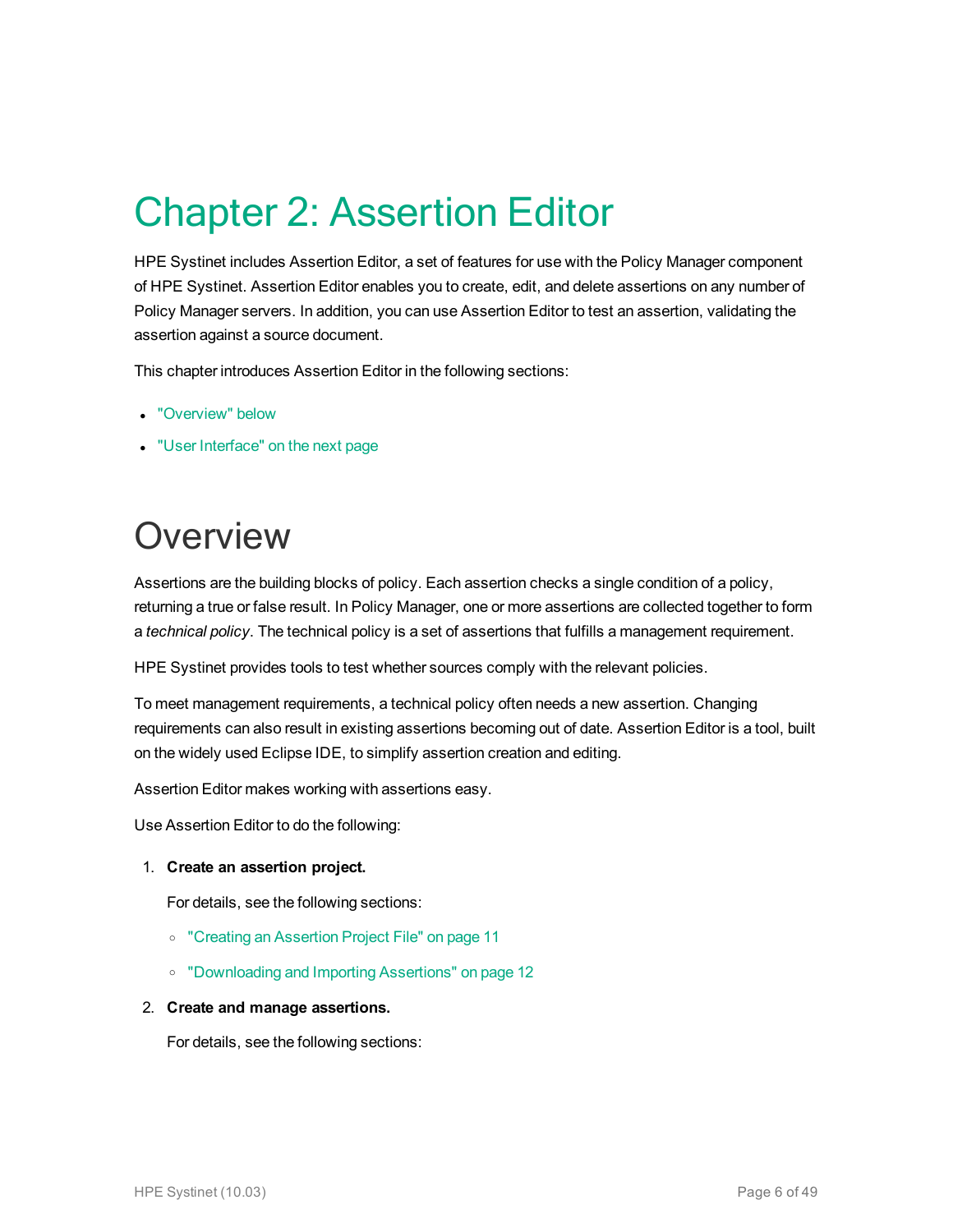Assertion Editor User Guide Chapter 2: Assertion Editor

- <sup>o</sup> "Creating [Assertions"](#page-14-1) on page 15
- <sup>o</sup> "Editing [Assertions"](#page-15-0) on page 16
- <sup>o</sup> "Deleting [Assertions"](#page-20-0) on page 21
- <sup>o</sup> ["Comparing](#page-20-1) Assertion Versions" on page 21
- 3. **Validate assertions before publishing.**

For details, see "Testing [Assertions"](#page-22-1) on page 23.

4. **Deploy assertions and manage conflicts.**

For details, see the following sections:

- <sup>o</sup> "Publishing [Assertions"](#page-23-1) on page 24
- <sup>o</sup> ["Resolving](#page-23-0) Conflicts" on page 24
- 5. **Customize assertions for use with Policy Manager.**

For details, see ["Customizing](#page-27-0) Assertions" on page 28.

### <span id="page-6-0"></span>User Interface

The default perspective is split into a number of sections with menu options across the top.

The platform perspective consists of the following views:

<sup>l</sup> **Project Explorer**

The tree view of your assertion projects. For details, see "Project [Explorer"](#page-6-1) below.

<sup>l</sup> **Server Explorer**

The view listing HPE Systinet server connections to HPE Systinet Workbench. For details, see Server Explorer.

<sup>l</sup> **Editor**

<span id="page-6-1"></span>The view showing the components of the assertion. For details, see ["Editor](#page-8-1) View" on page 9.

### Project Explorer

The Project Explorer contains a hierarchical list of projects, the assertions in each project, and the validation definitions in each assertion.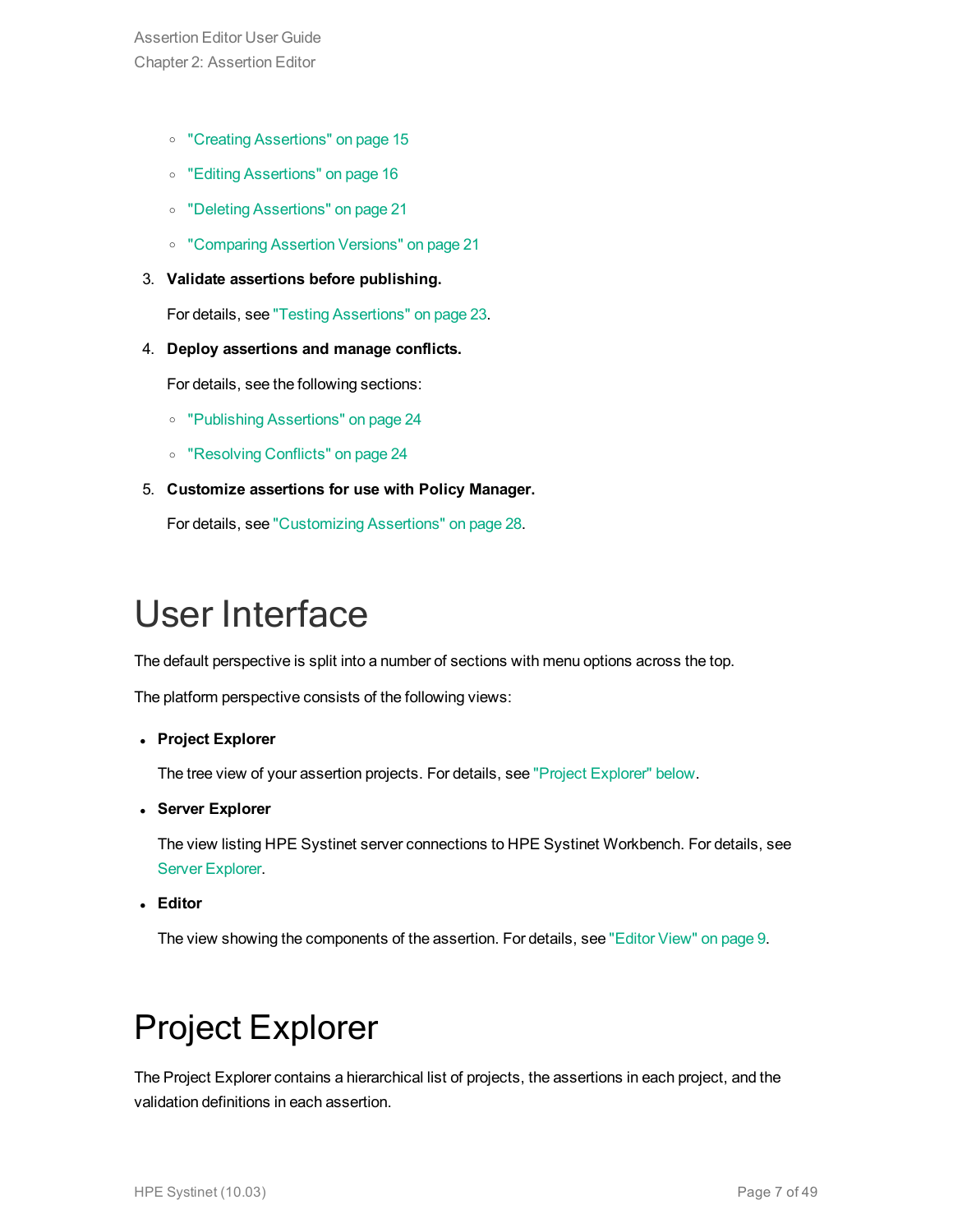The Project Explorer contains additional context menu options enabling you to interact with a running HPE Systinet server. Right-click the project name or a particular assertion, and select **HPE Systinet** to view the options listed in the following tables:

| <b>Option</b>                | <b>Function</b>                                                                      |
|------------------------------|--------------------------------------------------------------------------------------|
| Download                     | Import Assertions from HPE Systinet. For details, see "Downloading and Importing     |
| Assertions                   | Assertions" on page 12.                                                              |
| Upload to                    | Export assertions to the default HPE Systinet server. For details, see "Publishing"  |
| Server                       | Assertions" on page 24.                                                              |
| Update from                  | Update assertions from HPE Systinet. For details, see "Editing Assertions" on page   |
| Server                       | 16.                                                                                  |
| Remove                       | Delete assertions from HPE Systinet. For details, see "Deleting Assertions" on page  |
| from Server                  | 21.                                                                                  |
| Upload To<br>Other<br>Server | Export assertions to a specified HPE Systinet server.                                |
| <b>Build</b>                 | Create an assertion extension for HPE Systinet containing all the assertions in your |
| Extension                    | project. For details, see "Building an Assertion Extension" on page 26.              |

#### **Project Context Menu Options**

| <b>Assertion Context Menu Options</b> |
|---------------------------------------|
|---------------------------------------|

| Option                       | <b>Function</b>                                                                       |
|------------------------------|---------------------------------------------------------------------------------------|
| Upload to                    | Export an assertion to the default HPE Systinet server. For details, see "Publishing" |
| Server                       | Assertions" on page 24.                                                               |
| Update from                  | Update assertions from HPE Systinet. For details, see "Editing Assertions" on page    |
| Server                       | 16.                                                                                   |
| Remove                       | Delete the assertion from HPE Systinet. For details, see "Deleting Assertions" on     |
| from Server                  | page 21.                                                                              |
| Upload To<br>Other<br>Server | Export an assertion to a specified HPE Systinet server.                               |
| <b>Build</b>                 | Create an assertion extension for HPE Systinet containing all the assertions in your  |
| Extension                    | project. For details, see "Building an Assertion Extension" on page 26.               |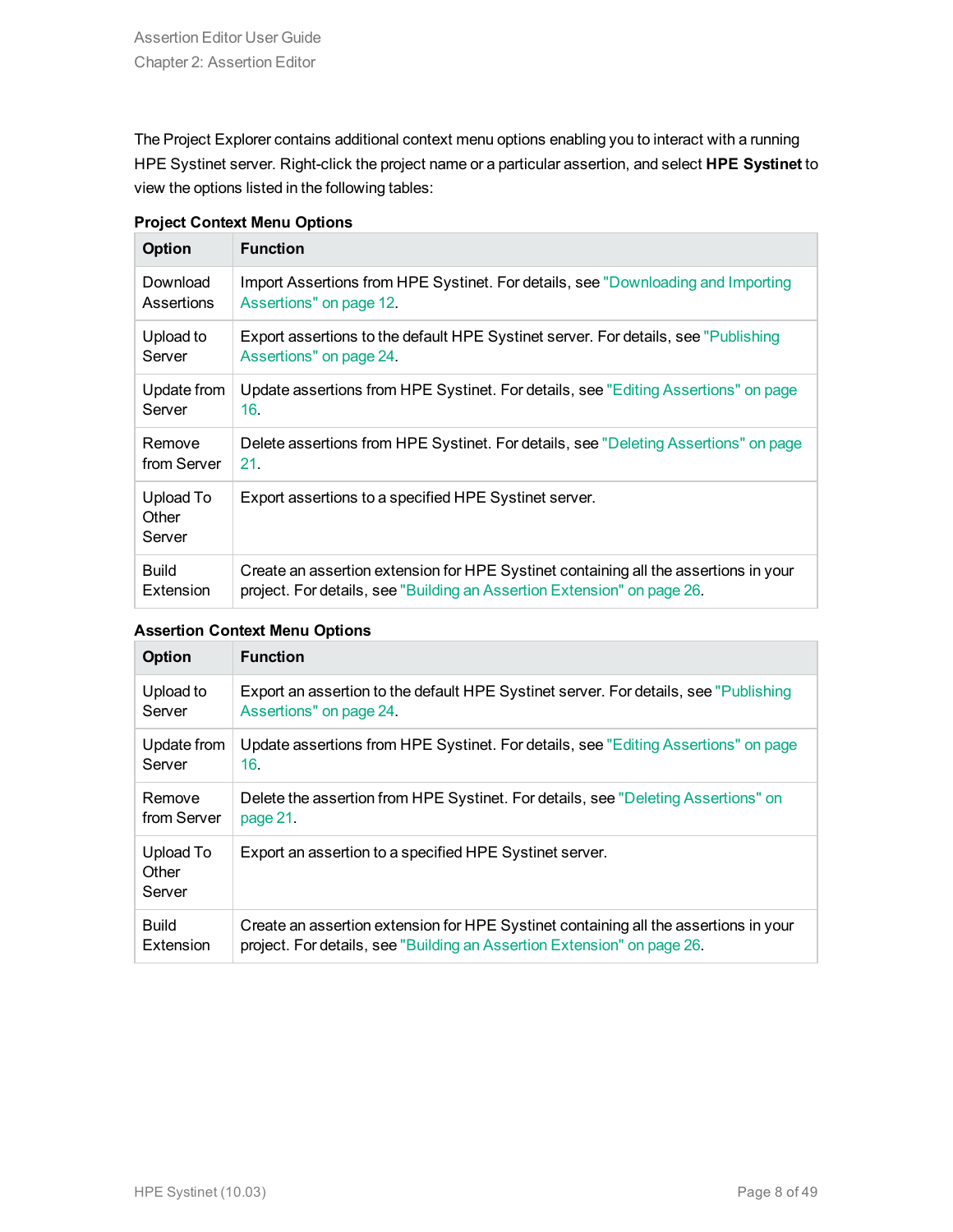#### <span id="page-8-0"></span>Server Explorer

The Server Explorer displays the HPE Systinet servers connected to HPE Systinet Workbench. The functionality is shared by all the HPE Systinet Workbench editors.

Right-click a server in the Server Explorer to open the context menu described in the following table:

| Option                | <b>Function</b>                                                                                                          |
|-----------------------|--------------------------------------------------------------------------------------------------------------------------|
| New Server            | Add a server for downloading assertions and taxonomies (Assertion Editor,<br>Taxonomy Editor, and Customization Editor). |
| Remove<br>Server      | Delete a server from the Server Explorer.                                                                                |
| Download<br>Taxonomy  | Download a taxonomy from a server (Taxonomy Editor and Customization Editor).                                            |
| Download<br>Assertion | Download assertions from a platform server (Assertion Editor).                                                           |
| Download<br>Report    | Download reports from a reporting server (Report Editor).                                                                |
| <b>Properties</b>     | View and edit the server name, URL, username, and password.                                                              |

**Server Explorer Context Menu Options**

### <span id="page-8-1"></span>Editor View

The Editor view is the main feature of the Assertion Editor UI.

The pane is split into the following tabs:

<sup>l</sup> **Overview Tab**

The Overview tab shows the components of the assertion.

The tab is divided into the following areas:

<sup>o</sup> **General Information**

Name of the assertion and its description.

<sup>o</sup> **Implementation**

List of implementations of validation logic and the artifact types to which they apply.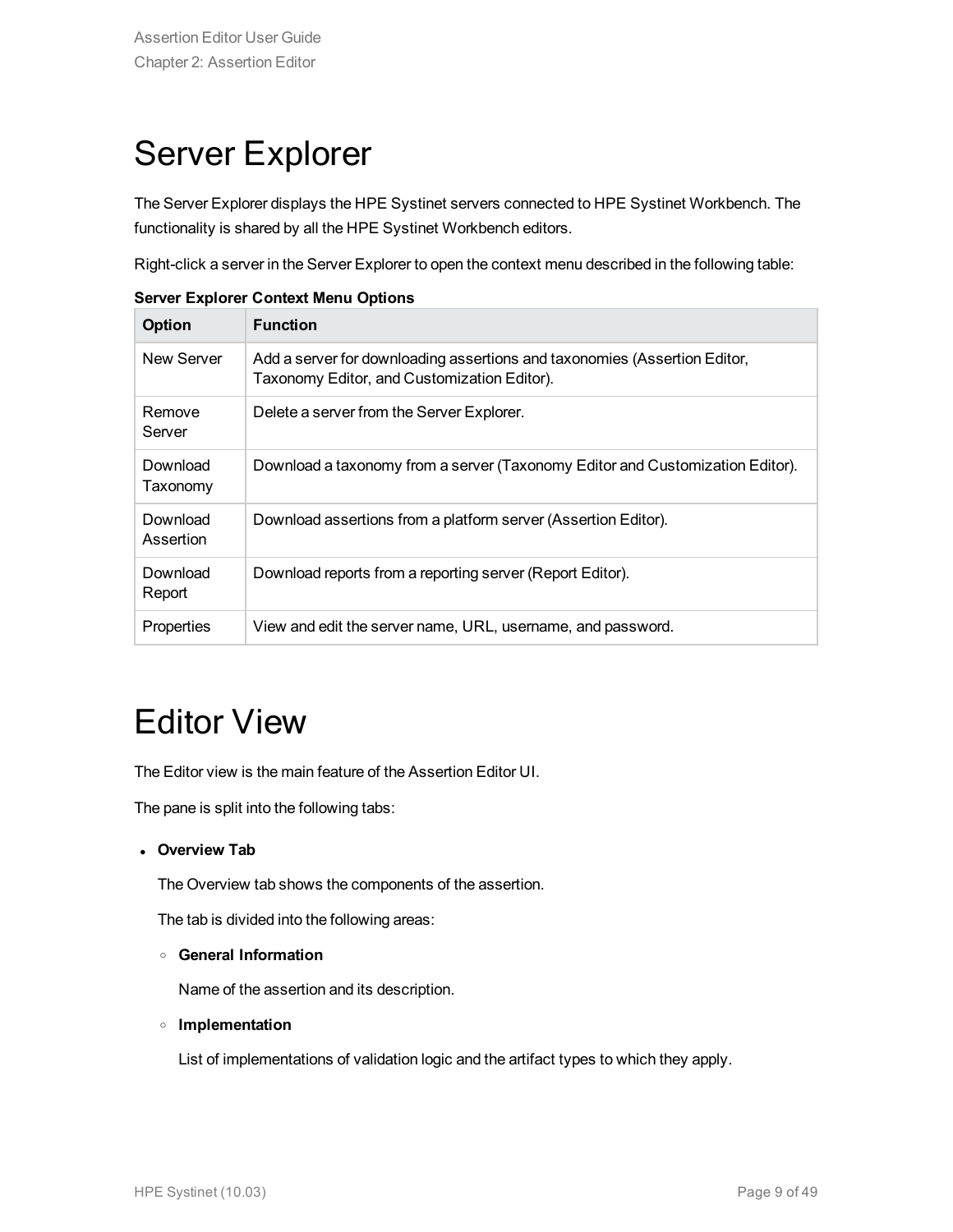#### <sup>o</sup> **Reference Template**

Element used to reference this assertion from a WS-Policy document.

#### <sup>l</sup> **Implementation Tab**

The Implementation tab includes a list of implementations.

Highlighting an implementation opens the XQuery Definition Editor in the window beneath. For details, see "Writing XQuery [Definitions"](#page-17-0) on page 18.

#### <sup>l</sup> **Source Tab**

The Source tab is an XML editor for editing the assertion.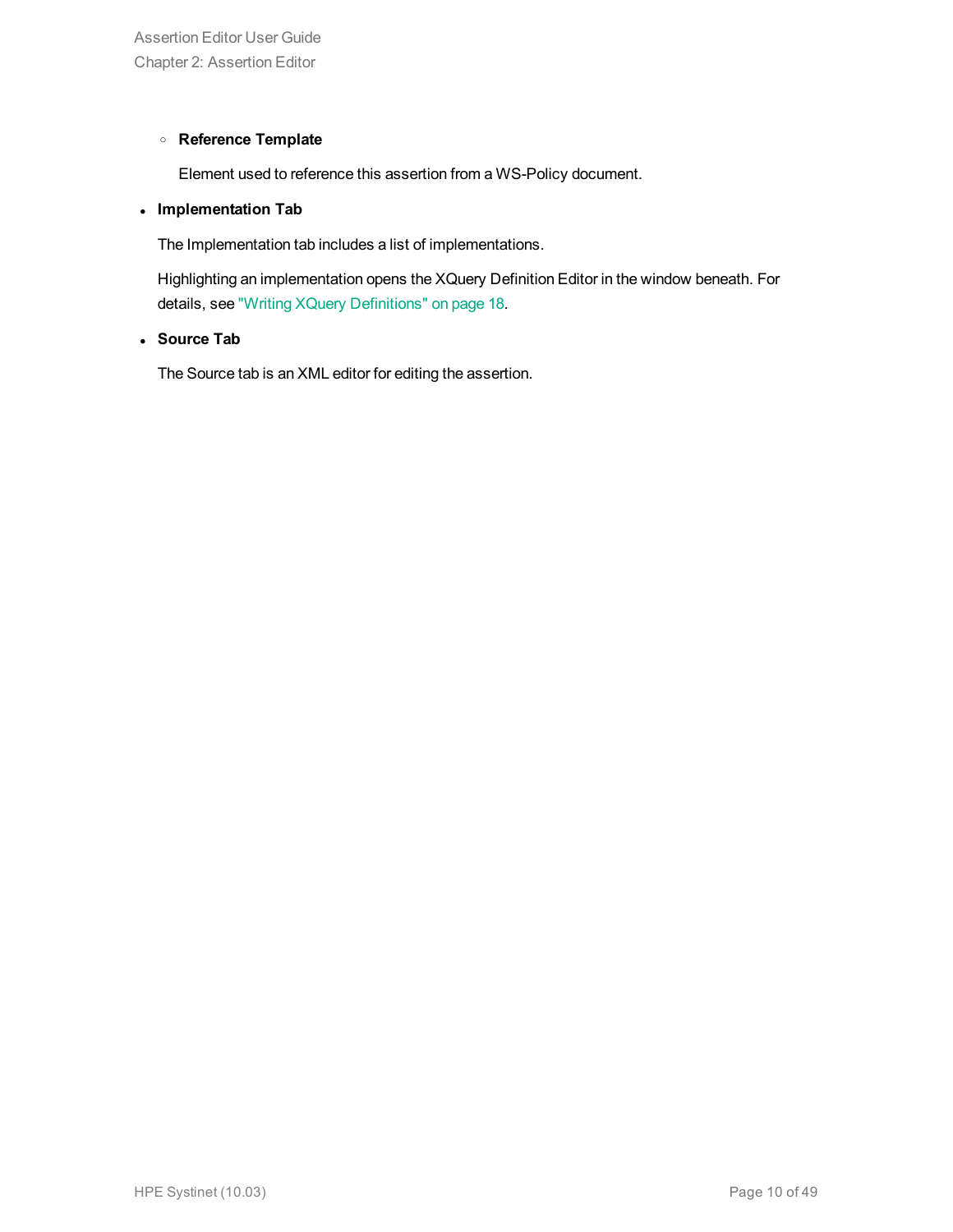## <span id="page-10-0"></span>Chapter 3: Getting Started

This chapter describes the prerequisites for working with assertions in Assertion Editor. It contains the following sections:

- "Creating an [Assertion](#page-10-1) Project File" below
- ["Downloading](#page-11-0) and Importing Assertions" on the next page
- <span id="page-10-1"></span>• ["Assertion](#page-12-0) Editor Notes" on page 13

### Creating an Assertion Project File

To work with assertions, you need an Assertion Project. You can create any number of Assertion Projects to help organize your work.

To Create an Assertion Project:

- 1. Do one of the following:
	- a. In the HPE Systinet Workbench Welcome page, click **Create Assertion Project**.
	- b. Click New  $\frac{c^2}{2}$  to open the Select a Wizard window and select HPE Systinet > Assertion **Project**.
	- c. From the menu, select **File > New > Assertion Project**.
	- d. Press **Alt+Shift+N**, and then press **R** to open the Select a Wizard window. Then select **HPE Systinet > Assertion Project**.

The New Assertion Project dialog box is displayed.

2. In the New Assertion Project dialog box, enter the following parameters:

| <b>Parameter</b>        | <b>Definition</b>                                                                                                                                                      |
|-------------------------|------------------------------------------------------------------------------------------------------------------------------------------------------------------------|
| Project Name            | The name of your assertion project.                                                                                                                                    |
| Namespace               | The namespace to apply to all assertions in the project.                                                                                                               |
| Create from<br>Existing | Select this option if you want to create a new project from a previous assertion<br>extension. If selected, input the path or browse for the location of the assertion |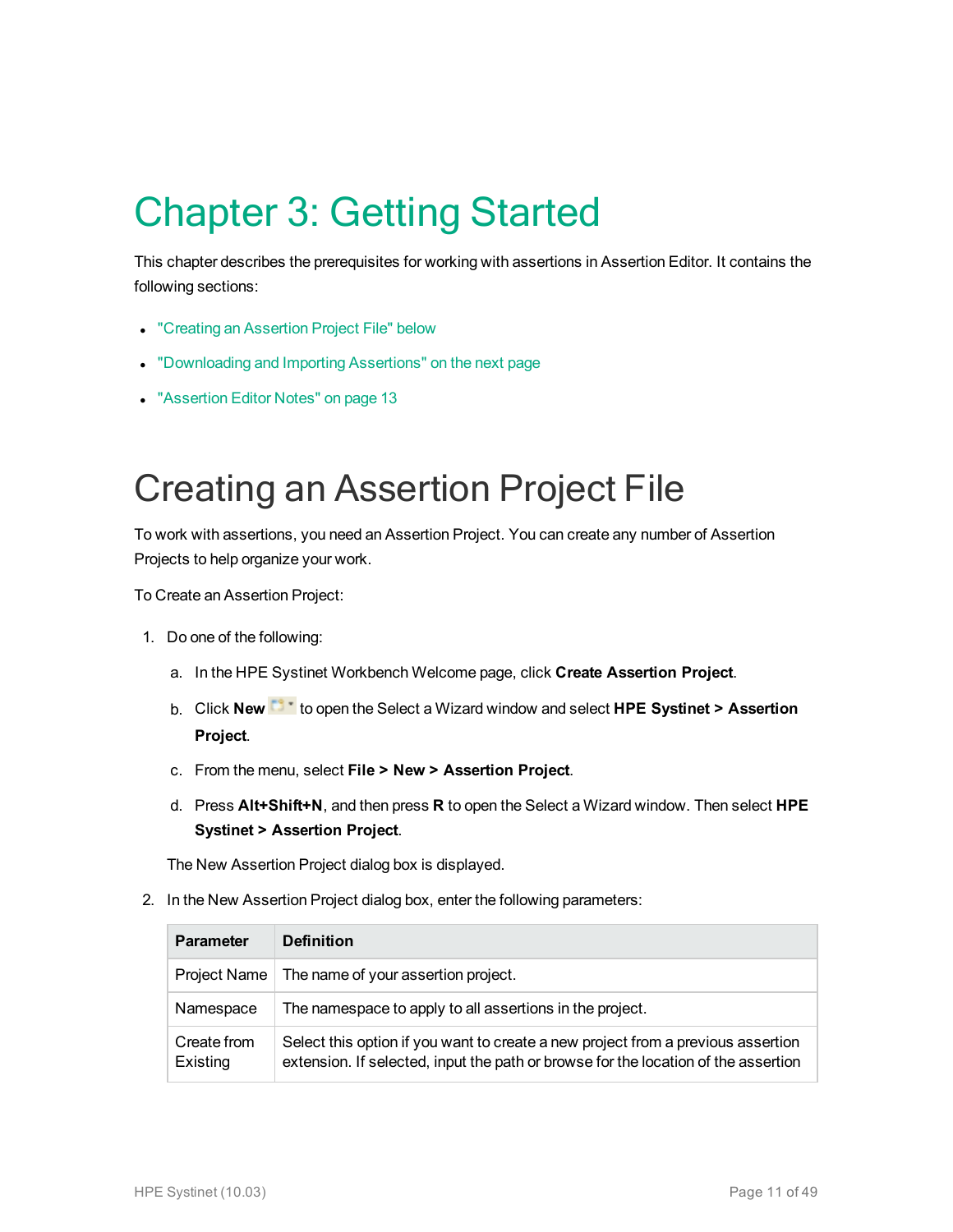| <b>Parameter</b>        | <b>Definition</b>                                                                                                                                    |
|-------------------------|------------------------------------------------------------------------------------------------------------------------------------------------------|
| Extension               | extension.                                                                                                                                           |
| Use Default<br>Location | If selected, Assertion Editor stores the project in your default workspace. If<br>unselected, input the path or browse for an alternative workspace. |

3. Click **Next** to select or create a server.

**Note:** If no servers are currently defined, the dialog box continues to [Step](#page-11-1) 5.

- 4. Do one of the following:
	- a. Select **Create a New Server** and click **Next**. Go to [Step](#page-11-1) 5.
	- b. Select **Use an Existing Server**, select the server from the list and input its credentials, and then click **Next**. Go to [Step](#page-11-2) 6.
- <span id="page-11-2"></span><span id="page-11-1"></span>5. In the New Server dialog box, add the required parameters, and then click **Next**.
- 6. Select the assertions to download from the server.
- 7. Select **Download All Taxonomies** to import taxonomies from HPE Systinet to make them available for use as assertion parameters.
- <span id="page-11-0"></span>8. Click **Finish**.

#### Downloading and Importing Assertions

Using Assertion Editor, you can download assertions from an HPE Systinet server to edit or test them.

You can download assertions in one of two ways:

- When you create a project, as described in "Creating an [Assertion](#page-10-1) Project File" on the previous [page](#page-10-1).
- From your local file system, at a later date.

**Caution:** If you import assertions containing manual validation, Assertion Editor highlights the manual validation as an error with a message instructing you to remove it from the assertion.

To Download Assertions:

1. Right-click the server containing the assertions you need in Server Explorer to open its context menu, and select **Download Assertions**.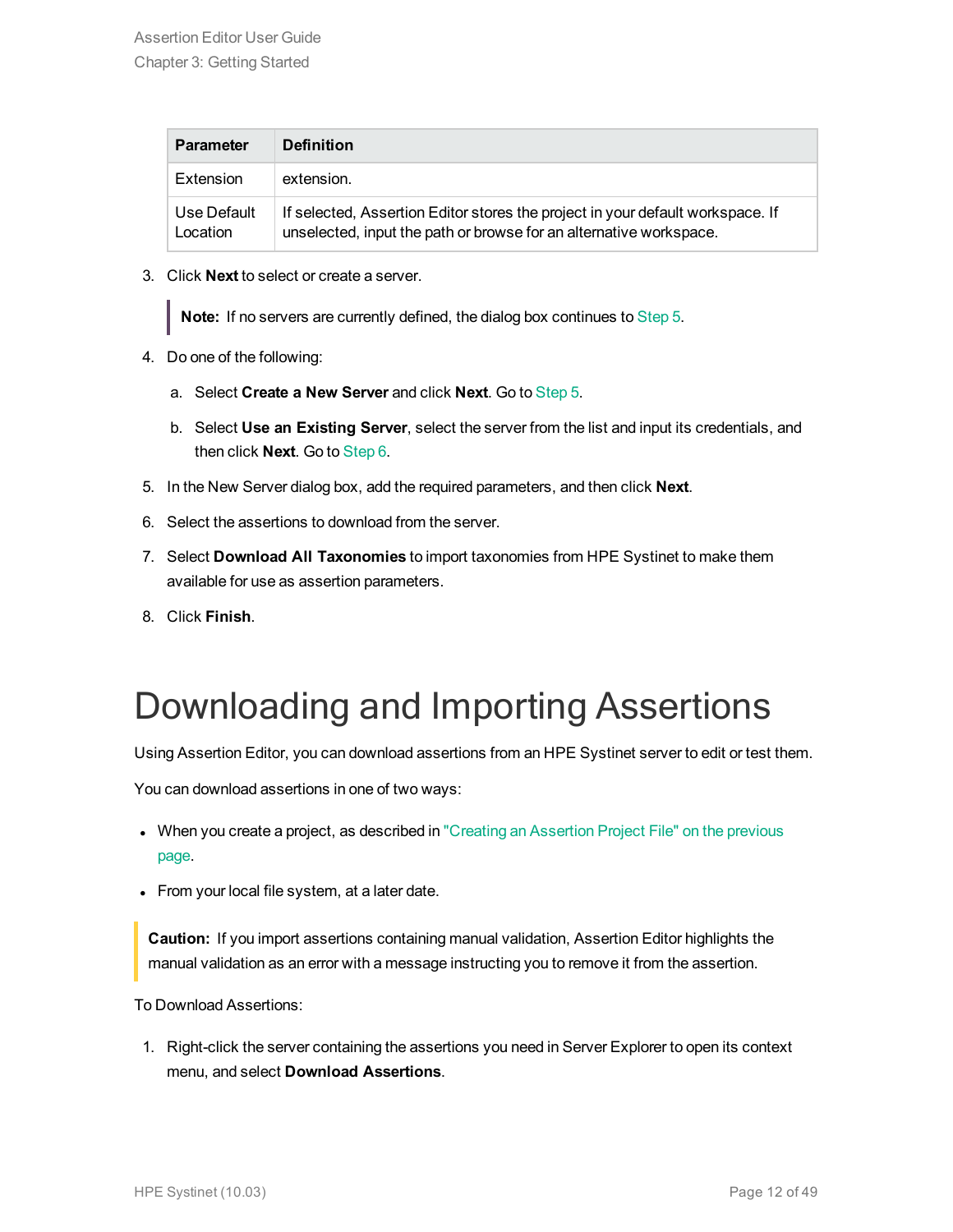The Download Assertion dialog box is displayed.

2. Select the assertions to download, and click **Next**.

The Choose Location dialog box is displayed.

3. Select the project to add the assertions to, and click **Finish**.

To Import Assertions from a Local File:

1. Right-click at Assertion project name in Project Explorer to open its context menu, and select **Import > Assertions**.

The Import Assertion dialog box is displayed.

2. Select the assertions to import, and click **Next**.

The Choose Location dialog box is displayed.

3. Select the project to add the assertions to, and click **Finish**.

<span id="page-12-0"></span>The assertions are imported to your project.

### Assertion Editor Notes

**Note:** In case you use HPE Systinet Workbench to implement Javascript assertions, the built-in Javascript editor might throw some unexpected errors.

To resolve this, uncheck **Other JavaScript Proposals** in **Window > Preferences > JavaScript > Editor > Content Assist > Advanced**.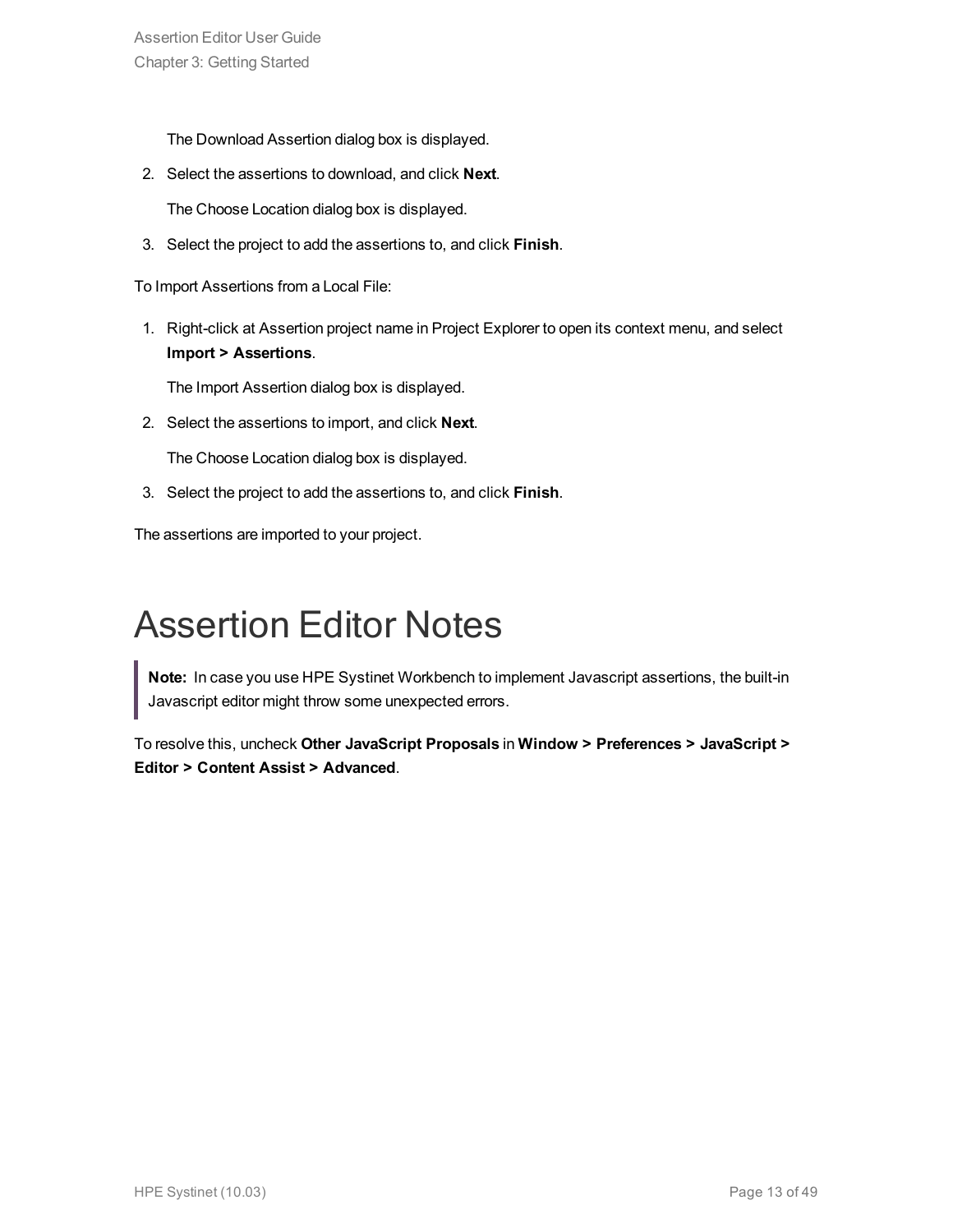| ᆖ                                                                                                  | Preferences                                                                                                           |                  | ▭<br>×       |
|----------------------------------------------------------------------------------------------------|-----------------------------------------------------------------------------------------------------------------------|------------------|--------------|
| type filter text                                                                                   | <b>Advanced</b>                                                                                                       |                  | க ⊷ ⊷        |
| ⊳ General<br>Ant                                                                                   | Configure the behavior of the content assist (Ctrl+Space) command.                                                    |                  |              |
| Data Management<br>Help<br>Þ                                                                       | Select the proposal kinds contained in the 'default' content assist list:                                             |                  |              |
| <b>HPE Enterprise Maps</b>                                                                         | <b>Default Proposal Kinds</b>                                                                                         | Key Binding      |              |
| Install/Update<br>Þ<br>Java                                                                        | A @ Other JavaScript Proposals                                                                                        |                  |              |
| Java FF                                                                                            | $\boxed{\blacktriangledown}$ $\boxed{\equiv}$ Template Proposals                                                      |                  |              |
| Java Persistence                                                                                   | able Word Proposals                                                                                                   |                  |              |
| JavaScript<br>$\triangleright$ Appearance<br>$\triangleright$ Code Style                           | Individual key bindings can be assigned to each proposal kind on the Keys<br>preference page.                         |                  |              |
| $\triangleright$ Debug                                                                             |                                                                                                                       |                  |              |
| <b>A</b> Editor                                                                                    | Content assist cycling: Select the proposal kinds that are cycled through when<br>repeatedly invoking content assist: |                  |              |
| <b>Content Assist</b><br>Advanced                                                                  | $\equiv$ Template Proposals<br>▿                                                                                      |                  | $U_{\rm p}$  |
| Folding                                                                                            | ■© Other JavaScript Proposals                                                                                         |                  |              |
| <b>Hovers</b>                                                                                      | able Word Proposals                                                                                                   |                  | Down         |
| Mark Occurrenci                                                                                    |                                                                                                                       |                  |              |
| <b>Save Actions</b><br><b>Syntax Coloring</b><br>Templates<br><b>Typing</b><br><b>Include Path</b> | Timeout for fetching a parameter name from attached JSDoc: 50                                                         |                  | ms           |
| $\triangleright$ Validator                                                                         |                                                                                                                       |                  |              |
| Plug-in Development<br><b>Report Design</b>                                                        |                                                                                                                       |                  |              |
| ∢<br>≯                                                                                             |                                                                                                                       | Restore Defaults | <b>Apply</b> |
|                                                                                                    |                                                                                                                       | OK               | Cancel       |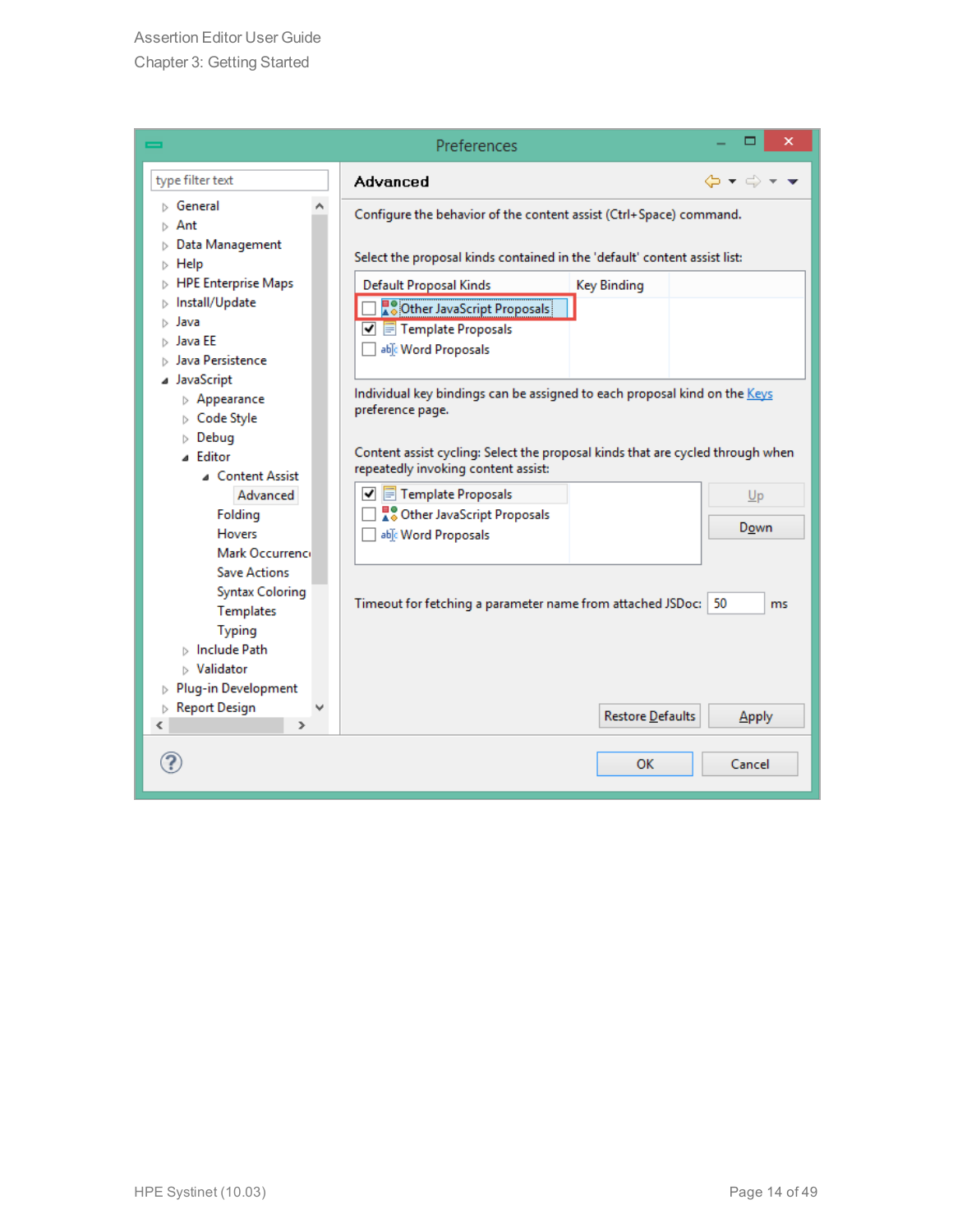## <span id="page-14-0"></span>Chapter 4: Managing Assertions

This chapter explains how to work with assertions, as detailed in the following sections:

- "Creating [Assertions"](#page-14-1) below
- "Editing [Assertions"](#page-15-0) on the next page
- "Deleting [Assertions"](#page-20-0) on page 21
- <span id="page-14-1"></span>• ["Comparing](#page-20-1) Assertion Versions" on page 21

#### Creating Assertions

In "Creating an [Assertion](#page-10-1) Project File" on page 11, you created an Assertion Project and looked at how to download and import assertions. The following section explains how to create new assertions.

To Create a New Assertion:

- 1. Do one of the following:
	- a. Click New  $\mathbb{C}^*$  to open the New: Select a Wizard dialog. Expand HPE Systinet > Assertion and click **Next**.
	- b. Select **File > New > Assertion**.
	- c. Press **Alt+Shift+N** to open the context menu, and select **Assertion**.

The New Assertion wizard is displayed.

- 2. In the New Assertion wizard, enter the required parameters.
- 3. Click **Finish** to create the assertion.
- 4. Double-click the assertion in Project Explorer to open it in the Editor, and do the following:
	- a. Add an implementation, as described in "Adding and Deleting [Implementations"](#page-15-2) on the next [page](#page-15-2).
	- b. Test the assertion, as described in "Testing [Assertions"](#page-22-1) on page 23.
	- c. Publish the assertion, as described in "Publishing [Assertions"](#page-23-1) on page 24.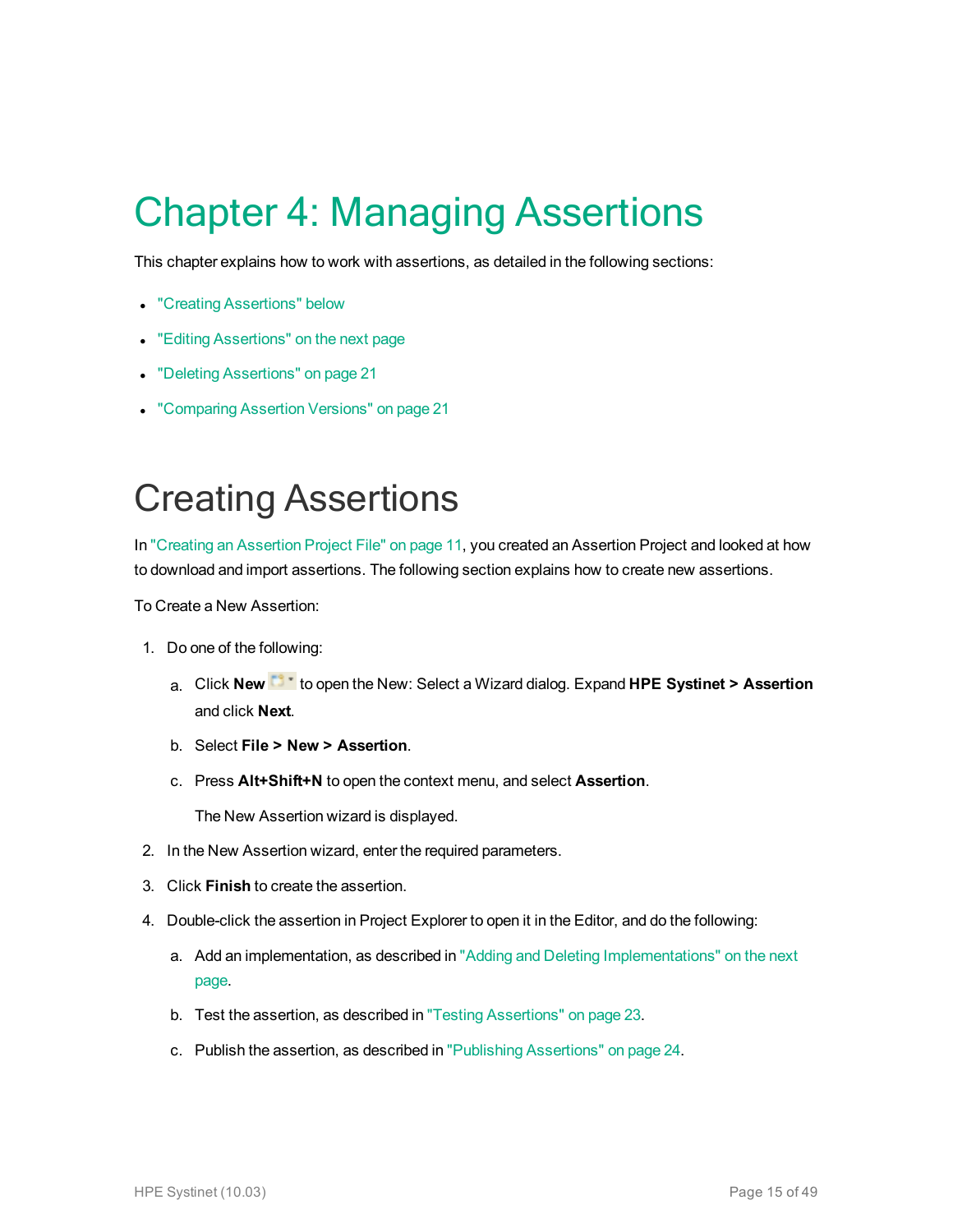### <span id="page-15-0"></span>Editing Assertions

The heart of Assertion Editor's functionality is the ability to edit assertions. To edit an assertion, you must have a local copy.

**Caution:** If you are editing an assertion that also exists on a server, you must update your local copy before editing it. Editing a local assertion before updating it from the server can result in a revision conflict. Assertion Editor warns you if this is the case. For details, see ["Resolving](#page-23-0) [Conflicts"](#page-23-0) on page 24.

To Update an Assertion from the Server:

- 1. Right-click the assertion in Project Explorer to open its context menu.
- 2. Select **HPE Systinet > Update from Server**.

The main functionality of editing assertions is described in the following sections:

- "Editing General [Properties"](#page-15-1) below
- <sup>l</sup> "Adding and Deleting [Implementations"](#page-15-2) below
- "Writing XPath [Definitions"](#page-16-0) on the next page
- **"Writing XQuery [Definitions"](#page-17-0) on page 18**
- **"Writing JavaScript [Definitions"](#page-18-0) on page 19**
- <span id="page-15-1"></span>• "Editing Reference [Templates"](#page-19-0) on page 20

#### Editing General Properties

General properties are the name and text description of the assertion. Changing the name in the editor does not change the file name or reference template local name. These can only be changed in the General Properties section of the Overview tab of the Assertion Editor View. For details, see ["Editor](#page-8-1) [View"](#page-8-1) on page 9.

#### <span id="page-15-2"></span>Adding and Deleting Implementations

An implementation contains a resource type and the code used to validate that resource type. An assertion must contain one or more implementations.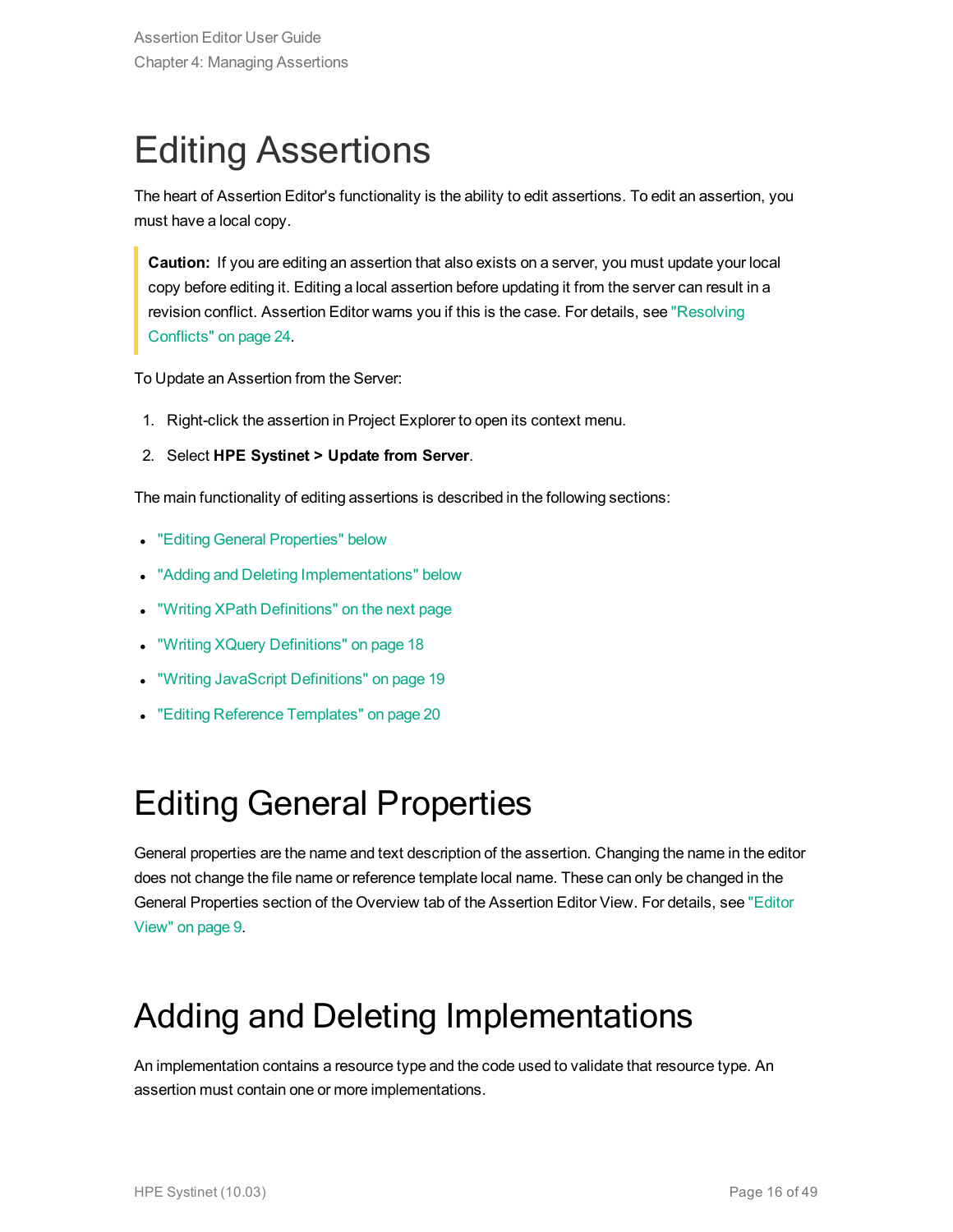#### To Add an Implementation:

1. In the Implementation field of the Editor view, click **New**.

The Define New Implementation wizard is displayed. For details, see ["Define](#page-33-1) New [Implementation](#page-33-1) Wizard" on page 34.

- 2. Do one of the following:
	- a. To use a predefined resource type, select **Select an Existing Type** and select a resource type from the list. Use filter to find a specific resource type and uncheck **Show common types only** to list all available resource types and then click **Next**.

Go to [Step](#page-16-1) 4.

- b. To manually define a new resource type, select **Define New Type** and then click **Next**.
- 3. Input a Namespace and Local Name, or click **Load from file** to use a document in your assertion project, and then click **Next**.
- <span id="page-16-1"></span>4. Select the implementation type from the list and then click **Finish**.

To Delete an Implementation:

1. Open the Editor view and select the **Overview** tab.

Implementations in your project are displayed in the Implementation window.

2. To delete an implementation, select it and click **Delete**.

After adding the implementation, open the Implementation tab of the Editor and edit the XQuery, JavaScript or XPath definitions to meet your needs. For instructions, see "Writing XPath [Definitions"](#page-16-0) [below](#page-16-0) or "Writing XQuery [Definitions"](#page-17-0) on the next page or "Writing JavaScript [Definitions"](#page-18-0) on page 19.

#### <span id="page-16-0"></span>Writing XPath Definitions

After creating an implementation that uses an XPath validation handler, as described in ["Adding](#page-15-2) and Deleting [Implementations"](#page-15-2) on the previous page, you need to write the XPath definition.

To Write an XPath Definition:

- 1. Open the Editor view and select the **Implementation** tab.
- 2. Import a sample XML document of the type to which the assertion applies.
- 3. In the XPath Definition Editor, under **Load XML Template**, select one of the following links: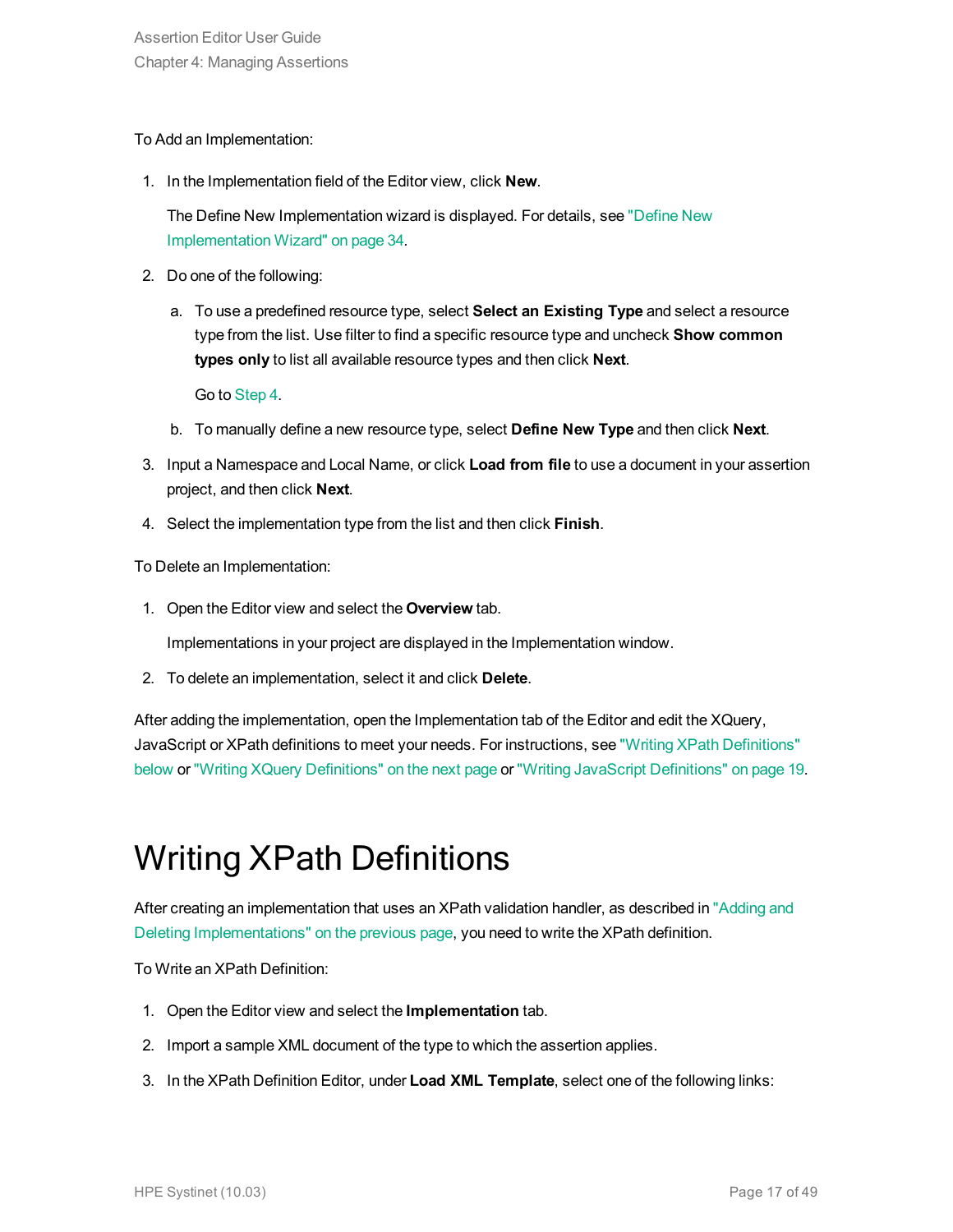- a. Click **From Resource** to load a sample XML document from your Assertion Editor project.
- b. Click **From File** to load a sample XML document from your local file system.
- c. Click **From URL** to load a sample XML document from the Web.

The XML document is displayed in the XML Template tab.

To Add an XPath Expression:

- 1. Right-click the relevant line in the sample XML document to open its context menu.
- 2. Select **Generate XPath Expression**.

The XPath expression is displayed in the XPath Definition Editor field.

**Note:** You can have only one XPath expression for each implementation. An artifact passes validation if at least one XML node matches the XPath expression.

- 3. Modify the XPath expression in the XPath Definition Editor, if necessary.
- 4. If the XPath contains any unresolved namespace prefixes, an unresolved warning is displayed. If you receive a warning, go to [Step](#page-17-1) 5. Else, go to [Step](#page-17-2) 8.
- <span id="page-17-1"></span>5. Click the unresolved prefix link.

The Manage prefix and namespace pane is displayed.

- 6. Define the namespace of the prefix, as follows:
	- a. To add a namespace, click **Add** and then enter the required parameters.
	- b. To delete a namespace, select it and click **Remove**.
- <span id="page-17-2"></span>7. Click **OK**.
- 8. To test the XPath expression, click **Test Expression**.

The results of the test appear in the Test Results tab of the XPath Expression Editor.

<span id="page-17-0"></span>For more information, see "XPath [Assertions"](#page-43-0) on page 44.

#### Writing XQuery Definitions

Assertion Editor incorporates syntax highlighting for writing and editing XQueries.

To Write an XQuery Definiton: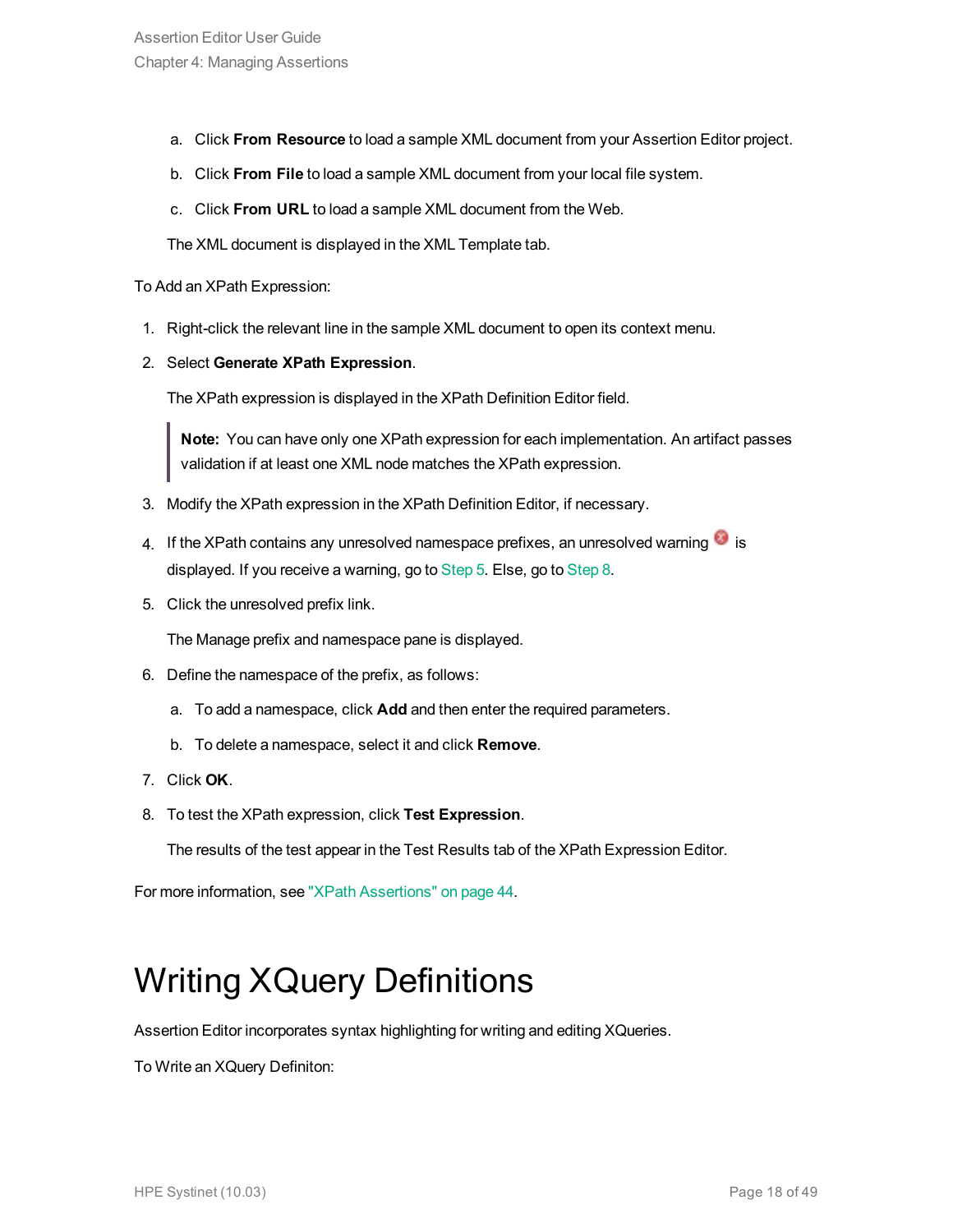1. Open the assertion in the Editor view, open the Implementation tab and click **New**.

The Define New Implementation dialog box is displayed, as shown in ["Define](#page-33-1) New [Implementation](#page-33-1) Wizard" on page 34.

- 2. To use a predefined source type:
	- a. Select the source type you need from the list and click **Next**.
	- b. In the Implementation type, select **XQuery** from the list, and click **OK**.
- 3. To manually define a source type:
	- a. Select the Define new type.
	- b. Enter the required parameters and click **Next**.
	- c. In the Implementation type, select **XQuery** from the drop-down list, and click **OK**.

The XQuery Definition is displayed in the Editor view.

4. Edit the XQuery Definition, as described in "Editing XQuery Definitions", and click **Test Assertion**.

If the assertion passes validation, you can now publish the assertion. For details, see ["Publishing](#page-23-1) [Assertions"](#page-23-1) on page 24.

If the assertion does not pass validation, you can resolve any problems. For details, see ["Resolving](#page-23-0) Conflicts" on page 24.

<span id="page-18-0"></span>For more information, see "XQuery [Assertions"](#page-44-0) on page 45.

#### Writing JavaScript Definitions

To write JavaScript definition:

1. Open the assertion in Editor view, click the Implementation tab and then click **New**.

The Define New Implementation dialog box is displayed, as shown in ["Define](#page-33-1) New [Implementation](#page-33-1) Wizard" on page 34.

- 2. To use a predefined source type:
	- a. Select the source type you need from the list and click **Next**.
	- b. In the Implementation type, select **JavaScript** from the list and click **OK**.
- 3. To manually define a source type: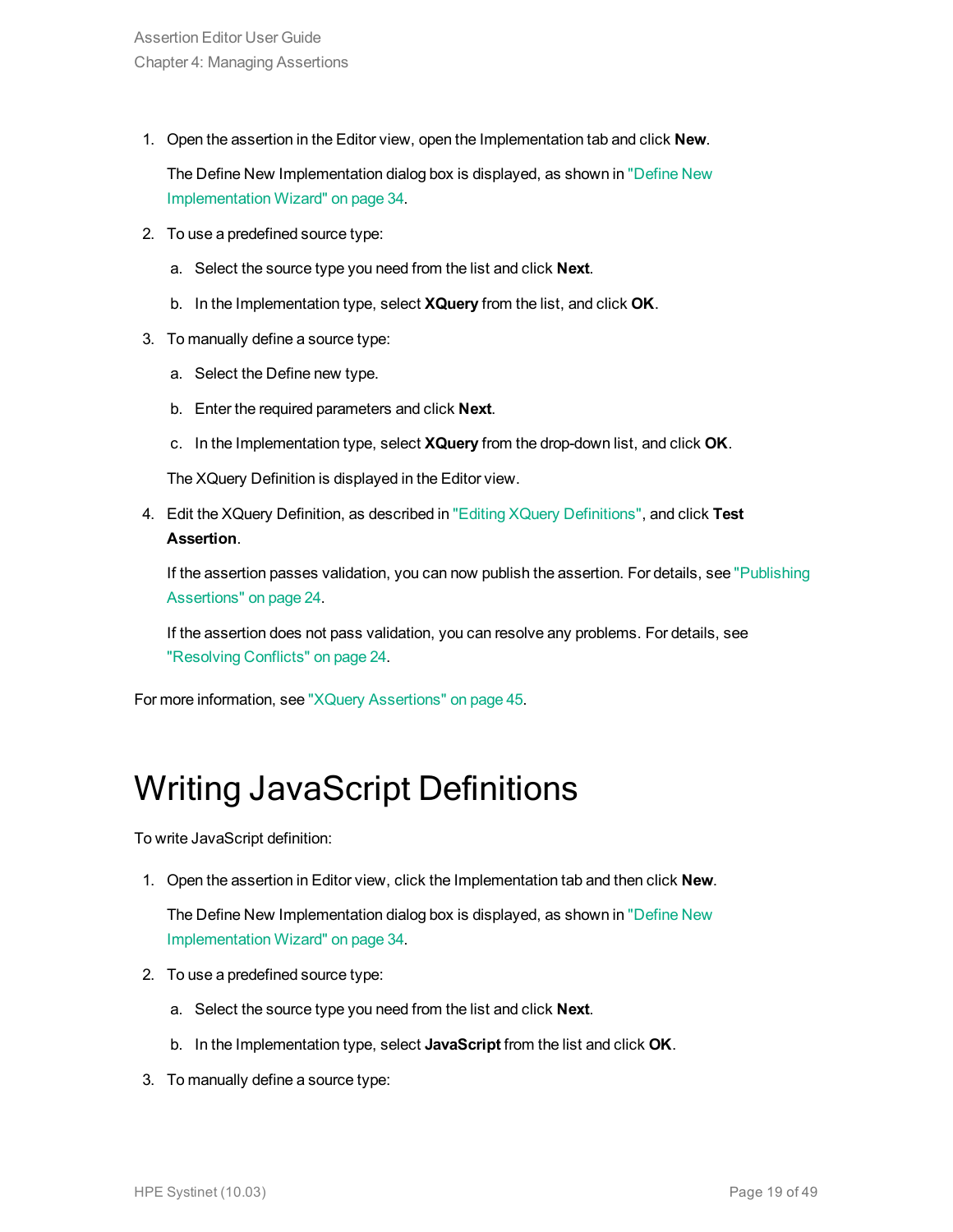- a. Select the Define new Type.
- b. Enter the required parameters and click **Next**.
- <span id="page-19-0"></span>c. In the Implementation type, select **JavaScript** from the list and click **OK**.

#### Editing Reference Templates

The referencing template defines the element used to reference an assertion from a Technical Policy document. The template can include parameters which represent requirements whose specific values might vary.

To Edit an Assertion's Reference Template:

- 1. Open the **Overview** tab in the Editor view.
- 2. In the Reference Template pane, enter the required parameters.
- 3. Do one of the following:
	- a. To add a parameter, click **New**.
	- b. To edit an existing assertion, highlight it, and then click **Edit**.

The Define Parameter wizard is displayed.

- 4. Input a name, description, select if the parameter is optional or required.
- 5. Do one of the following:
	- a. Select **Primitive** type and the parameter type from the drop-down list.
	- b. Select **Taxonomy** and input or **Browse** for the relevant taxonomy.

**Note:** The available taxonomies depend on those imported from HPE Systinet when you created the project.

To Update Taxonomies:

- i. Open the context menu for the assertion project and select **Properties** to open the Project Properties dialog box.
- ii. Select **Taxonomies** to view the list of downloaded taxonomies from the server.
- iii. Click **Download** to update the taxonomies in the project.
- 6. Click **OK**.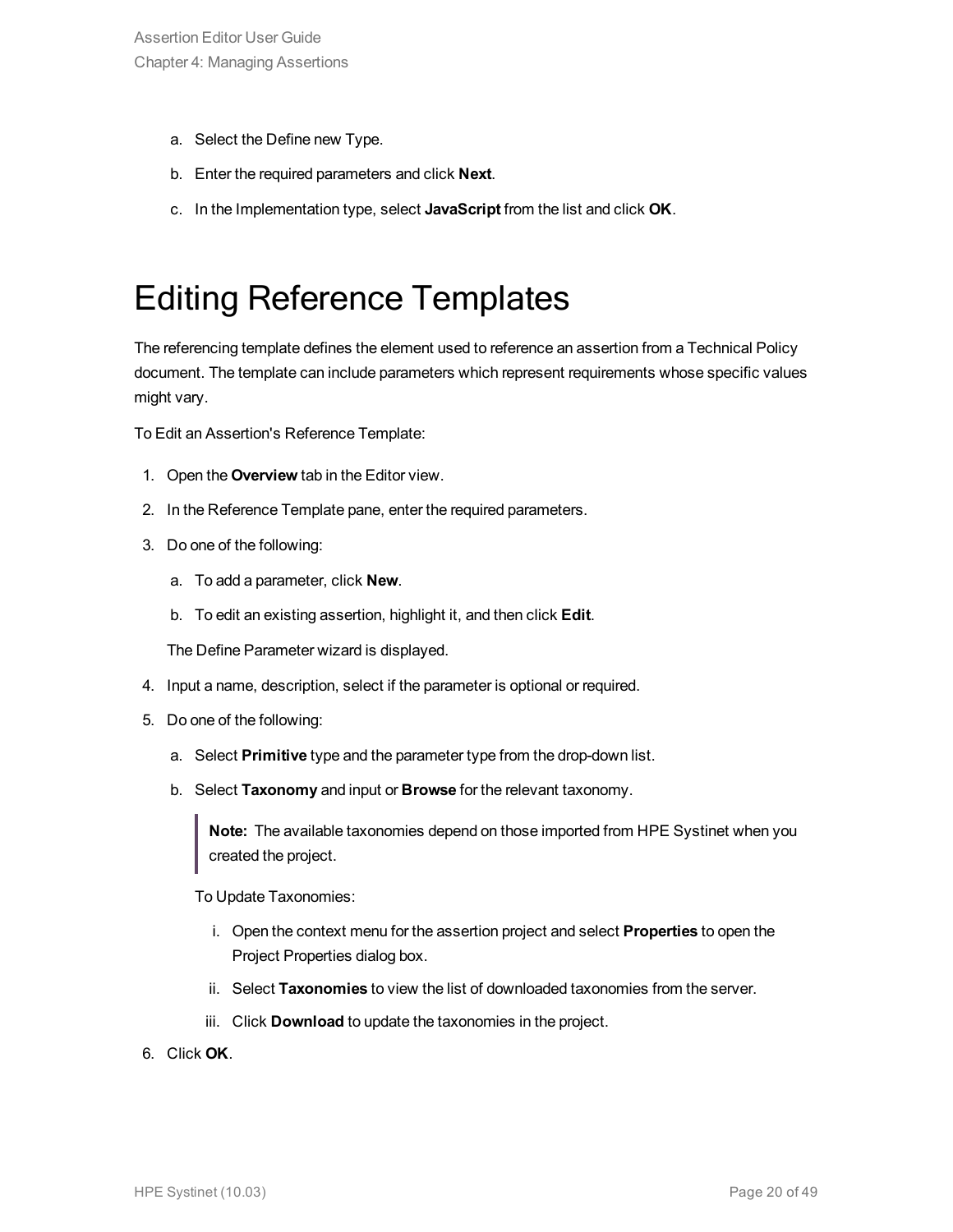To preview the reference template in a technical policy, click **Preview assertion reference** to open the dialog box, and then enter example parameter values.

### <span id="page-20-0"></span>Deleting Assertions

If an assertion is no longer useful, you can delete it in one of the following ways:

To Delete a Local Copy of an Assertion:

1. Right-click the assertion in Project Explorer to open its context menu, and select **Delete**.

**Note:** Deleting a local copy of an assertion does not affect the version on the server.

To Delete an Assertion on a Server:

1. Right-click the assertion in Server Explorer to open its context menu, and select **Delete Assertion**.

**Note:** Deleting the version of an assertion that is on a server does not affect any local versions.

Alternatively, you can delete an assertion from the server directly from the Project Explorer. This gives you the option of deleting the local copy at the same time.

To Delete an Assertion from the Server and the Local Copy:

- 1. Right-click the assertion in Project Explorer to open its context menu, and select **HPE Systinet > Remove from Server**.
- 2. When prompted, you can either choose to delete resource from the local file system or retain the resources on the local file system.

### <span id="page-20-1"></span>Comparing Assertion Versions

Assertion Editor uses the Eclipse Compare function to track version numbers, enabling you to roll back an assertion to a previous version.

To Compare Versions of an Assertion: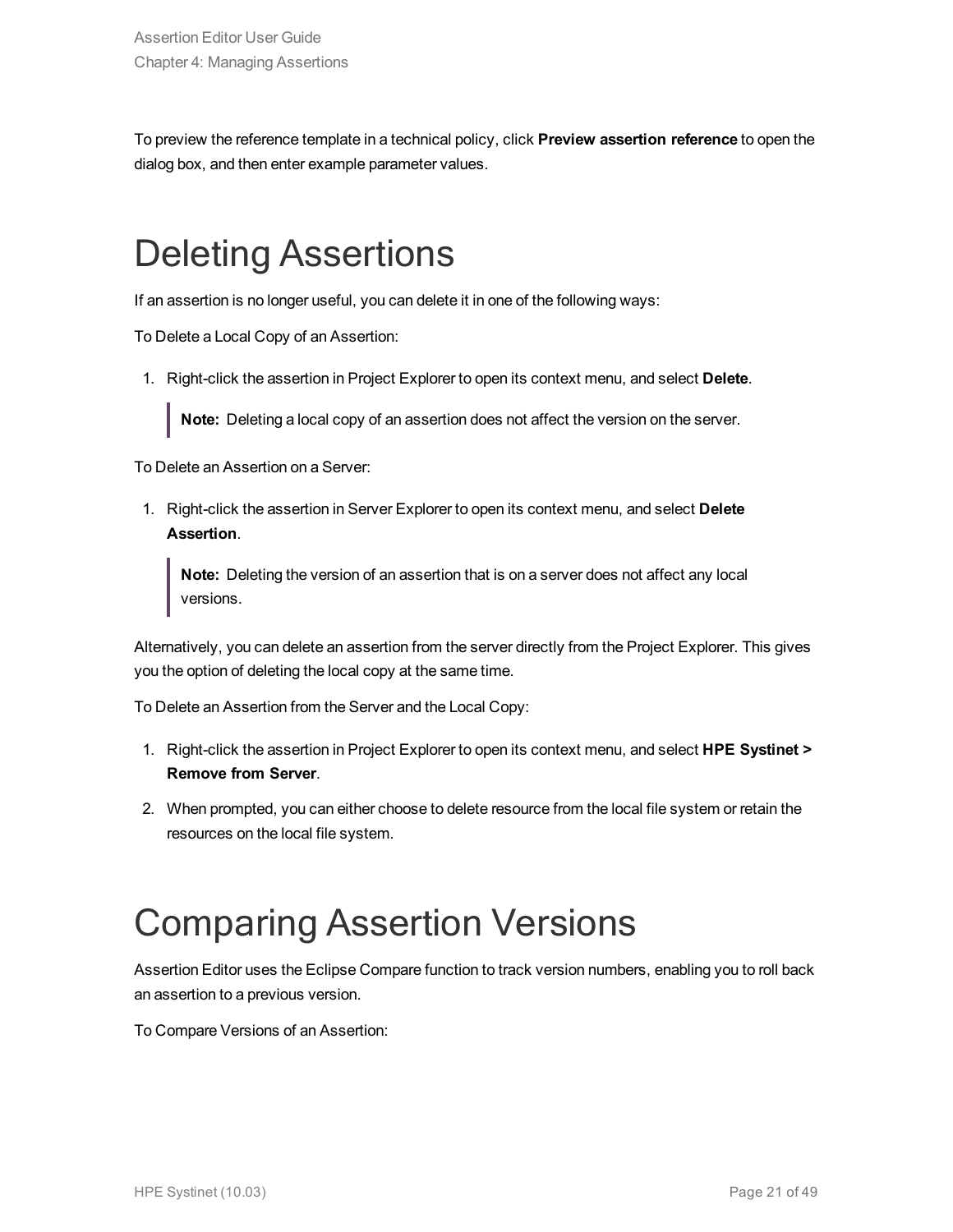1. Right-click the assertion in Project Explorer to open its context menu and select **Replace with > Local History**.

The Replace with Local History window is displayed.

**Note:** Changes to XQuery implementations do not appear in this window. XQueries are held in separate, stand-alone files so they can be accessed by external XML editors. Use your editor's revision control feature for XQueries.

- 2. Compare the versions.
- 3. Click **Replace**, if you want to replace the current version with the one to which you are comparing it.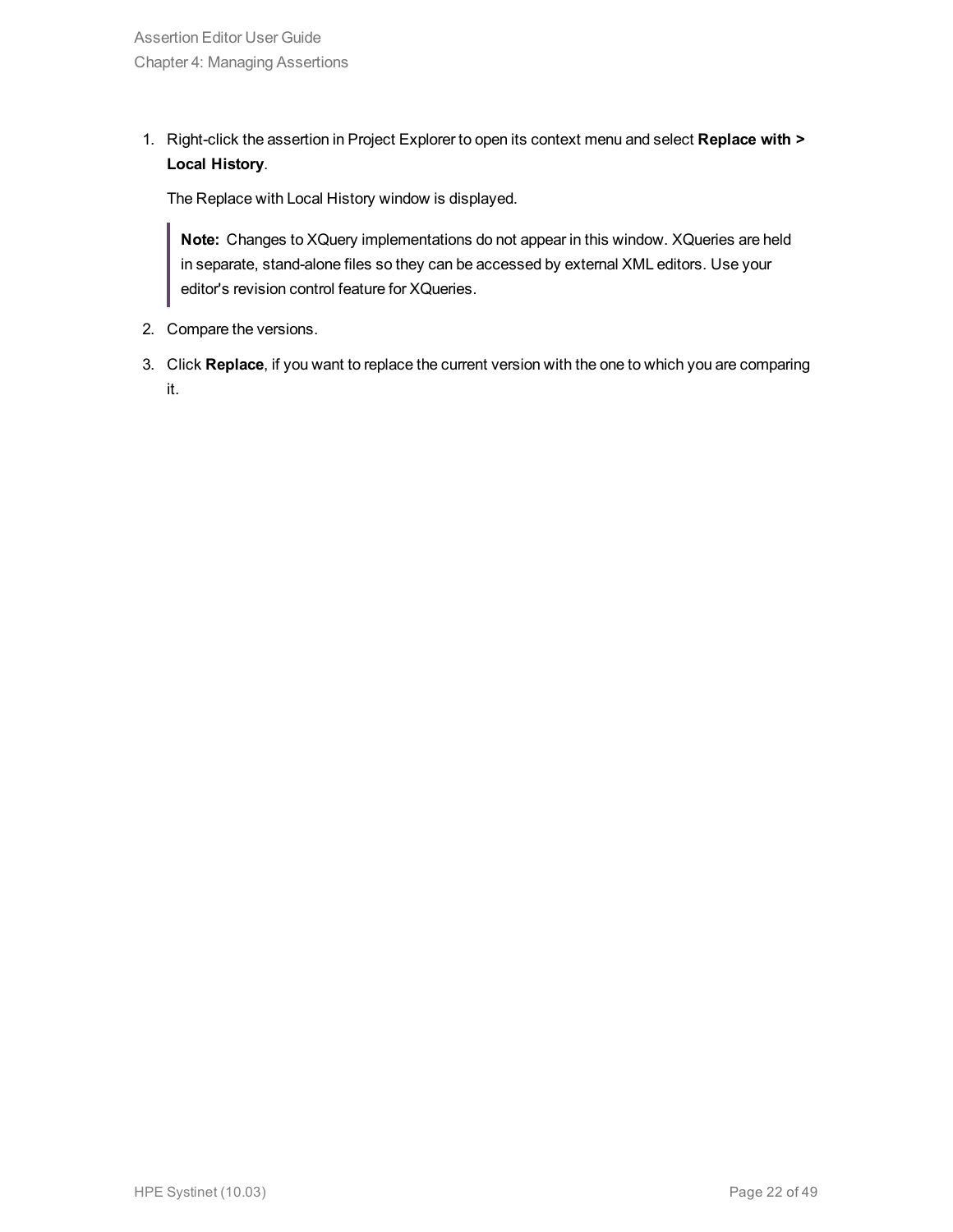## <span id="page-22-0"></span>Chapter 5: Validating and Publishing **Assertions**

This chapter explains how to test assertions and deal with validation conflicts before publishing or exporting them. This is described in detail in the following sections:

- "Testing [Assertions"](#page-22-1) below
- ["Resolving](#page-23-0) Conflicts" on the next page
- <span id="page-22-1"></span>• "Publishing [Assertions"](#page-23-1) on the next page

#### Testing Assertions

Before publishing an assertion, you can test it.

To Test an Assertion:

- 1. Double-click the assertion in Project Explorer to open it in the Editor.
- 2. Click **Test Assertion**.

The Run Configurations dialog box is displayed. For details, see "Run [Configurations](#page-34-0) Dialog" on [page](#page-34-0) 35.

- 3. Enter the required parameters, and click **Apply** to save the parameters, or **Revert** to roll back the changes.
- 4. Click **Run**.

The test results appear in the Assertion Console view.

#### To Test a Different Assertion:

1. Click **Browse**.

The Select Assertion window is displayed.

2. Browse for the required assertion.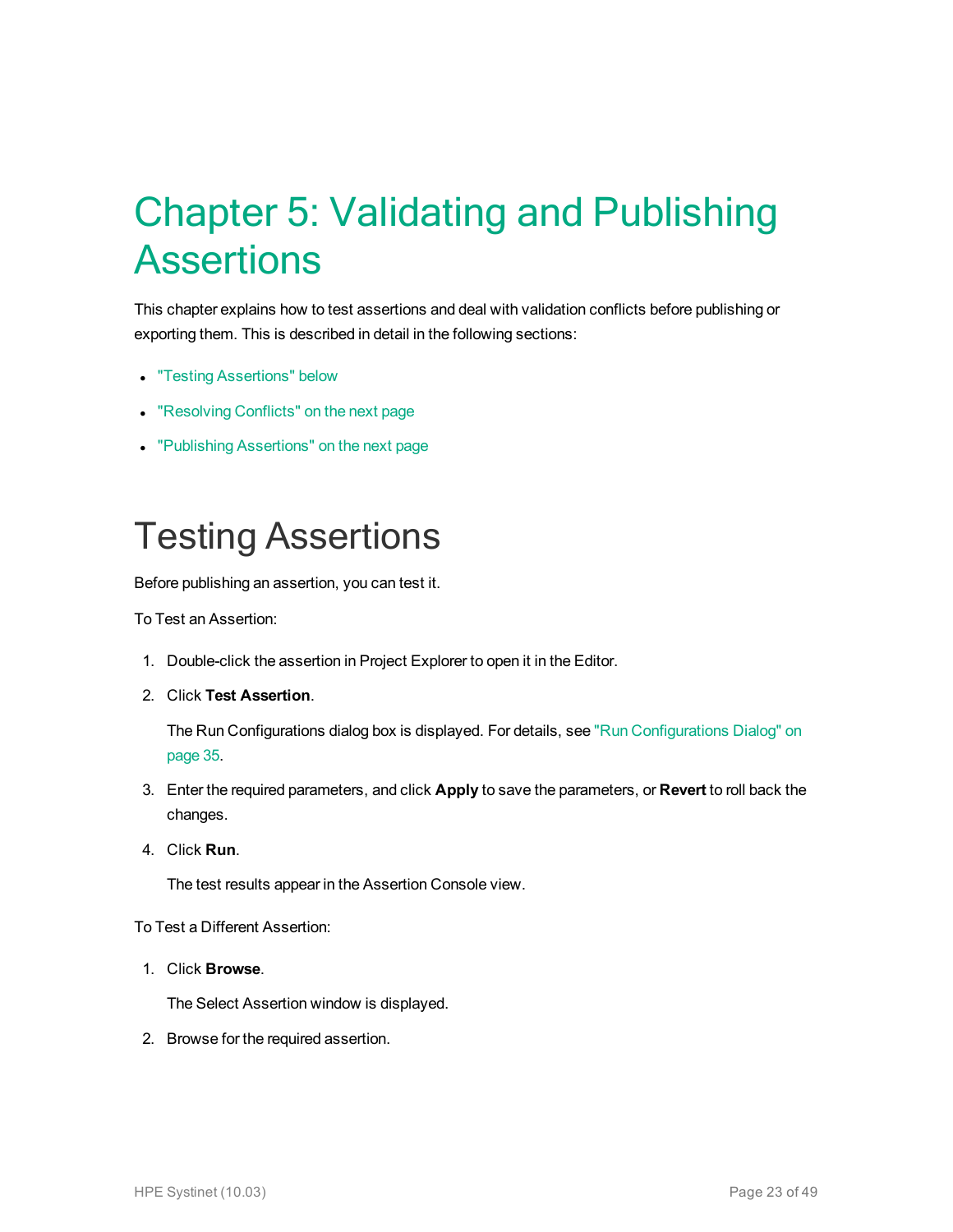- 3. Click **OK**.
- 4. Enter the required parameters and click **Run**.

To Select Source Files for Testing an Assertion:

- 1. Click **Add Documents** to locate the source file to add.
- 2. Enter the required parameter values in the Parameters table and then click **Apply** or click **Revert** to use the most recent parameter value.

For information about assertion reference templates, see "Editing Reference [Templates"](#page-19-0) on page [20.](#page-19-0)

<span id="page-23-0"></span>3. Click **Run**.

### Resolving Conflicts

Conflicts occur when there are differences between an updated local copy of an assertion and that on the server. Assertion Editor notifies you of the conflict, and asks if you want to force the update or publication.

Forcing an assertion to be updated overwrites any local changes that have been made. Forcing an assertion to be published overwrites any changes that were made to the version on the server.

The safest way to resolve such conflicts is to either cancel publication or update the assertion.

To Update a Conflicting Assertion:

- 1. Copy your local version of the assertion to a different location in Project Explorer.
- 2. Right-click the assertion to open its context menu, and select **HPE Systinet > Update Assertion**.

A conflict warning is displayed.

3. Click **OK** to update the assertion.

Assertion Editor overwrites the local copy of the assertion with the version on the server.

### <span id="page-23-1"></span>Publishing Assertions

After writing, editing, and testing an assertion, you can publish it to an HPE Systinet server.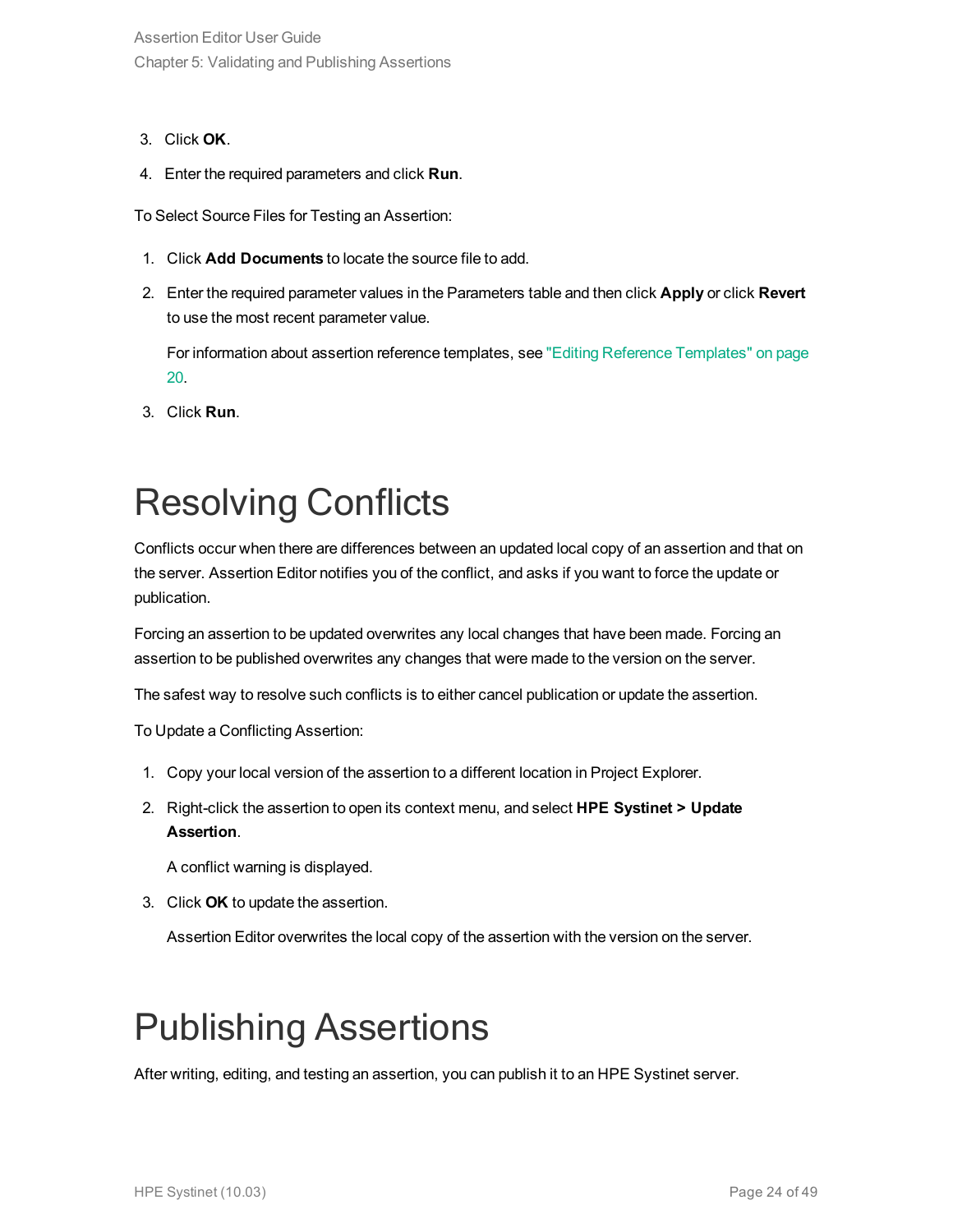**Note:** In Project Explorer, assertions that have not been published are indicated by a question mark (?). Assertions that have been changed locally since they were last synchronized with the version on the server are indicated by a right arrow (>).

To Publish an Assertion:

1. Right-click the assertion in Project Explorer to open its context menu, and select **HPE Systinet > Upload to Server**.

Assertion Editor connects to the server and attempts to publish the assertion.

To Select a Server that is not in the Project:

1. Right-click the assertion to open its context menu, and select **HPE Systinet > Upload to Other Server**.

The New Server wizard is displayed.

2. Follow the steps for adding a server, as described in "Creating an [Assertion](#page-10-1) Project File" on page [11.](#page-10-1)

**Caution:** If changes were made to the version on the server since you last synchronized, a conflict warning is displayed that asks whether you want to force publication. For details on conflict resolution, see ["Resolving](#page-23-0) Conflicts" on the previous page.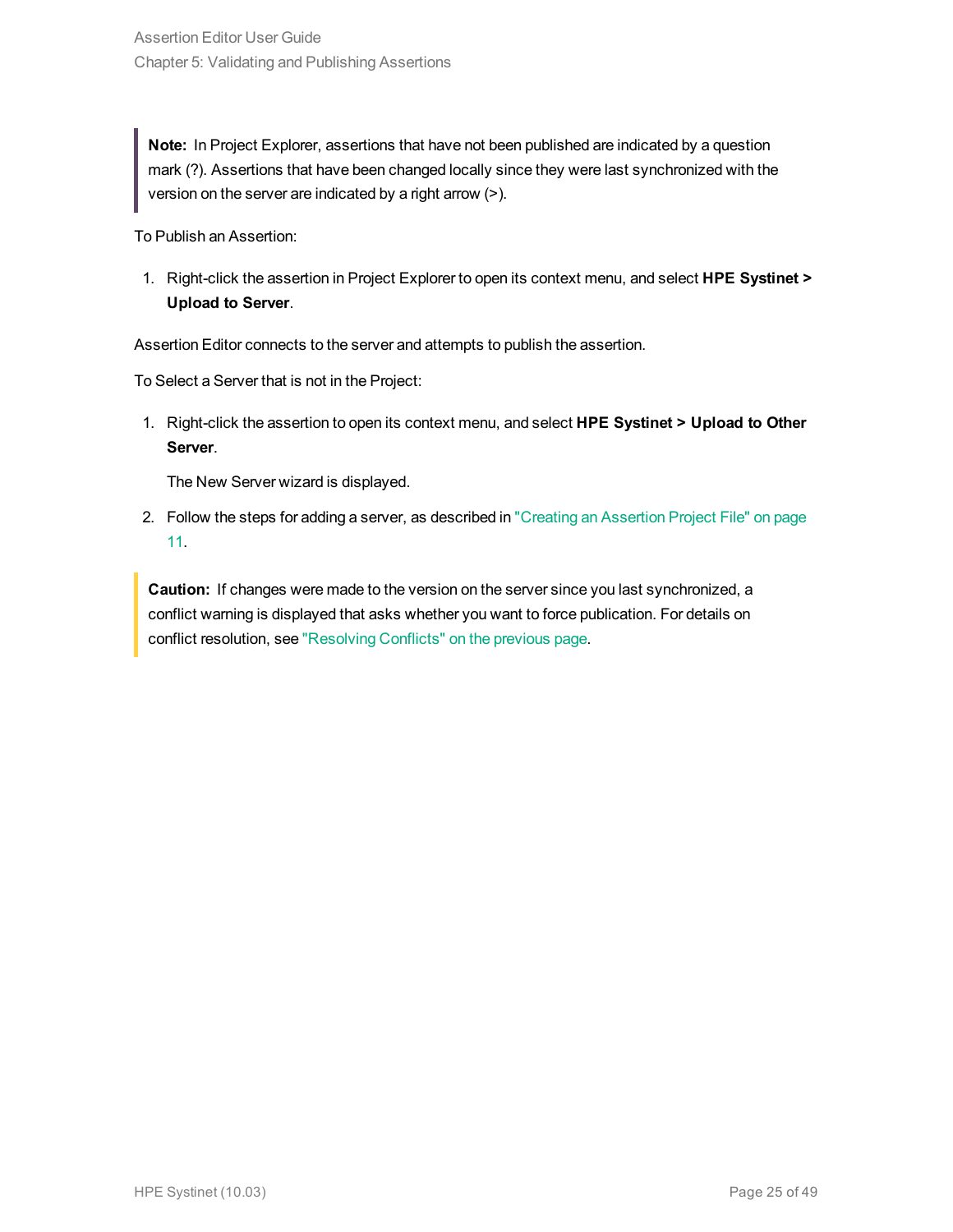## <span id="page-25-0"></span>Chapter 6: Deploying Assertions

This chapter explains how to deploy a set of assertions as an Extension Project. This is described in detail in the following sections:

- **.** "Building an Assertion [Extension"](#page-25-1) below
- <span id="page-25-1"></span>• ["Redeploying](#page-25-2) the EAR File" below

#### Building an Assertion Extension

After publishing assertions, you can copy them to an Assertion extension.

**Note:** In Project Explorer, assertions that have not been published are indicated by a question mark (?). Assertions that have been changed locally since they were last synchronized with the version on the server are indicated by a right arrow (>).

To Build an Assertion Extension:

- 1. Right-click the assertion project in Project Explorer to open its context menu, and expand **HPE Systinet > Build Extension** to open the location browser.
- 2. Enter a name for the extension project and browse for the location you want to save the project to, and then click **Save**.

All assertions from the selected assertion project are copied to the Assertion extension.

### <span id="page-25-2"></span>Redeploying the EAR File

After using the Setup Tool to apply extensions or updates, you must redeploy the EAR file to the application server. For JBoss, you can do this using the Setup Tool.

#### **To Redeploy the EAR file to JBoss:**

- 1. Stop the application server.
- 2. Start the Setup Tool by executing the following command: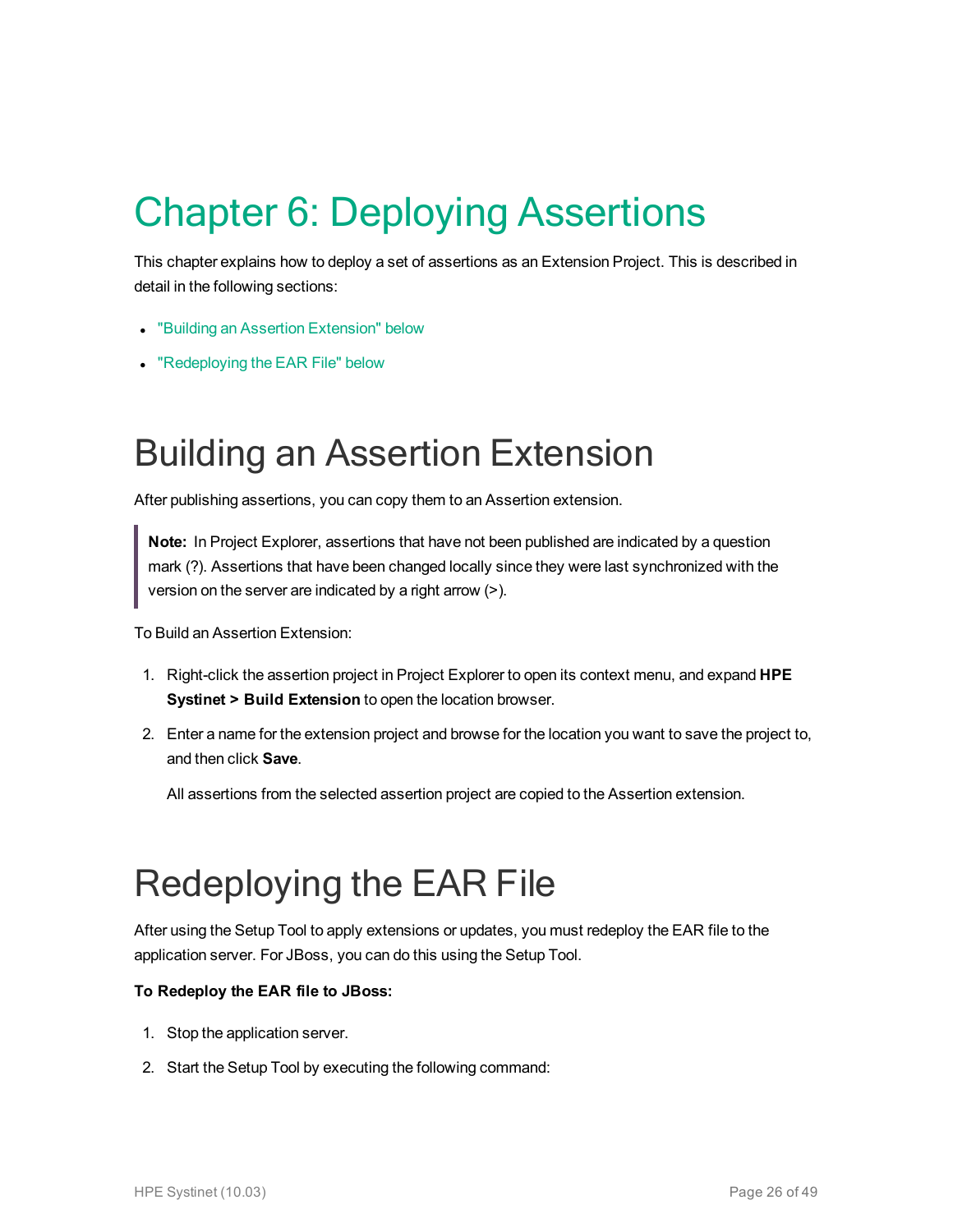#### **SYSTINET\_HOME/bin/setup.bat(sh)**

- 3. Select the **Advanced** scenario and click **Next**.
- 4. Scroll down, select **Deployment**, and then click **Next**.

When the Setup Tool validates the existence of the JBoss Deployment folder, click **Next**.

- 5. Click **Finish** to close the Setup Tool.
- 6. Restart the application server.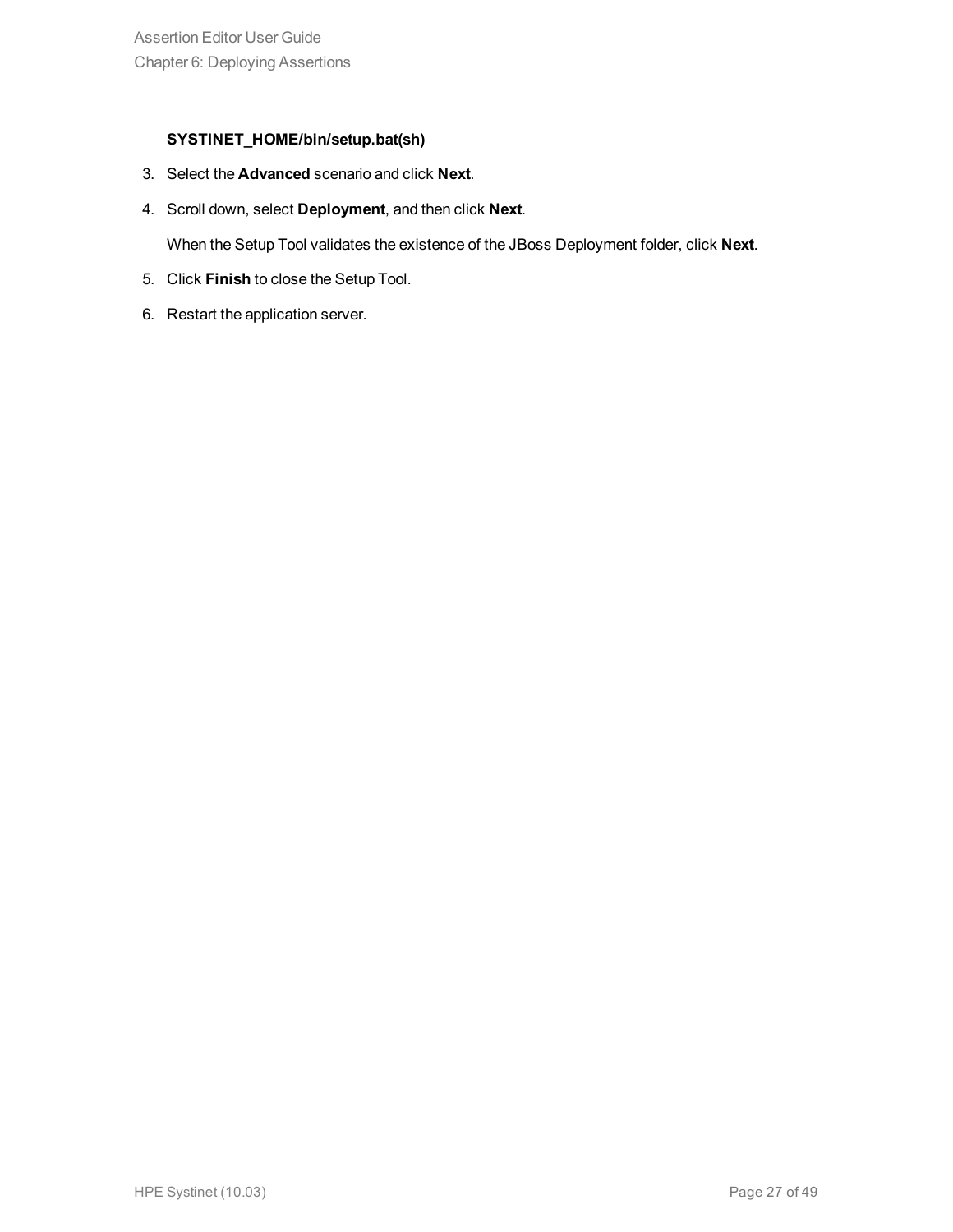## <span id="page-27-0"></span>Chapter 7: Customizing Assertions

Assertion Editor incorporates predefined elements that are suitable for most use cases. However, you can customize certain elements. Customization of assertions is described in the following sections:

- ["Customizing](#page-27-1) Source Type" below
- <span id="page-27-1"></span>• "Adding Policy [Extensions"](#page-27-2) below

### Customizing Source Type

When you define the implementation of an assertion, you can either select from a list provided by Assertion Editor, or you can define your own source type.

To Manipulate Source Types:

1. From the menu, select **Window > Preferences**.

The Preferences wizard is displayed.

2. Expand **HPE Systinet Assertion Editor** and select **Source Type**.

A table is displayed with source type names, local names, and namespaces.

- 3. Do one of the following:
	- a. To create a new source type, click **Add** to open the New Source Type window. Enter the required parameters, and click **OK**.
	- b. To edit an existing source type, select it and click **Edit** to open the Edit Source Type window. Enter the required parameters, and click **OK**.
	- c. To delete an existing source type, select it and click **Delete**.

### <span id="page-27-2"></span>Adding Policy Extensions

You can extend HPE Systinet with custom-written validation handlers, in addition to the XQuery and XPath handlers that are included in the distribution.

To Add a PM Extension to your Project: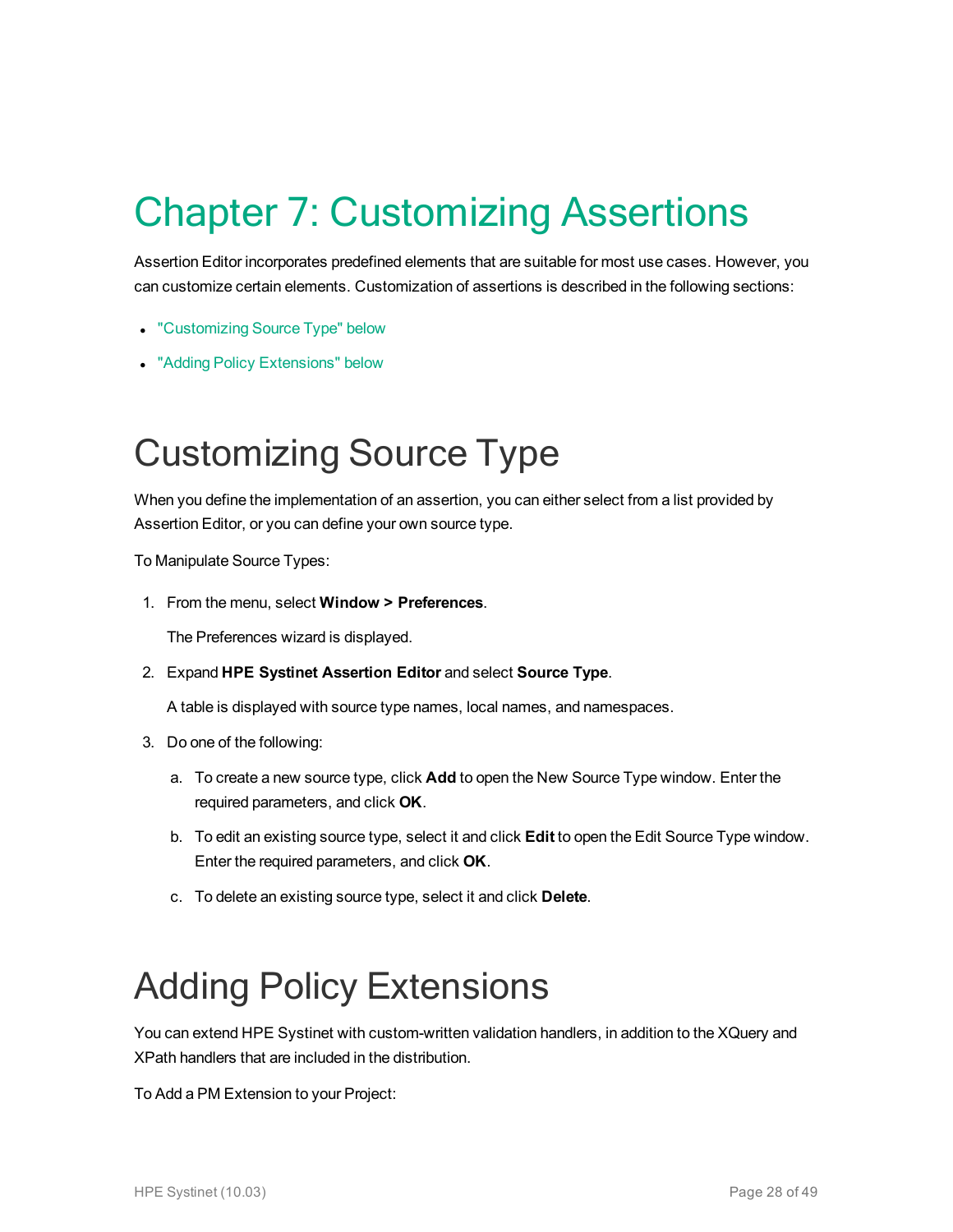1. Right-click the project in Project Explorer to open its context menu and select **Properties**.

The Properties for HPE Systinet wizard is displayed.

- 2. Select **PM Extensions** to open a list of PM extensions in the project.
- 3. Do one of the following:
	- a. Click **Add PM Extension** to open the Select Extension window. Select the required extension, and click **OK**.
	- b. Click **Add External PM Extension** to open the Select PM Extension window. Browse for the required extension, and click **OK**.

After adding a PM extension to your Assertion Editor project, apply it to all relevant HPE Systinet servers with the Setup Tool.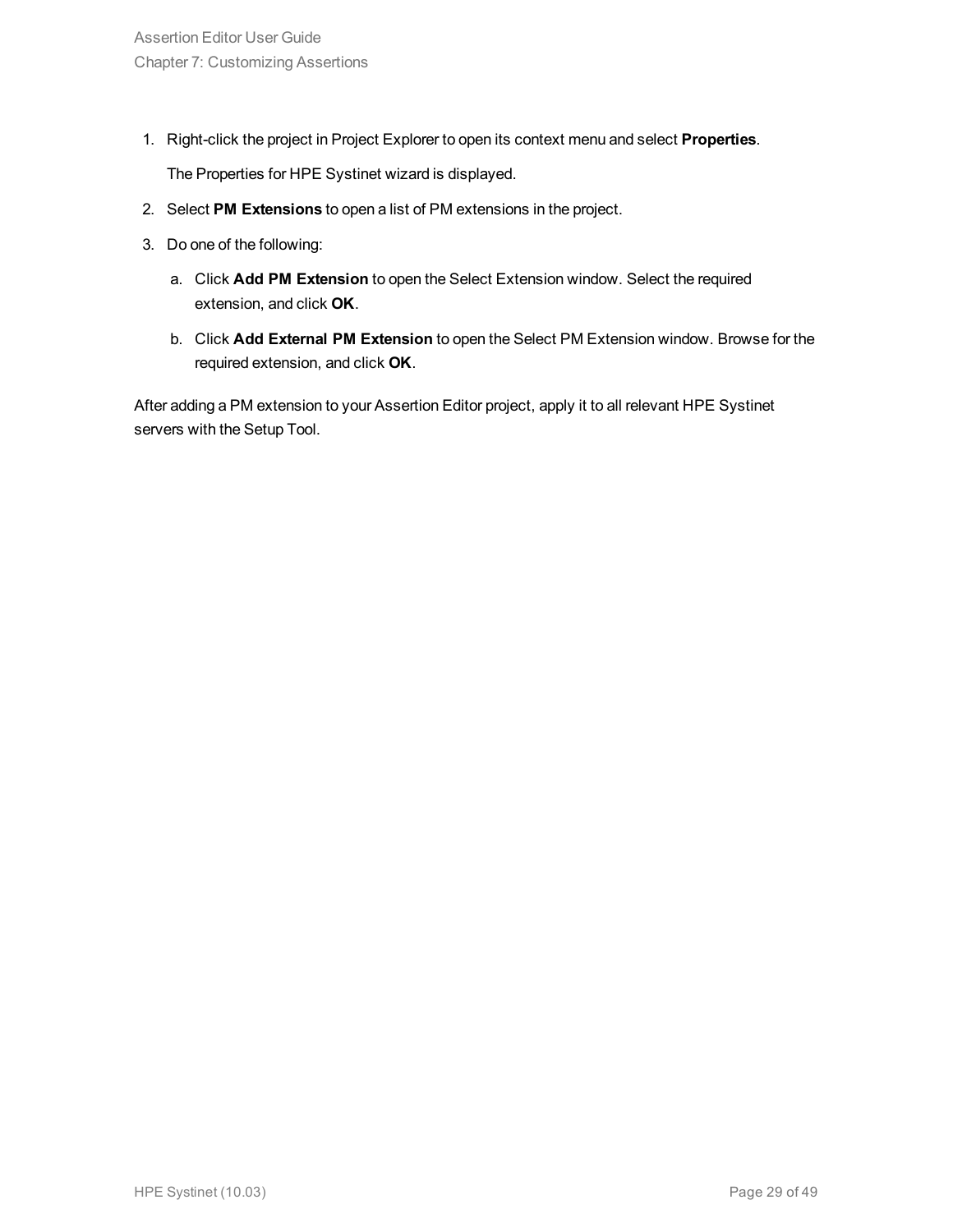### <span id="page-29-0"></span>Chapter 8: Java Assertion Demo

This demo shows how to create and use a custom assertion validator. You will learn how to:

- Create a custom assertion validator.
- Apply a custom assertion validator into HPE Systinet as an extension.
- Create an assertion in Assertion Editor based on the validator.
- Publish the assertion to the Platform repository.

You can find the demo sources in SYSTINET\_HOME\demos\policymgr\assertionvalidator. It contains:

- An Eclipse project for developing a custom assertion validator (in the validator folder).
- An Assertion Editor project for developing a sample assertion (in the assertion folder).
- Demo data for testing our assertion validator (in the demodata folder).

The demo is divided into separate procedures, described in the following sections:

- "Creating the Assertion [Validator"](#page-29-1) below
- "Applying the Validator [Extension"](#page-31-0) on page 32
- "Creating and Deploying the [Assertion"](#page-31-1) on page 32
- <span id="page-29-1"></span>**"Testing the Assertion [Validator"](#page-32-0) on page 33**

#### Creating the Assertion Validator

A sample Eclipse project is available in SYSTINET\_

HOME\demos\policymgr\assertionvalidator\validator. This project can be imported into Eclipse as an existing project. It has the following structure:

 $\cdot$  src/

A directory containing the Java sources.

 $\bullet$  lib/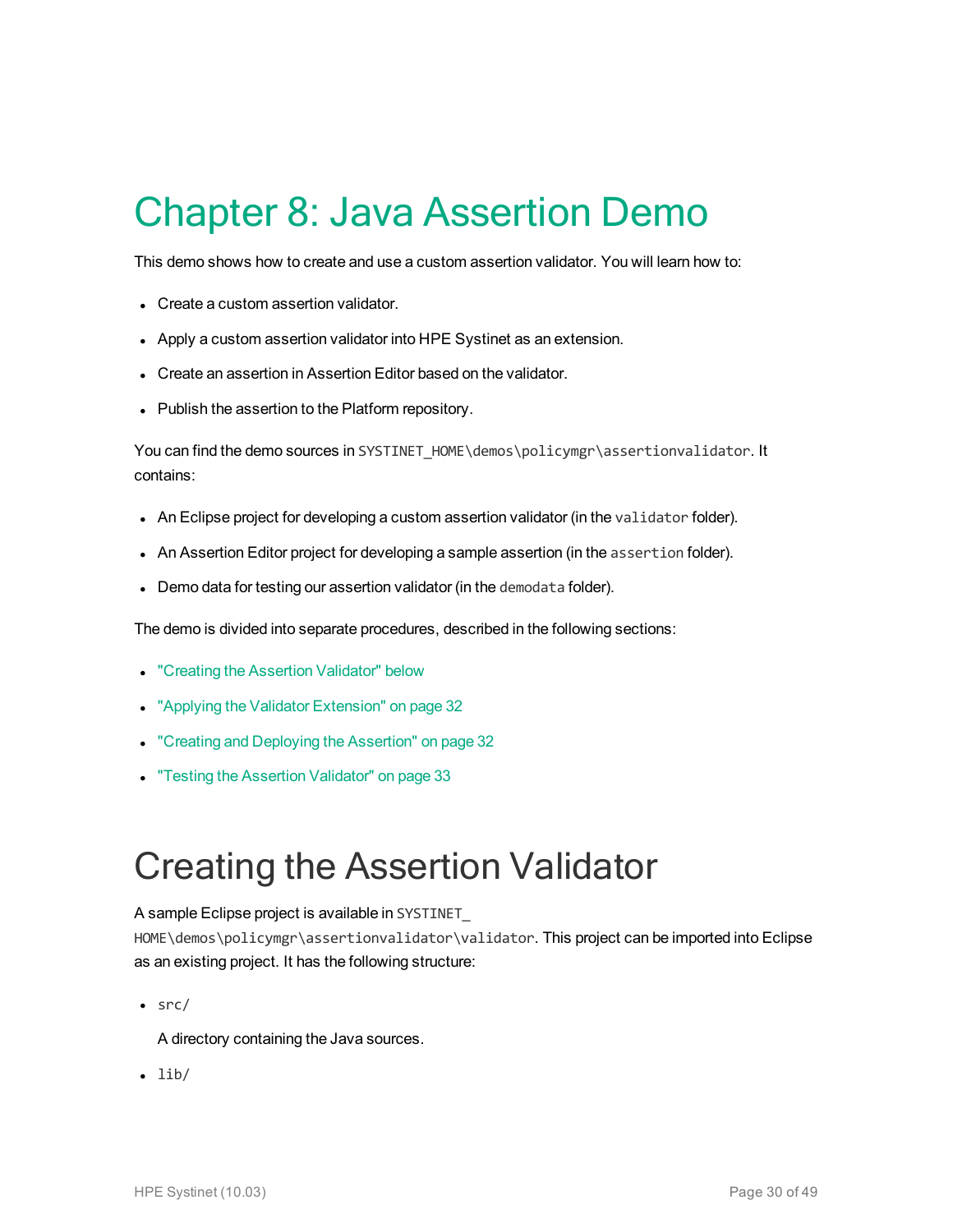A directory containing external libraries used by assertion validator.

• resources/extension.xml

A Policy Manager extension definition file.

• build.xml

An Ant build file to build extension containing the validators.

The src folder contains a sample implementation of an assertion validator: mycompany.validator.demo.ServiceNameValidator. This validator applies to WSDL documents and checks whether the name of services defined in WSDL starts with the words "dummy," "test," "sample," or "example."

The assertion validator class must implement both methods of the interface org.em.policy.validation.AssertionValidator:

- QName  $getDialect()$  Must return a QName which will be used in assertions to invoke this validator. The example uses the QName {http://mycompany/validation} ServiceNameValidator.
- void validate(ValidationListener listener, SourceCollection sources, SourceType sourceType, ValidatedAssertion[] assertions, ValidationContext context) — This is the validation method which is called when a source must be validated against an assertion using this validator. Our sample validator parses the XML content of the WSDL document and checks each service name (under XPath /wsdl:definitions/wsdl:service/@name) to see whether it starts with the unwanted words or not.

**Note:** For more information about the Policy Manager's interfaces see the HPE Systinet Javadoc.

To build an extension from your assertion implementation, you need an extension definition file, which is available at resources/extension.xml. It contains a unique identifier (attribute uri) which identifies the extension, the extension name (element name), and the list of contained assertion validators (elements assertion-validator):

```
<?xml version="1.0"?>
<extension version="1.0" uri="mycompany.ext.demo">
 <name>Demo Assertion Validators</name>
 <assertion-validator class="mycompany.validator.demo.ServiceNameValidator" />
</extension>
```
To build the extension you can use Eclipse to start an ANT build using build.xml or use the following procedure:

To Build an Extension for the Assertion Validator: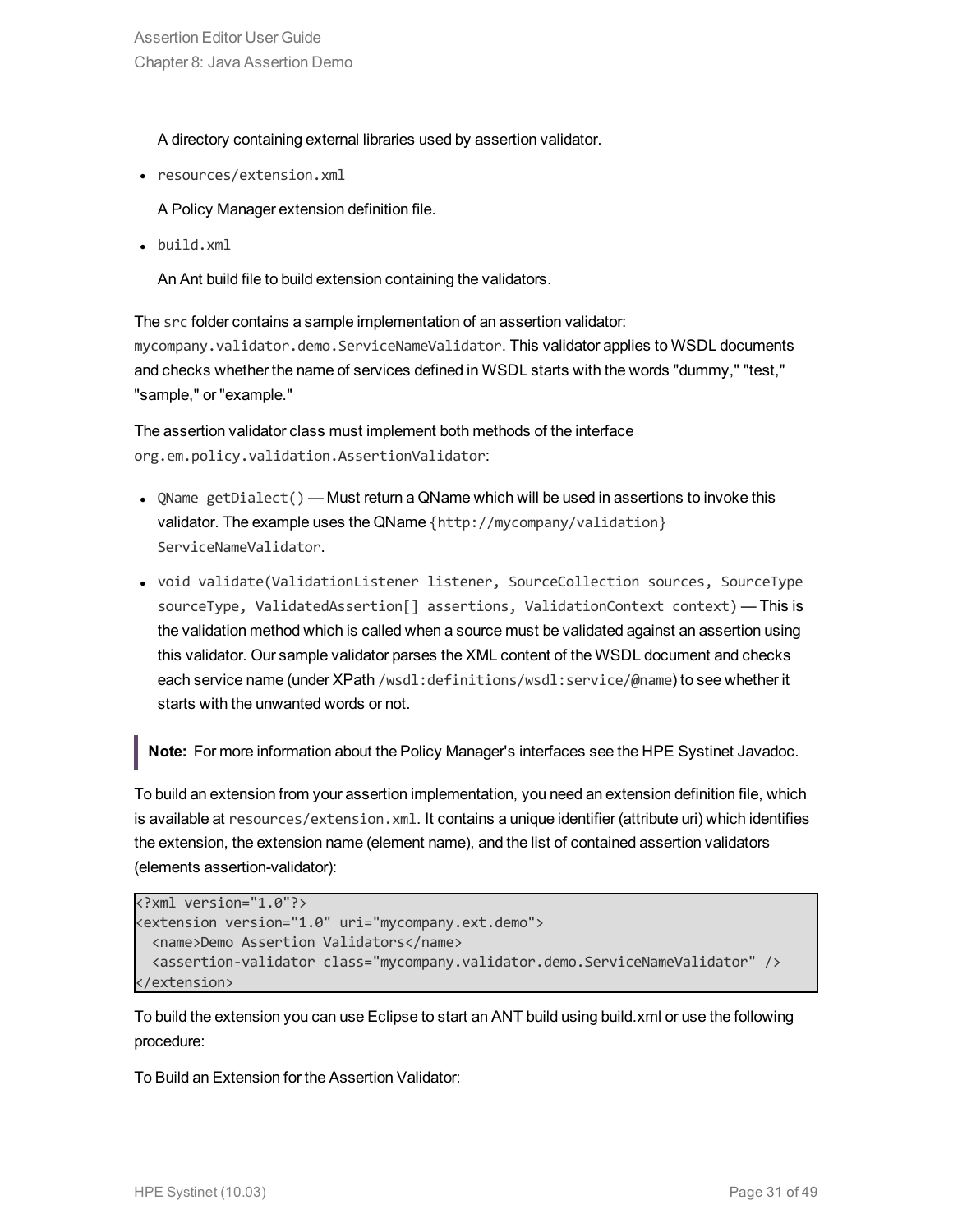- 1. Change your working directory to SYSTINET\_HOME\demos\policymgr\assertionvalidator.
- 2. To get help on demo, use demo.bat or demo.sh.
- 3. Build the extension with the command **demo make**.
- 4. Check the created extension in SYSTINET HOME\demos\policymgr\assertionvalidator\validator\dist\Demos.jar.

**Caution:** If you want to use an Eclipse project for this demo, you must define the EM\_CLIENT\_LIB classpath variable in the Eclipse IDE. The EM\_CLIENT\_LIB variable must point to SYSTINET\_ HOME/client/lib.

### <span id="page-31-0"></span>Applying the Validator Extension

After you create Demos.jar, apply it to HPE Systinet as an extension.

To Apply the Extension to HPE Systinet:

- 1. Make sure the HPE Systinet server is not running.
- 2. Copy SYSTINET HOME\demos\policymgr\assertionvalidator\validator\dist\Demos.jar into SYSTINET\_HOME\extensions.
- 3. Execute SYSTINET\_HOME\bin\setup and select the **Apply Extensions** scenario.
- <span id="page-31-1"></span>4. Start HPE Systinet.

### Creating and Deploying the Assertion

There is a sample project for Assertion Editor in SYSTINET\_ HOME\demos\policymgr\assertionvalidaton\assertion.

You can use this sample project to create your own assertions. It already contains a demo assertion named WSDLServiceNameIsNotDummy. Browse this assertion to see that it is applicable to WSDL Documents and implements the ServiceNameValidator created in "Creating the [Assertion](#page-29-1) Validator" on [page](#page-29-1) 30 (linked through SYSTINET

HOME\demos\policymgr\assertionvalidator\validator\dist\Demos.jar).

The XML definition of the assertion is automatically filled out according to the definition in assertion validator (in the method getDialect()):

<my:ServiceNameValidator xmlns:my="http://mycompany/validation"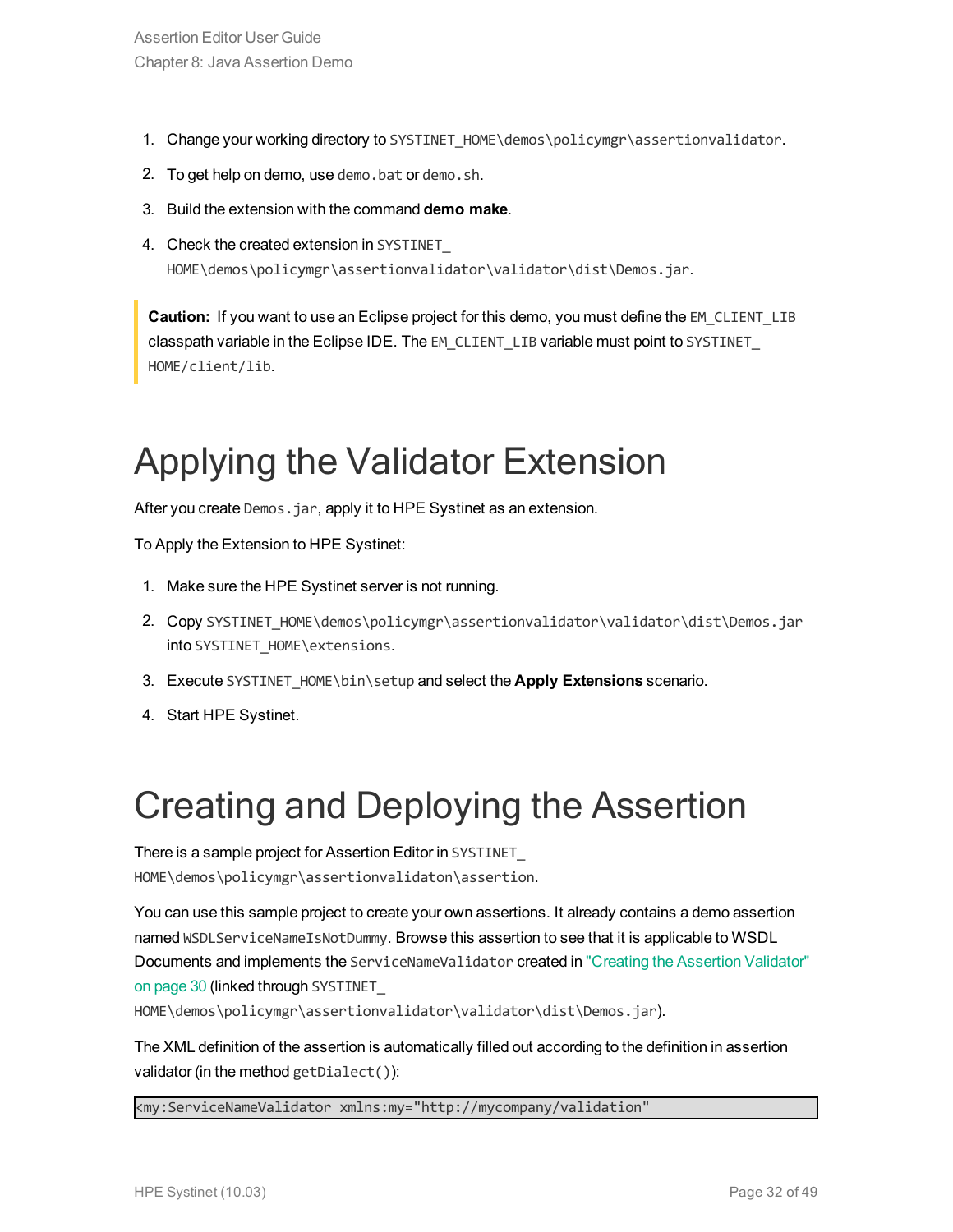#### xmlns:pm="http://systinet.com/2005/10/soa/policy"/>

After creating the assertion, deploy it. Or deploy the existing WSDLServiceNameIsNotDummy assertion.

To Publish the Assertion to HPE Systinet:

- 1. Open Assertion Editor.
- 2. Click **File** menu and select **Import > Existing Projects into Workspace** and open the demo project.
- 3. In the Server Explorer, open the context menu and define a **New Server** pointing to your HPE Systinet server.
- 4. In the Project Explorer, open the Project context menu and select **Properties > HPE Systinet Server**, and select the server you just defined.
- 5. Publish the demo assertion from the Project Explorer.

Open the WSDLServiceNameIsNotDummy.asr context menu and select **HPE Systinet > Upload to Server**.

<span id="page-32-0"></span>For more details, see the "Publishing [Assertions"](#page-23-1) on page 24.

#### Testing the Assertion Validator

In the previous sections you created and deployed an assertion validator and an assertion. The next step is to use this new assertion in a validation for a business test case. To do this, perform the following in HPE Systinet:

- 1. Publish a WSDL containing a service element where the name attribute starts with Test. For details, see the *HPE Systinet User Guide*.
- 2. Create a Technical Policy applicable to WSDLs and add the WSDLServiceNameIsNotDummy assertion to it.
- 3. Create a Policy Report using artifact type, WSDL, and the new technical policy. For details, see *How to Create Policy Reports* in the *HPE Systinet User Guide*.
- 4. Execute the policy report and review the result. The WSDL with the service name attribute Test must fail while all others should pass. For details, see the *HPE Systinet User Guide*.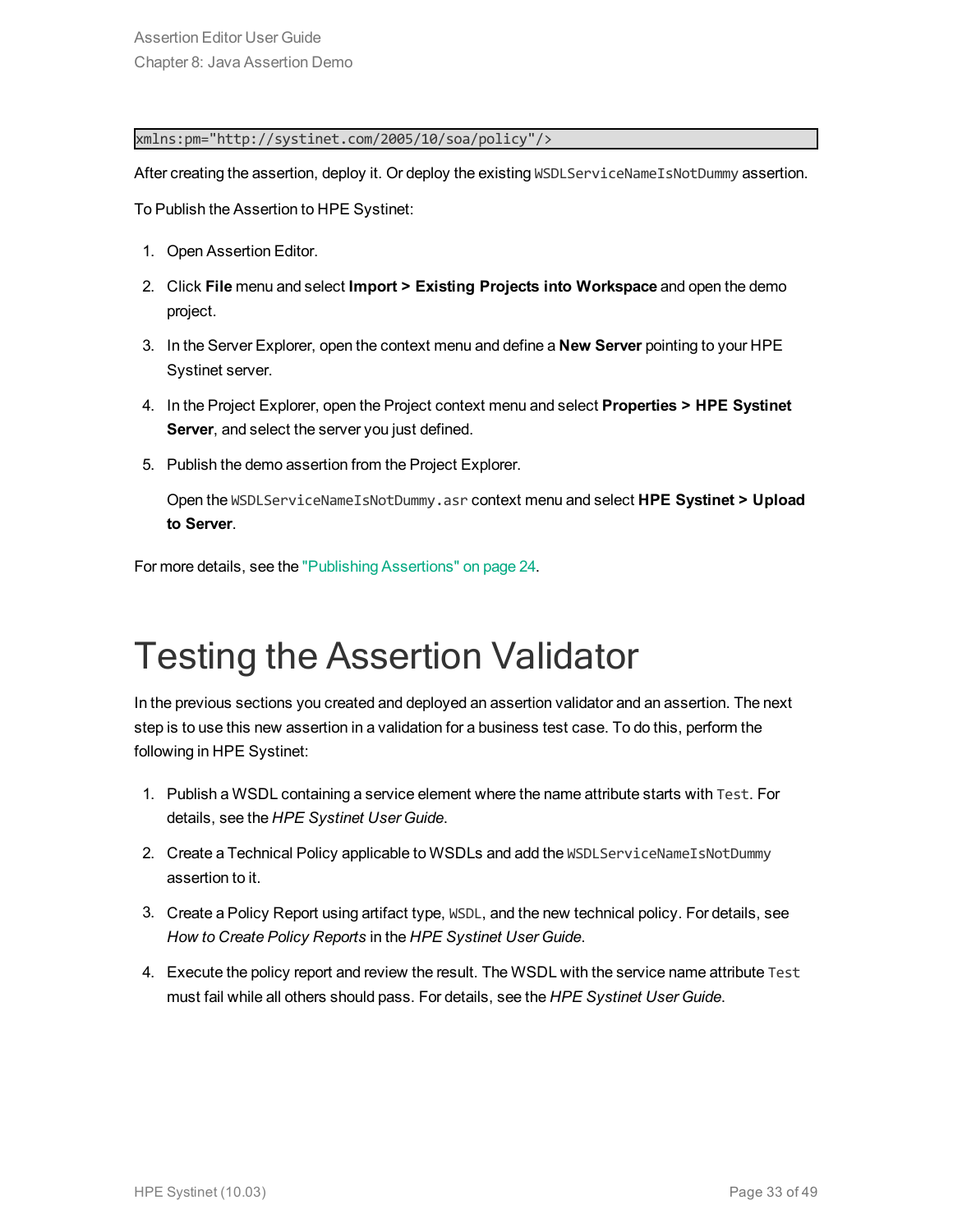## <span id="page-33-0"></span>Appendix A: Dialog Box Reference

Each Assertion Editor input dialog is described in the following sections:

- "Define New [Implementation](#page-33-1) Wizard" below
- <span id="page-33-1"></span>• "Run [Configurations](#page-34-0) Dialog" on the next page

#### Define New Implementation Wizard

The Define New Implementation Wizard enables you to add a new implementation of an assertion either from an existing resource type or by adding a new one.

The wizard contains the following steps.

| <b>Parameter</b>          | <b>Definition</b>                                                              |
|---------------------------|--------------------------------------------------------------------------------|
| Define New Type           | Select this check-box to manually define the resource type you want<br>to use. |
| Select an Existing Type   | Select a predefined resource type from the drop-down menu.                     |
| <b>Filter Text</b>        | Use the input to reduce the list of resource types.                            |
| Show Common Types<br>only | De-select to show the full list of resource types.                             |

1. Enter general parameters to define the new implementation.

2. If you are defining a new implementation resource type, you must specify the namespace and local name.

| <b>Parameter</b> | <b>Definition</b>                                                           |
|------------------|-----------------------------------------------------------------------------|
| Namespace        | Namespace of the source type.                                               |
| Local Name       | The local name of the source type.                                          |
|                  | Load from File   Select to load a source document defining the source type. |

3. Define the parameters for a new resource type. Select the implementation type from the available options.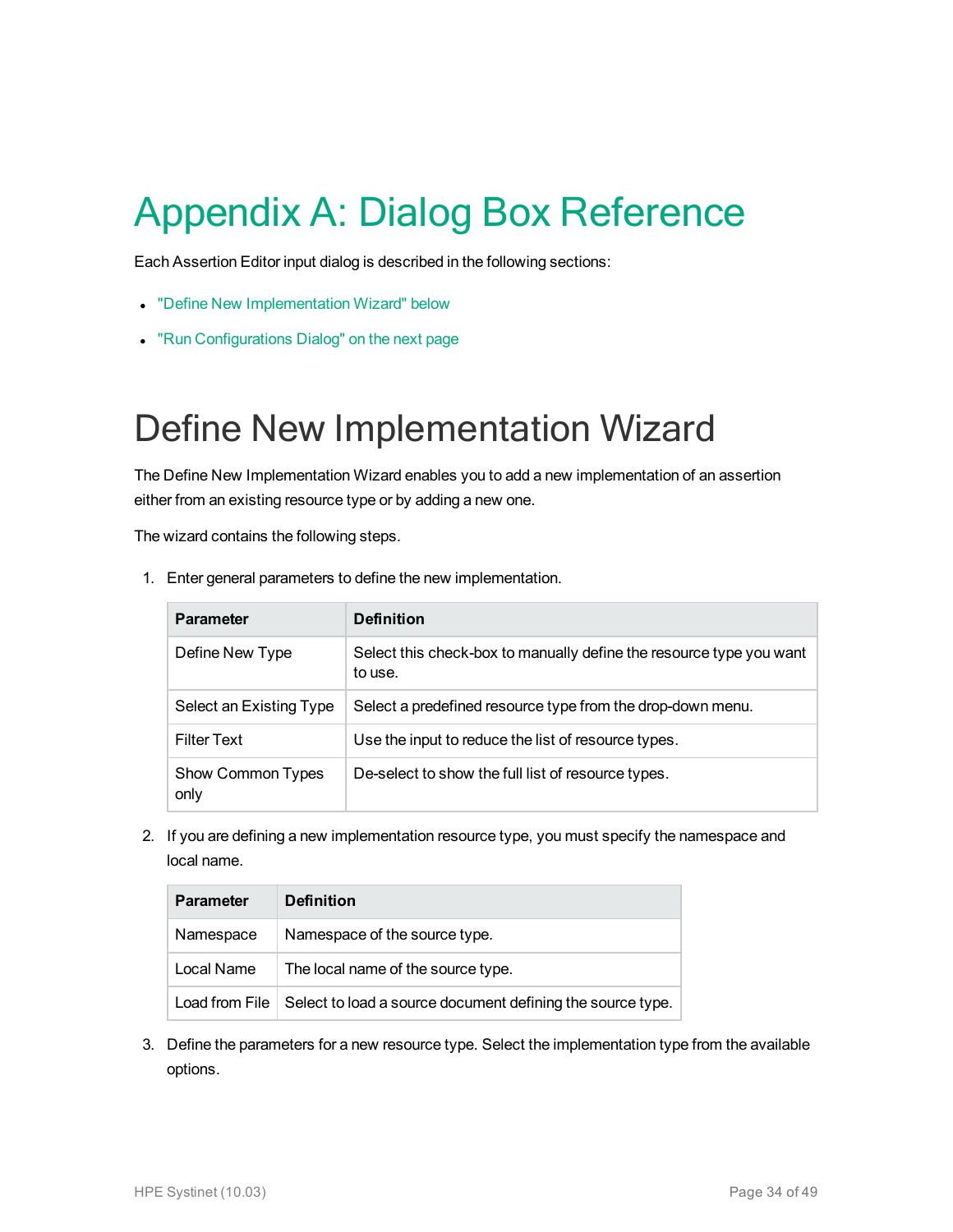## <span id="page-34-0"></span>Run Configurations Dialog

Define parameters to test the assertion before publishing.

| <b>Parameter</b>  | <b>Definition</b>                                       |
|-------------------|---------------------------------------------------------|
| Name              | The name you want to use for the test.                  |
| Assertion         | Browse for and select the assertion you want to test.   |
| Source            | Add or remove a document to test against the assertion. |
| <b>Parameters</b> | Enter the required parameters for the selected source.  |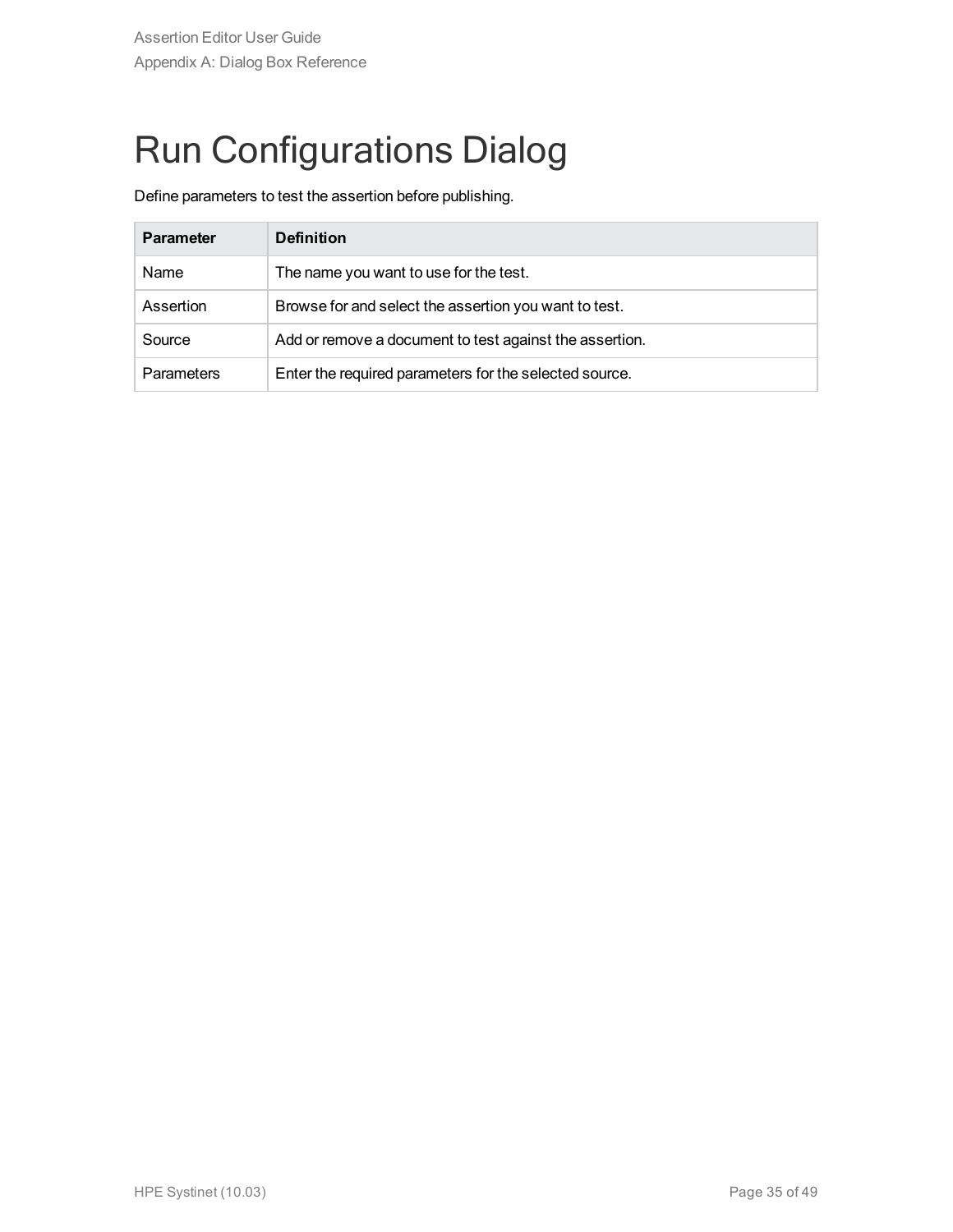## <span id="page-35-0"></span>Appendix B: Assertion Document **Details**

"UDDI BE 01 Assertion XML Document" is the raw XML document of the UDDI BE 01 assertion.

#### **UDDI BE 01 Assertion XML Document**

```
<?xml version="1.0" encoding="UTF-8"?>
<pm:Assertion xmlns:pm="http://systinet.com/2005/10/soa/policy"
   xmlns:up="http://systinet.com/2005/10/soa/policy/uddi"
   xmlns:xs="http://www.w3.org/2001/XMLSchema">
 <pm:Parameter Name="lang" Type="xs:string" XPointer="xpointer(@RequiredLang)"/>
<!-- template of the instance of the assertion -->
 <pm:Template>
   <up:UDDI_BE_01 RequiredLang="en"/>
 </pm:Template>
 <pm:Validation SourceType="xmlns(ns=urn:uddi-org:api_v2)qname(ns:businessEntity)"
     xmlns:uddi="urn:uddi-org:api_v2"
     xmlns:val="http://systinet.com/2005/10/soa/policy/validation">
<!-- the validation is implemented via xpath expression -->
   <val:XPath>
     count(/uddi:businessEntity/uddi:name[@xml:lang=$lang])>0
   </val:XPath>
 </pm:Validation>
</pm:Assertion>
```
Assertion documents contain the following elements:

- <sup>l</sup> **pm:Assertion/pm:Template**: This required element must contain exactly one child element, which is a reference template of how this assertion looks as a WS-Policy document. If there are namespace definitions here, they are included in the reference template. If the assertion has any parameters, you can define default values for them in the reference template. If there are no namespaces or parameters, the reference template can be in the form <name/>.
- <sup>l</sup> **pm:Assertion/pm:Parameter**: An assertion in a WS-Policy document may contain parameters including timeouts (in WS-ReliableMessaging), type of authentication, required SOAP header elements, etc. This element gives a definition of such parameters, including the type of the parameter and where the parameter can be found in an instance of the assertion. This information is used by UI console and policy validators.
- <sup>l</sup> **pm:Assertion/pm:Parameter/@Name**: The name of the parameter. This name will be shown in the UI.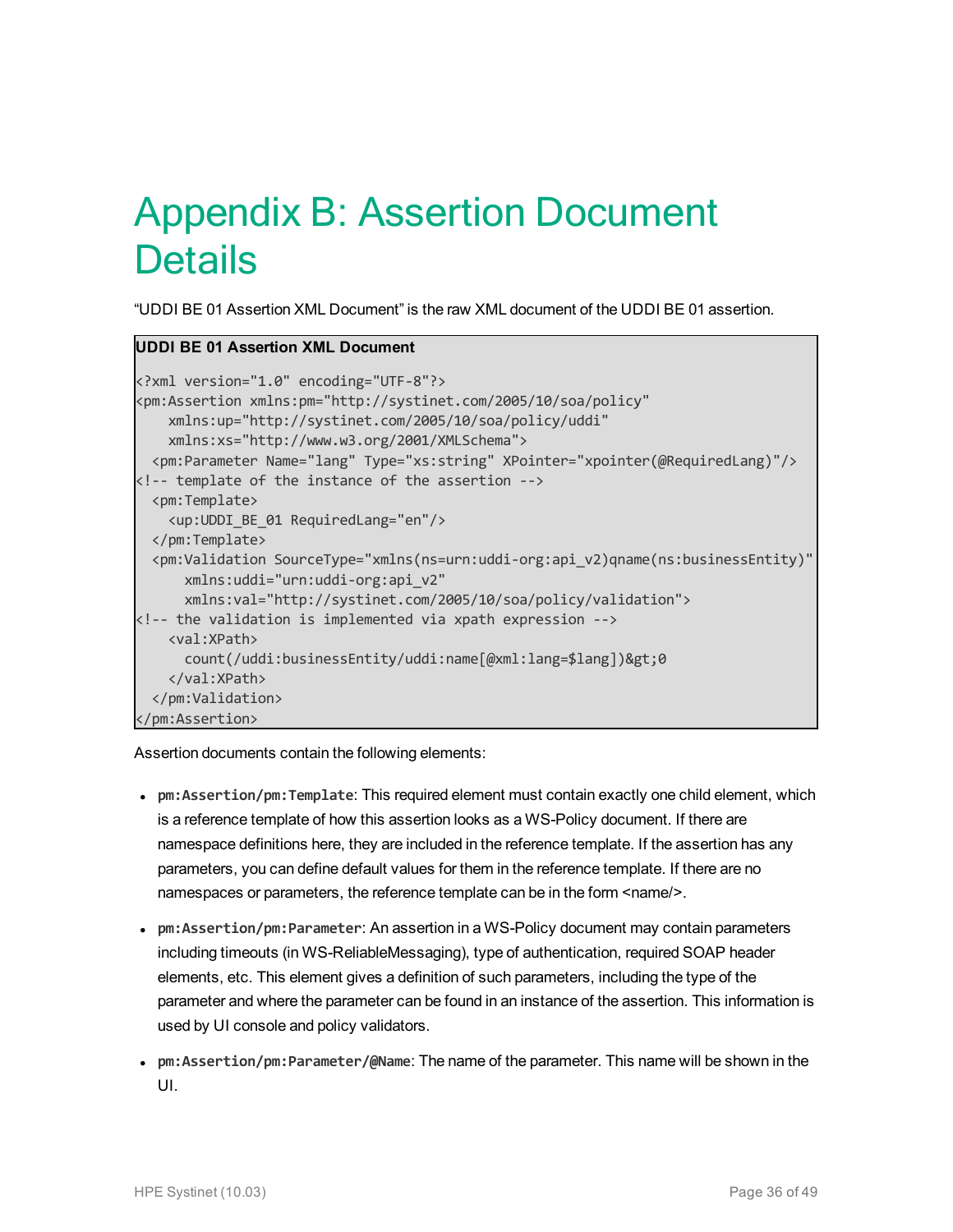- **pm: Assertion/pm: Parameter/@Type: Type of the parameter's value.**
- <sup>l</sup> **pm:Assertion/pm:Parameter/@Taxonomy**: A taxonomy with values that the parameter can adopt. The taxonomy is specified using its tModelKey. This attribute is only required when Type has the pm:taxonomy value (with pm being the xmlns:pm="http://systinet.com/2005/10/soa/policy namespace), otherwise it is ignored (and optional).
- <sup>l</sup> **pm:Assertion/pm:Parameter/@XPointer**: In the absence of a ValueXPointer attribute, this attribute identifies the place of the parameter in the assertion's template (that is, how the attribute can be obtained from an instance of the assertion). Only a simplified form of the XPointer can be used.

The evaluation context for the XPointer is the root of the actual assertion. So, for example,  $b[1]$  is the first "b" child of the assertion's element.

In this release, an XPath starting with "/" is interpreted to point to the root of the policy document. This behavior will be changed, so do not use absolute XPaths.

- <sup>l</sup> **pm:Assertion/pm:Parameter/@ValueXPointer** ValueXPointer: Identifies the place of the parameter *relative to* the place identified by the XPointer attribute. When the parameter is not set, the element referenced by the XPointer attribute is removed from the instance. When the parameter is defined, its value is set to a place identified by the concatenation of the XPointer and ValueXPointer values. The rationale for this attribute is that there are assertions whose schema requires that either an attribute is set or the attribute's parent element is missing.
- <sup>l</sup> **pm:Assertion/pm:Parameter/@Optional**: This attribute tells whether the parameter is optional, that is, if it can be omitted from the assertion instance.
- <sup>l</sup> **pm:Assertion/pm:Validation**: The implementation, as described in ["Implementations"](#page-41-0) on page [42.](#page-41-0)

The key components of the assertion, visible in both the UI and the XML document, are described in the following sections:

- "Reference [Templates"](#page-36-0) below
- ["Parameters"](#page-37-0) on the next page
- <span id="page-36-0"></span>. ["Implementations"](#page-41-0) on page 42, which includes the validation handler.

### Reference Templates

The reference template defines what the assertion looks like instantiated as a WS-Policy document (See the generic <pm:Template> element shown in "UDDI BE 01 Assertion XML Document".). If there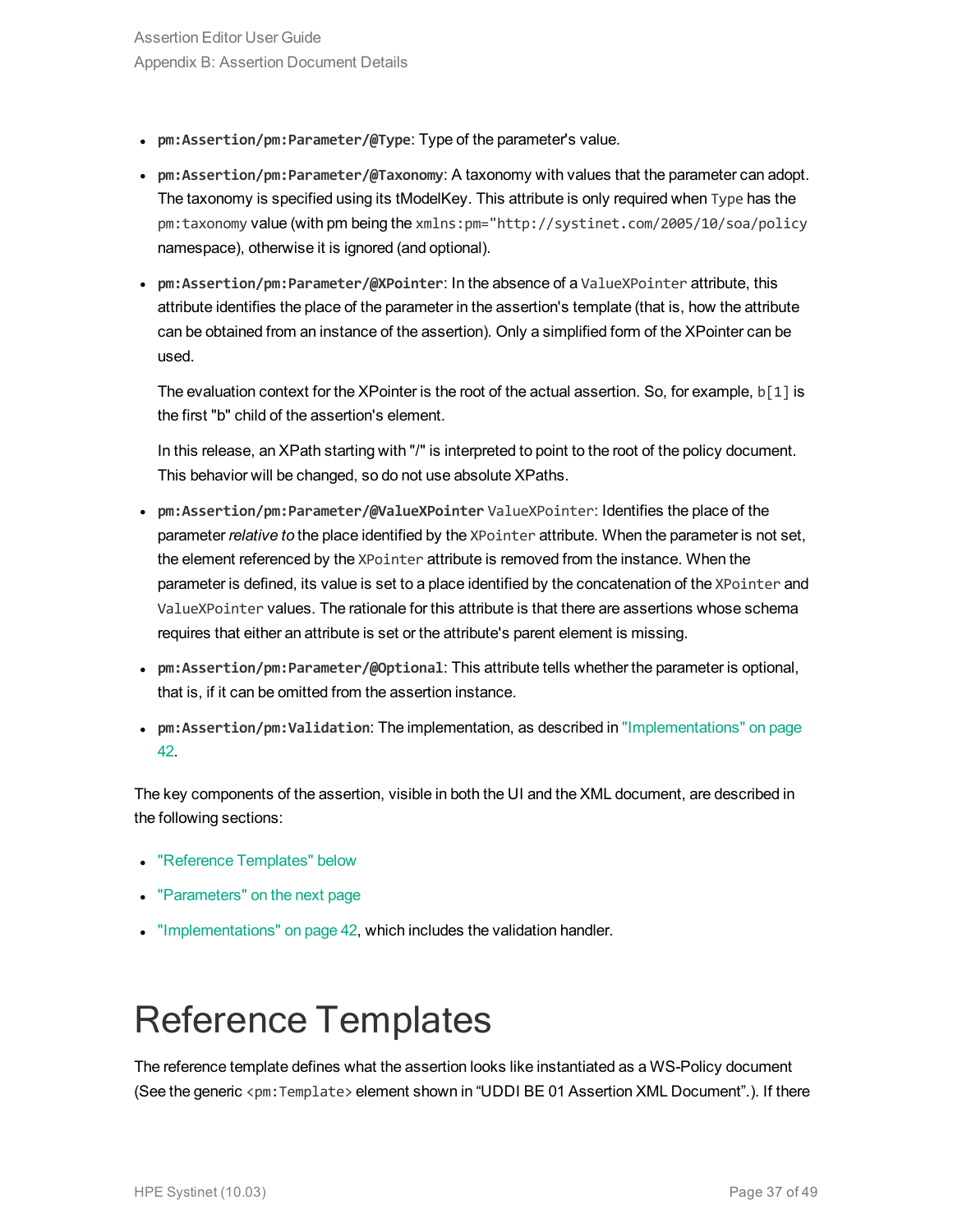is a namespace to be defined it is included in the reference template. If there are parameters, you can define the default values they point to. If there is no namespace or parameter, the template can be a simple empty tag, like <assertionName/>.

The UDDI BE 01 assertion reference template defines the up namespace. The assertion has one parameter, lang, which points to the RequiredLang attribute. The reference template sets the default value of this parameter, en. The actual XML of the reference template is:

```
<p:Template>
  <up:UDDI_BE_01 RequiredLang="en"
xmlns:up="http://systinet.com/2005/10/soa/policy/uddi"/>
</p:Template>
```
Reference templates must obey the following rules:

- The template name must be unique.
- The template must be a complete and valid XML element, not a fragment.
- The template can carry a namespace. This is the case with the WS-I BasicProfile assertion reference templates, such as <wsi:BP1004 xmlns:wsi="http://www.wsi.org/testing/2004/07/assertions/"/>

#### <span id="page-37-0"></span>**Parameters**

Parameters represent requirements whose specific values may vary. They include such things as timeouts, type of authentication, required SOAP header elements, and so on. The value referenced by a parameter can differ between technical policies containing the parameter's parent assertion because each technical policy contains its own instance of the assertion.

Using parameters lets the policy developer reuse assertions. The developer can set a different required value for an assertion in each policy in which the assertion is used. Without parameters, the developer would need a separate assertion for each required value.

"Assertion With Parameter" is an assertion taken from a policy file (namespaces omitted for brevity). Note the attribute RequiredLang with the value of "en". This attribute represents the RequiredLang parameter. Its default value is "en" for English. This default value is specified in the reference template (see "Reference [Templates"](#page-36-0) on the previous page) but the policy developer can change this value in individual policy files. If the assertion developer does not specify the parameter's default value in the reference template and does not set the parameter as optional, the policy developer must set the parameter value when creating a technical policy with the parameter's parent assertion.

#### **Assertion With Parameter**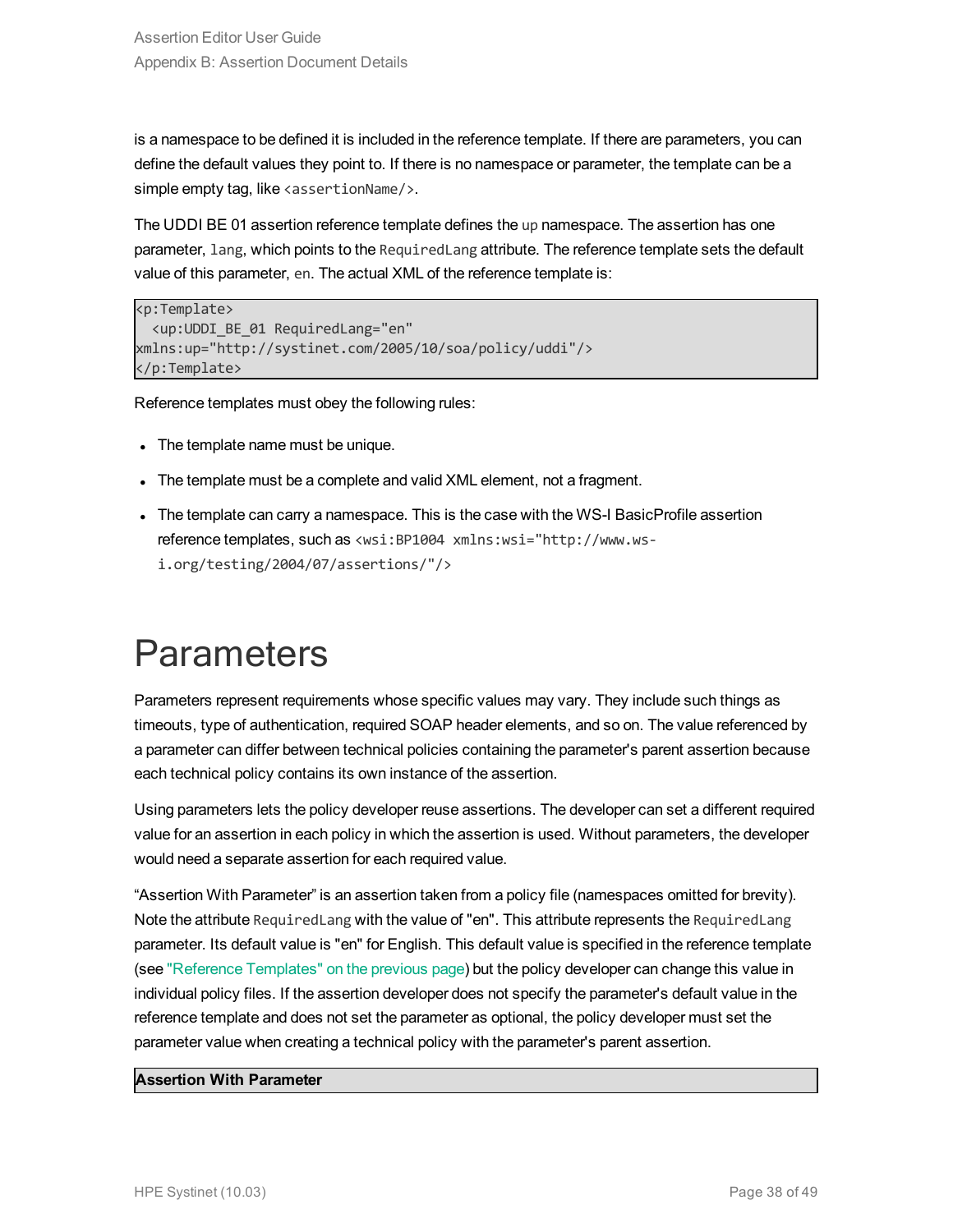Assertion Editor User Guide Appendix B: Assertion Document Details

<wsp:Policy xmlns:wsp="..."/> <up:UDDI\_BE\_01 RequiredLang="en" xmlns:up="..."/> </wsp:Policy>

A parameter definition has the following structure:

• pm:Parameter/@Name

Name of the parameter.

• pm:Parameter/pm:Description

Description of the parameter.

• pm:Parameter/@XPointer

Location of the modified attribute (expressed as an XPointer).

• pm:Parameter/@ValueXPointer

Value of the modified attribute (expressed as an XPointer).

Supported values are most of built-in W3C Schema data types (see [http://www.w3.org/TR/xmlschema-2/#built-in-datatypes](http://www.w3.org/TR/xmlschema-2#built-in-datatypes)):

- <sup>o</sup> xs:string
- <sup>o</sup> xs:boolean
- <sup>o</sup> xs:float
- <sup>o</sup> xs:double
- <sup>o</sup> xs:duration
- <sup>o</sup> xs:dateTime
- <sup>o</sup> xs:time
- <sup>o</sup> xs:date
- <sup>o</sup> xs:gYearMonth
- <sup>o</sup> xs:gYear
- <sup>o</sup> xs:gMonthDay
- <sup>o</sup> xs:gDay
- <sup>o</sup> xs:gMonth
- <sup>o</sup> xs:hexBinary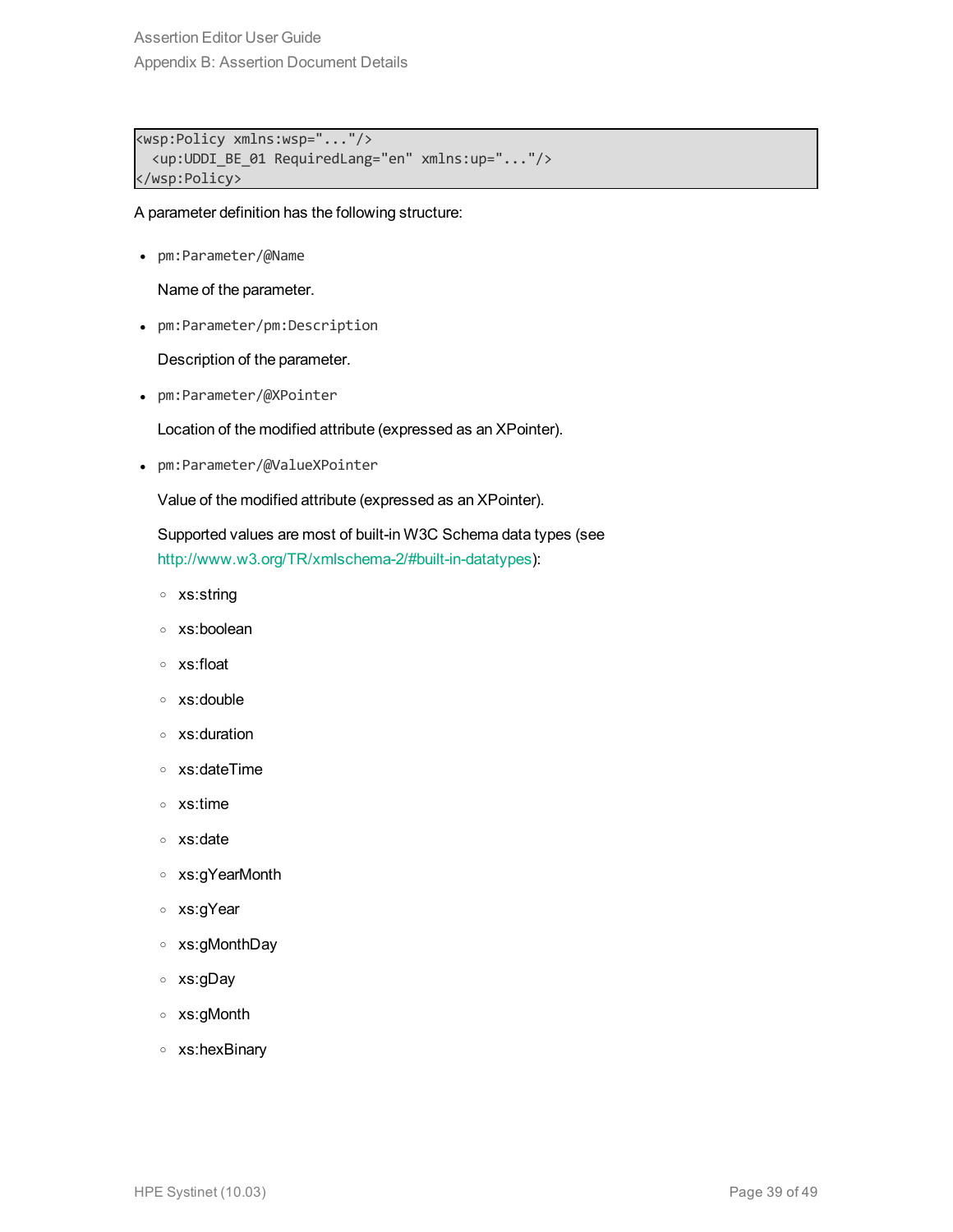Assertion Editor User Guide Appendix B: Assertion Document Details

- <sup>o</sup> xs:base64Binary
- <sup>o</sup> xs:anyURI
- <sup>o</sup> xs:QName
- <sup>o</sup> xs:integer
- <sup>o</sup> xs:long
- <sup>o</sup> xs:short
- <sup>o</sup> xs:byte
- <sup>o</sup> xs:unsignedLong
- <sup>o</sup> xs:unsignedInt
- <sup>o</sup> xs:unsignedShort
- <sup>o</sup> xs:unsignedByte

Where xs is the xmlns:xs="http://www.w3.org/2001/XMLSchema" namespace.

Also supported is the value pm:taxonomy (with pm being the xmlns:pm="http://systinet.com/2005/10/soa/policy namespace), which specifies that the parameter will take on values from the taxonomy specified by the @Taxonomy attribute.

• pm:Parameter/@Optional

Optional parameter (If the parameter is optional, you need not fill in details).

• pm:Parameter/@Type

Type of the parameter's value.

• pm:Parameter/@Taxonomy

Taxonomy whose values the parameter adopts. Specified with the taxonomy tModelKey. The attribute is required only when Type has the  $pm$ : taxonomy value, otherwise it is be ignored (and optional). Actual parameter values are specified with keyValues in policy documents.

The following examples demonstrate the use of a taxonomy-based parameter and the corresponding policy document:

#### **Parameter with Taxonomy Type**

```
<pm:Parameter Name="artifactType" Optional="true" Type="pm:taxonomy"
   Taxonomy="uddi:systinet.com:soa:model:taxonomies:artifactTypes"
   XPointer="xpointer(@artifactType)"
   xmlns:pm="http://systinet.com/2005/10/soa/policy">
  <pm:Description>Artifact type to restrict applicability.</pm:Description>
</pm:Parameter>
```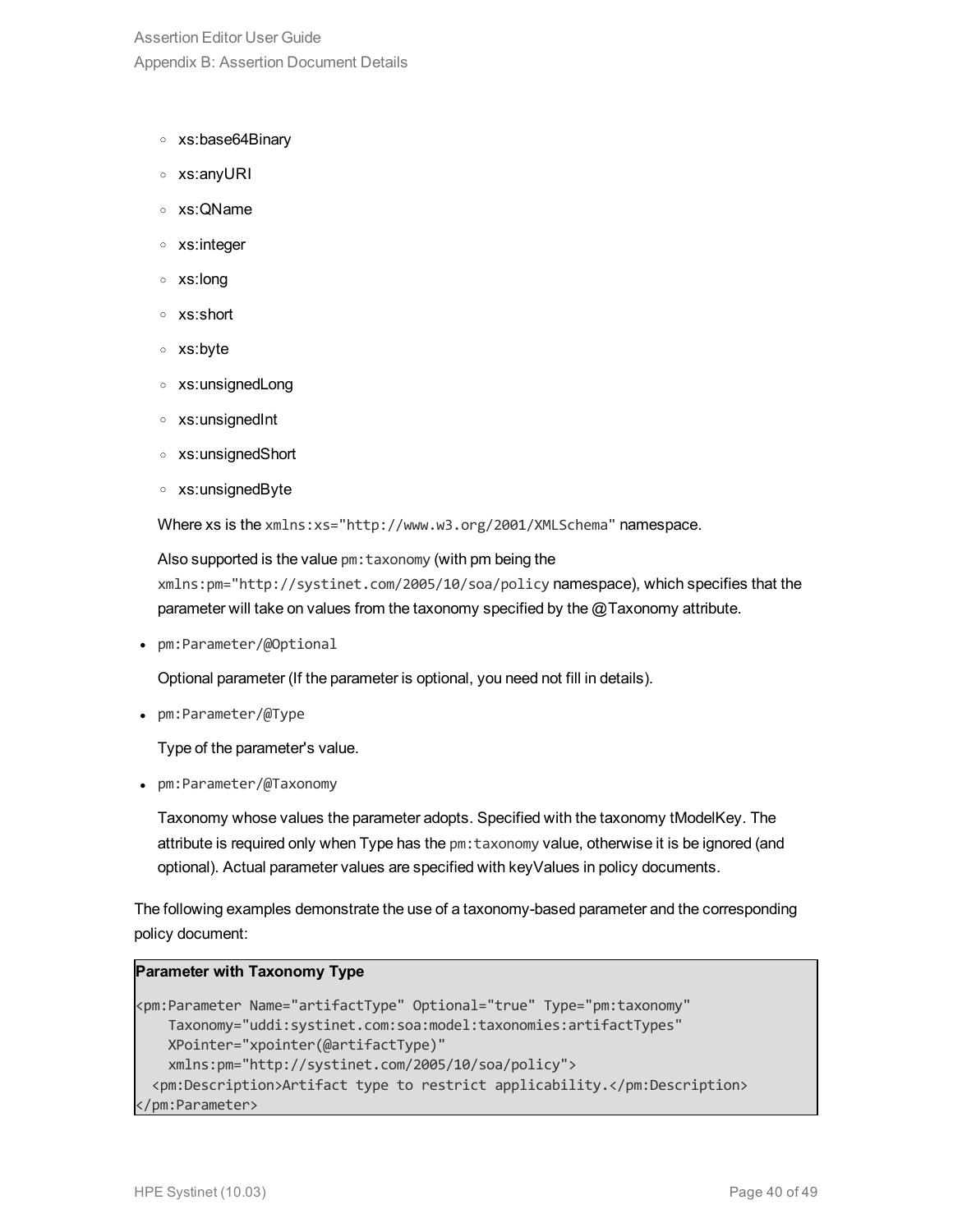#### **Policy Document with a Taxonomy-Based Assertion**

```
<wsp:Policy xmlns:ws="...">
  <up:MyAssertion
artifactType="urn:com:systinet:soa:model:artifacts:soa:applicationArtifact"
    xmlns:up="..."/>
</wsp:Policy>
```
The following assertion checks whether communication settings contain a connection timeout set to at least 10 seconds. Additionally, the XML Schema of this assertion specifies that either the "value" must be present, or, to use the default value, the whole up:ConnectionTimeout element must be missing.

```
<wsp:Policy xmlns:wsp="..."/>
 <up:Communication xmlns:up="...">
   <up:ConnectionTimeout value="10000"/>
    ...
 </up:Communication>
</wsp:Policy>
```
In this case, a single XPointer referencing the up:ConnectionTimeout/@value attribute is not enough, because Policy Manager would not know that the whole element should be removed when the value is not entered. Therefore the parameter is now described in two XPaths:

- Location of the element that should be removed when the value of the parameter is not set
- Location of the value within the element defined above

The location of the element is set in the XPointer and the location of the value within the element is set in a ValueXPointer. For example, "Parameter with ValueXPointer Set at 5000" is a parameter with the ValueXPointer set at 5000. This results in the policy document where "Policy Document with ValueXPointer in Parameter is Set to 5000". By contrast, if the developer leaves the ValueXPointer blank, the resulting policy document is "Policy Document with Empty ValueXPointer in Parameter".

#### **Parameter with ValueXPointer Set at 5000**

```
<p:Parameter Name="ConnectionTimeout" Optional="false" Type="xsd:integer"
    XPointer="xmlns(up=...)xpointer(up:ConnectionTimeout)"
    ValueXPointer="xpointer(@value)"
    xmlns:xsd="http://www.w3.org/2001/XMLSchema">
  <p:Description>Connection timeout in milliseconds.</p:Description>
</p:Parameter>
```
#### **Policy Document with ValueXPointer in Parameter Set to 5000**

```
<wsp:Policy xmlns:wsp="..."/>
 <up:Communication xmlns:up="...">
   <up:ConnectionTimeout value="5000"/>
 </up:Communication>
</wsp:Policy>
```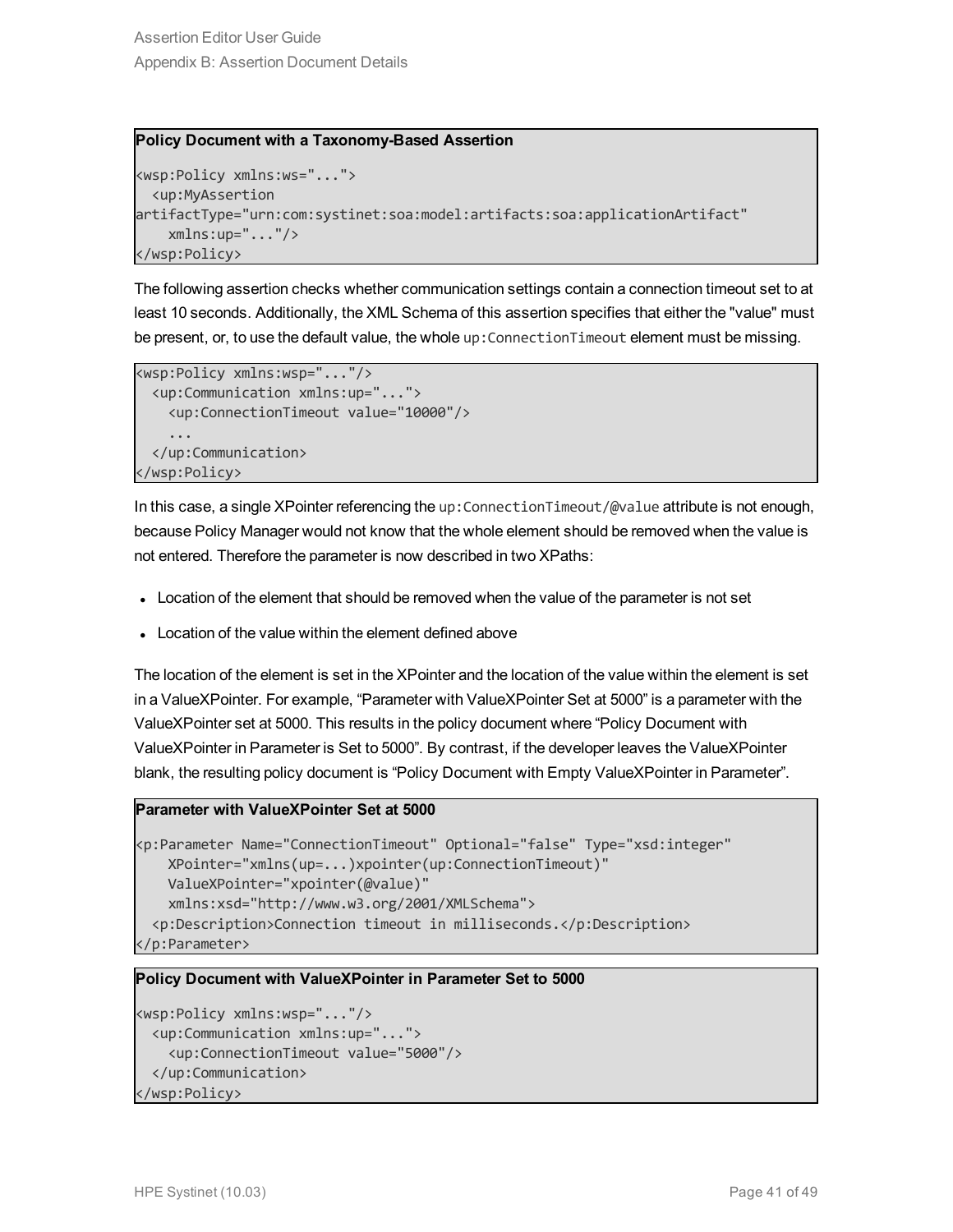#### **Policy Document with Empty ValueXPointer in Parameter**

```
<wsp:Policy xmlns:wsp="..."/>
  <up:Communication xmlns:up="...">
  </up:Communication>
</wsp:Policy>
```
Table "XPointer Combinations and Results" shows the XML representations of various XPointer and ValueXPointer combinations, for optional and required attributes, and whether the value is defined or not. "XPointer" is a correctly defined XPointer.

**Note:** Only a simplified form of XPointer is recognized in the parameter definition. The rationale is that in this context XPointer is used not only for retrieving data, but also for creating parameters via the UI. This is not possible with general XPointers. The recognized XPointer must have the following structure:

```
xmlns(prefix1=ns1)*xpointer({/{<prefix>:}?<localname>[<index>]}*)
```

| <b>Optional</b> | Value | <b>XPointer</b> | <b>ValueXPointer</b> | <b>Result in Policy Schema</b> |
|-----------------|-------|-----------------|----------------------|--------------------------------|
| Yes/No          | 'ABC' | @P              |                      | $<$ a P="ABC"/>                |
| Yes             |       | @P              |                      | <a></a>                        |
| No              |       | Prohibited      |                      |                                |
| Yes             | 'ABC' | b[1]            | @P                   | $<$ a><br>sherable P='ABC'/>   |
| Yes             |       | b[1]            | @P                   | <a></a> (XPointer is removed.) |
| Yes             | 'ABC' | b[1]            |                      | $2$<br>$ABC$                   |
| Yes             | 'ABC' | b[1]            | c[1]                 | <a>22</a>                      |
| Yes             |       | b[1]            | c[1]                 | <a></a> (XPointer is removed.) |

#### **XPointer Combinations and Results**

#### **XPointer**

```
xmlns(soap=http://schemas.xmlsoap.org/soap/envelope/)
xmlns(myns=http://systinet.com/examples/foo)xpointer(soap:Envelope[1]/soap:Body[1]
/myns:Foo)
```
### <span id="page-41-0"></span>**Implementations**

An assertion has one implementation for each source type to which the assertion applies. Each implementation is propagated into its own pm:Validation element. An implementation contains the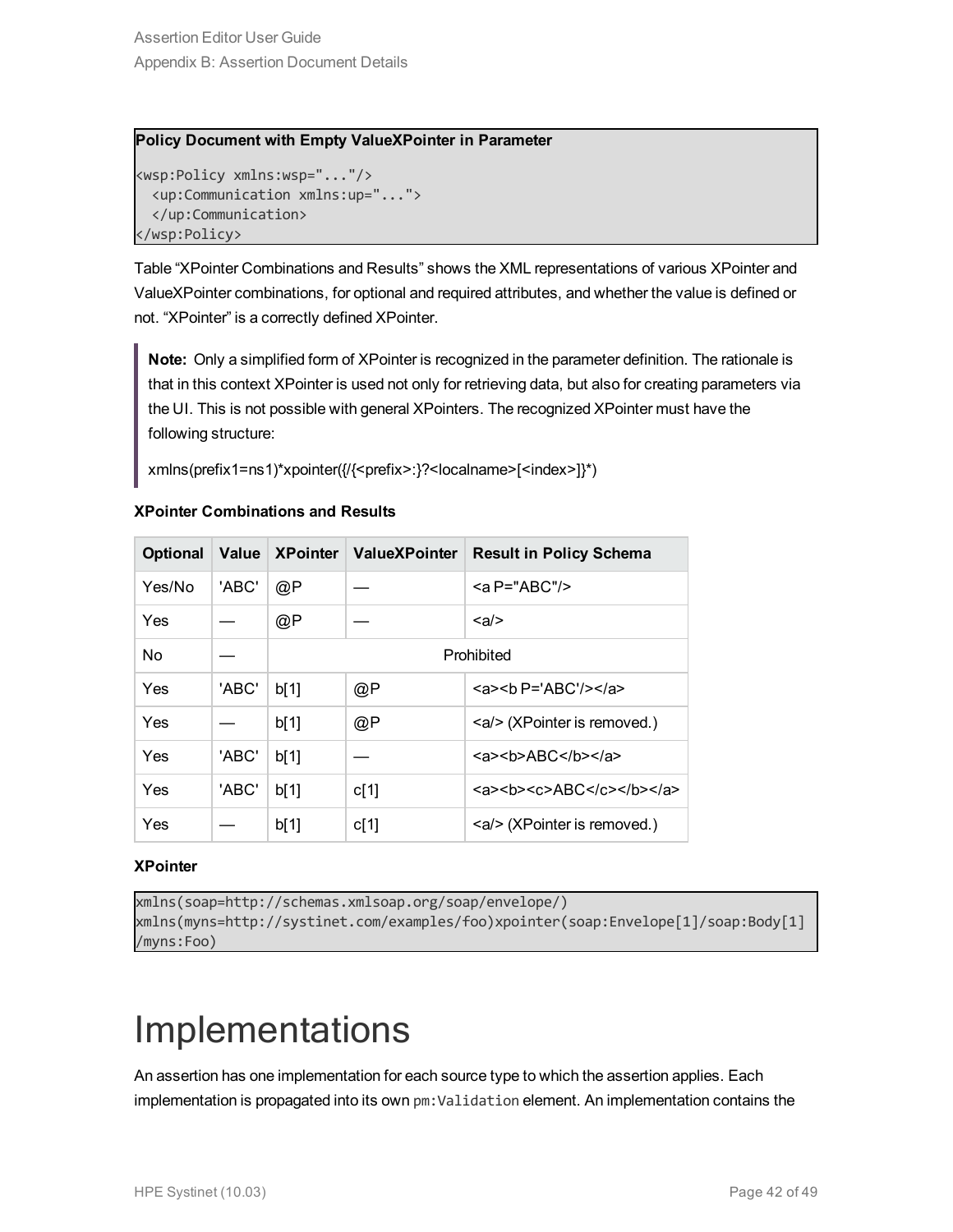Assertion Editor User Guide Appendix B: Assertion Document Details

definition of the validation handler, in p:Validation/##other[1], and the type of artifact which the assertion can be used to validate, in p:Validation/@SourceType.

Implementations use validation handlers if they do not specify manual validation. Validation handlers are pluggable pieces of code that show Policy Manager how to validate a source document. Validation handlers are usually XPath, JavaScript or XQuery expressions, in which case the source code is included inside the implementation, but they can be custom made. Custom made validation handlers are written in Java and the implementation references the Java class.

Validation handlers and source types are described in the following sections:

• ["Source](#page-42-0) Type" below

A description of all source types to which an implementation may apply.

• "XPath [Assertions"](#page-43-0) on the next page

XPath validation handlers.

• "XQuery [Assertions"](#page-44-0) on page 45

XQuery validation handlers.

**.** "JavaScript Validator [Assertions"](#page-46-0) on page 47

<span id="page-42-0"></span>JavaScript validation handlers.

#### Source Type

The pm:Validation@SourceType attribute defines the type of artifact validated by the assertion. SourceType must be a simplified XPointer identifying the root element of the resource which the assertion validates. If this parameter is omitted, the implementation would apply to sources of any type. However, for performance reasons it is better to map validation to a concrete source type, as narrowly as possible.

SourceType can be set as one of the following:

- A general artifact type with the namespace usually defined in the pm: Validation element. Please see Table "Source Types Applying to General [Resources](#page-43-1)" for a list of these SourceType values and their associated artifacts and namespaces.
- An artifact type. These share the namespace xmlns:a="http://systinet.com/2005/05/soa/model/artifact". A list of these SourceType values and their matching artifact types will follow this structure: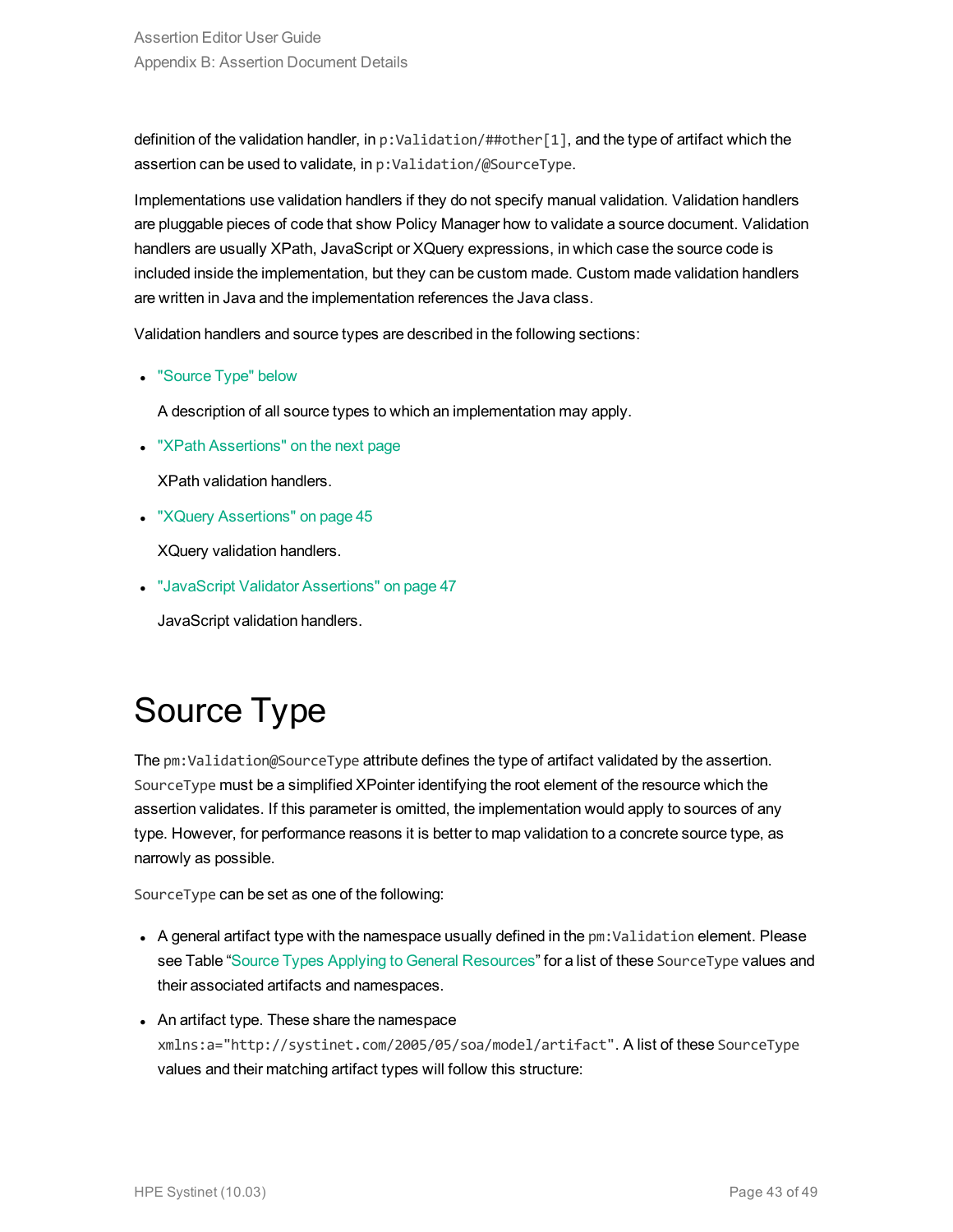xmlns(ns=http://systinet.com/2005/05/soa/model/artifact)qname(ns:[artifactType])

For example, xmlns (ns=http://systinet.com/2005/05/soa/model/artifact)qname (ns : applicationComponentArtifact)

<span id="page-43-1"></span>

| <b>Source Types Applying to General Resources</b> |  |  |  |  |  |
|---------------------------------------------------|--|--|--|--|--|
|---------------------------------------------------|--|--|--|--|--|

| <b>Resource</b>                 | SourceType value                                                                  |
|---------------------------------|-----------------------------------------------------------------------------------|
| Any resource                    | xmlns(ns=http://systinet.com/2005/05/soa/resource)gname(ns:resource)              |
| SOAP message                    | xmlns(ns=http://schemas.xmlsoap.org/soap/envelope/)qname<br>(ns:Envelope)         |
| UDDI v3 Business<br>Entity      | xmlns(ns=um:uddi-org:api_v3)qname(ns:businessEntity)                              |
| <b>HTTP Message</b><br>Document | xmlns(ns=http://systinet.com/2005/10/soa/policy/report)qname<br>(ns:Message)      |
| <b>WSDL Definition</b>          | xmlns(wsdl=http://schemas.xmlsoap.org/wsdl/)wsdl:definitions                      |
| <b>XML Schema</b>               | xmlns(xsd=http://www.w3.org/2001/XMLSchema)xsd:schema                             |
| Conversation<br>Document        | xmlns(ns=http://systinet.com/2005/10/soa/policy/report)qname<br>(ns:Conversation) |

#### <span id="page-43-0"></span>XPath Assertions

Example "XPath Expression" is an XPath that applies to UDDI business entities and returns every name element whose langattribute is set to the same value as the value of the lang parameter. If the XPath returns a non-empty list, the source document is considered to be valid against the assertion. If the returned node list is empty, validation has failed.

#### **XPath Expression**

```
<val:XPath>
 count(/uddi:businessEntity/uddi:name[@xml:lang=$lang])>0
</val:XPath>
```
You must take the following points into account when writing XPath assertions:

#### • Namespace

The element val:XPath is the namespace context for the XPath expression. If you need to define a prefix-namespace mapping, do it on this element or its ancestors.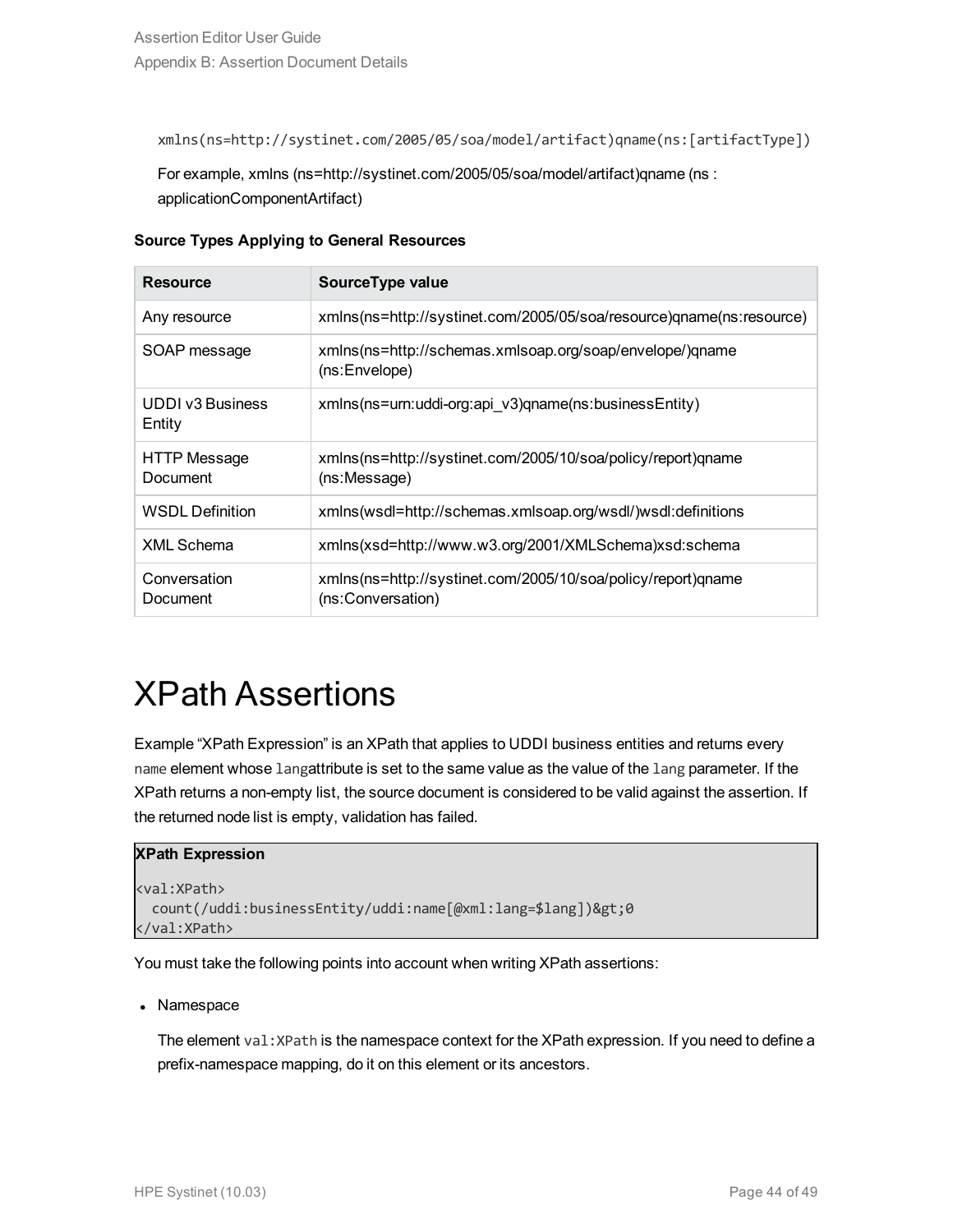$\cdot$  Type system

The XPath engine used in this enforcer is the free version of the [Saxon-B](http://www.saxonica.com/) 8.5.1 XSLT/XPath/XQuery engine. Although this version does not contain XML Schema parsing, it still checks for type conformance. For example, if you need to check that the value of attribute "xyz" is greater than 5, include in your XPath expression:

xs:integer(@xyz) > 5

If you fail to retype to integer, the XPath expression will never be fulfilled and no warning will be returned.

• Parameter type

In this release, assertion parameters are always passed as strings, regardless of the schema type written in the parameter definition. For this reason you have to explicitly cast the parameter in numerical comparisons. For example, the following XPath expression would be used in an assertion which checks that the message's body has at most a given number of elements (defined as a parameter named MaxElements):

```
count(soap:Body//*) <=xs:integer($MaxElements)
```
#### XQuery Assertions

XQuery expression can be represented as follows:

#### **XQuery Expression**

```
<val:XQuery>
   declare namespace rest="http://systinet.com/2005/05/soa/resource";
    declare namespace a="http://systinet.com/2005/05/soa/model/artifact";
    declare namespace p="http://systinet.com/2005/05/soa/model/property";
    declare namespace val="http://systinet.com/2005/10/soa/policy/validation";
    declare variable $metadata.source.url external;
    if (exists
(rest:resource/rest:descriptor/a:businessServiceArtifact/p:productionStage)) then
        val:assertionOK()
    else
        val:assertionFailed(concat('This service is not assigned a category from a
lifecycle taxonomy. ',
        'To fix this problem, go to <a href="', $metadata.source.url, '&view">the
service</a>, ',
        'click on "Edit" and assign the category.'))
</val:XQuery>
```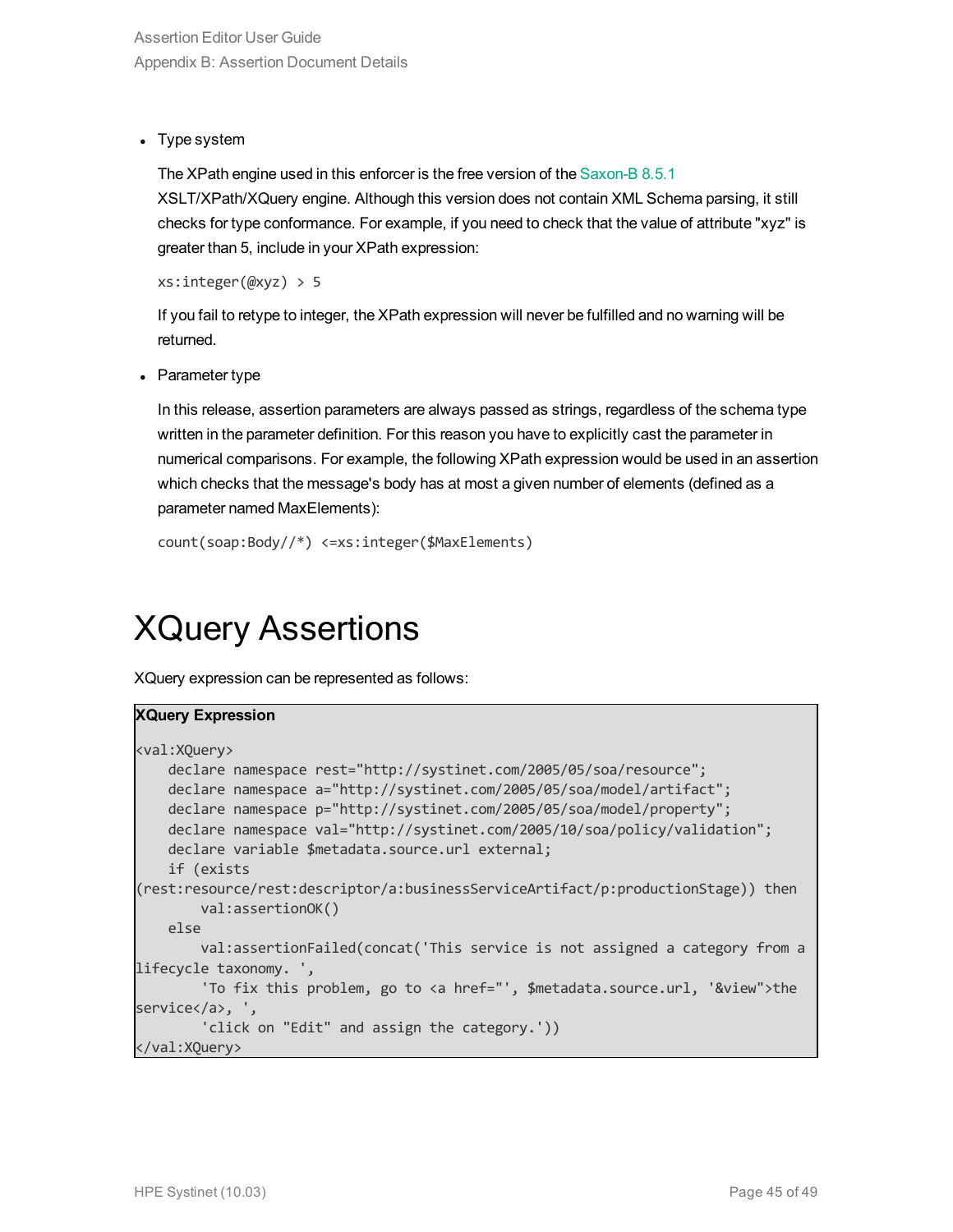Assertion Editor User Guide Appendix B: Assertion Document Details

The XQuery in "XQuery Expression" comes from the Service Supports Lifecycle assertion. The XQuery applies to business services and checks that each service has a lifecycle stage assigned to it. In the HPE Systinet 2 use of XQueries, the assertionOK function is called only one time per tested artifact if the artifact passes validation, whereas if the artifact fails, the assertionFailed function is called for each individual violation. For the XQuery in "XQuery Expression" there is no logical need to call assertionFailed more than once, since the artifact either has one lifecycle stage or none at all. In "XQuery Reporting Multiple Failures", the XQuery checks each include and import element and makes sure they use relative references. The assertionFailed function is called for each element that does not use relative references.

#### **XQuery Reporting Multiple Failures**

```
declare namespace xs = &quot;http://www.w3.org/2001/XMLSchema";
   declare namespace
val="http://systinet.com/2005/10/soa/policy/validation";
   let $errors :=
   for $el in //xs:*[local-name() = 'include' or local-name() = 'import'] where
($el/@schemaLocation and contains($el/@schemaLocation, ':'))
   return
   val:assertionFailed(concat('This xs:', local-name($el), ' uses absolute
reference to another schema.'), $el)
   return
   if (empty($errors)) then
       val:assertionOK()
   else
        ()
```
**Note:** Namespaces are not propagated from parent elements but defined via standard XQuery declarations.

Together with the source document, XQuery assertions can be called with additional parameters. For example, these parameters can be used by the assertion to perform additional checks or output the location of the problem back to the user. The parameters are added to the XQuery expression of the assertion. A metadata parameter is shown in "XQuery Expression".

| Parameter name                 | <b>Description</b>                                                                                                                                                                                                    |
|--------------------------------|-----------------------------------------------------------------------------------------------------------------------------------------------------------------------------------------------------------------------|
| metadata.source.url            | The URL of the source of validation. In the case of HTTP<br>request/response, this points to the request/response message.<br>For one-way messages, WSDL documents etc. it points to the<br>resource being validated. |
| metadata.description.url       | The URL of the associated description document (for example,<br>WSDL associated to a log of messages).                                                                                                                |
| metadata.source.is.subdocument | Detects subdocuments. Returns "false" if document is<br>standalone, "true" if document is part of a larger document.                                                                                                  |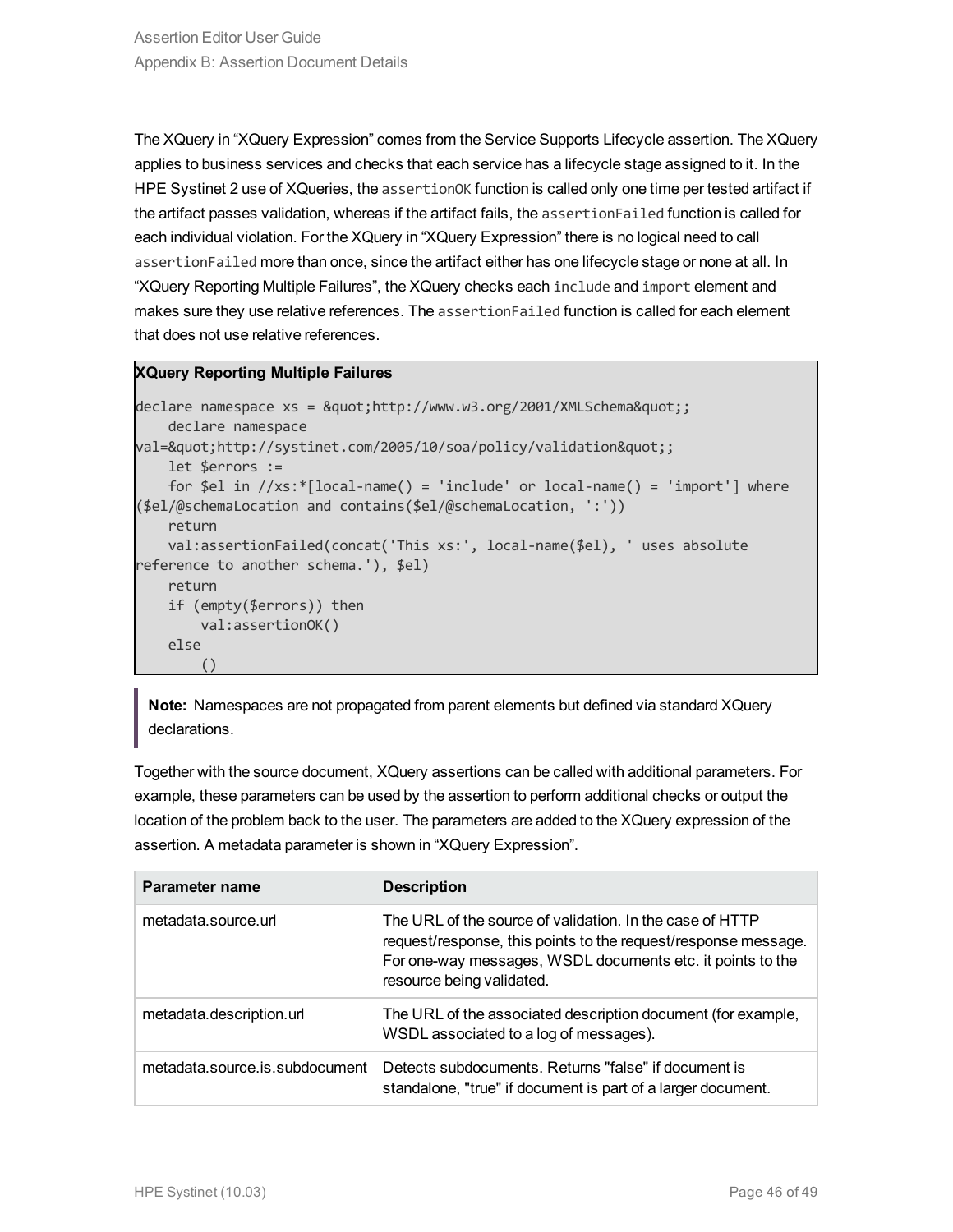If you want to write a new XQuery assertion or modify an existing one, follow these guidelines:

 $\bullet$  The XQuery engine used in this enforcer is the free version of the [Saxon-B](http://www.saxonica.com/) 8.5.1 XSLT/XPath/XQuery engine. Although this version does not contain XML Schema parsing, it still checks for type conformance. For example, if you need to check that the value of attribute "xyz" is greater than 5, write:

```
xs:integer(@xyz) > 5
```
Failing to do so, the XQuery expression might never be fulfilled. If this happens, no warning will be returned.

• In this release, assertion parameters are always passed as strings, regardless of the schema type written in the parameter definition. Because of this you must explicitly cast the parameter in numerical comparisons. For example, the following expression would be used in an assertion which checks that the message's body has at most a given number of elements (defined as a parameter named MaxElements):

```
count(soap:Body//*) <= xs:integer($MaxElements)
```
#### JavaScript Validator Assertions

JavaScript Validator expression can be represented as follows:

```
JavaScript Validator Expression
/**
    * This function is called iteratively by the java script validator,
    * There are some java script objects pre-initialized in the scripting context
(e.g. repositoryService ...)
    * You can find others and configure more in the managed script environment.js
    * @param resource
            an external resource or an artifact
    * @param params
             a map of params
    */
        function validate(resource, params) {
        return new JsValidationResult(JsValidationCode.OK);
        }
```
To write a JavaScript Validator assertion, see HPE Systinet Java Client API Java documentation.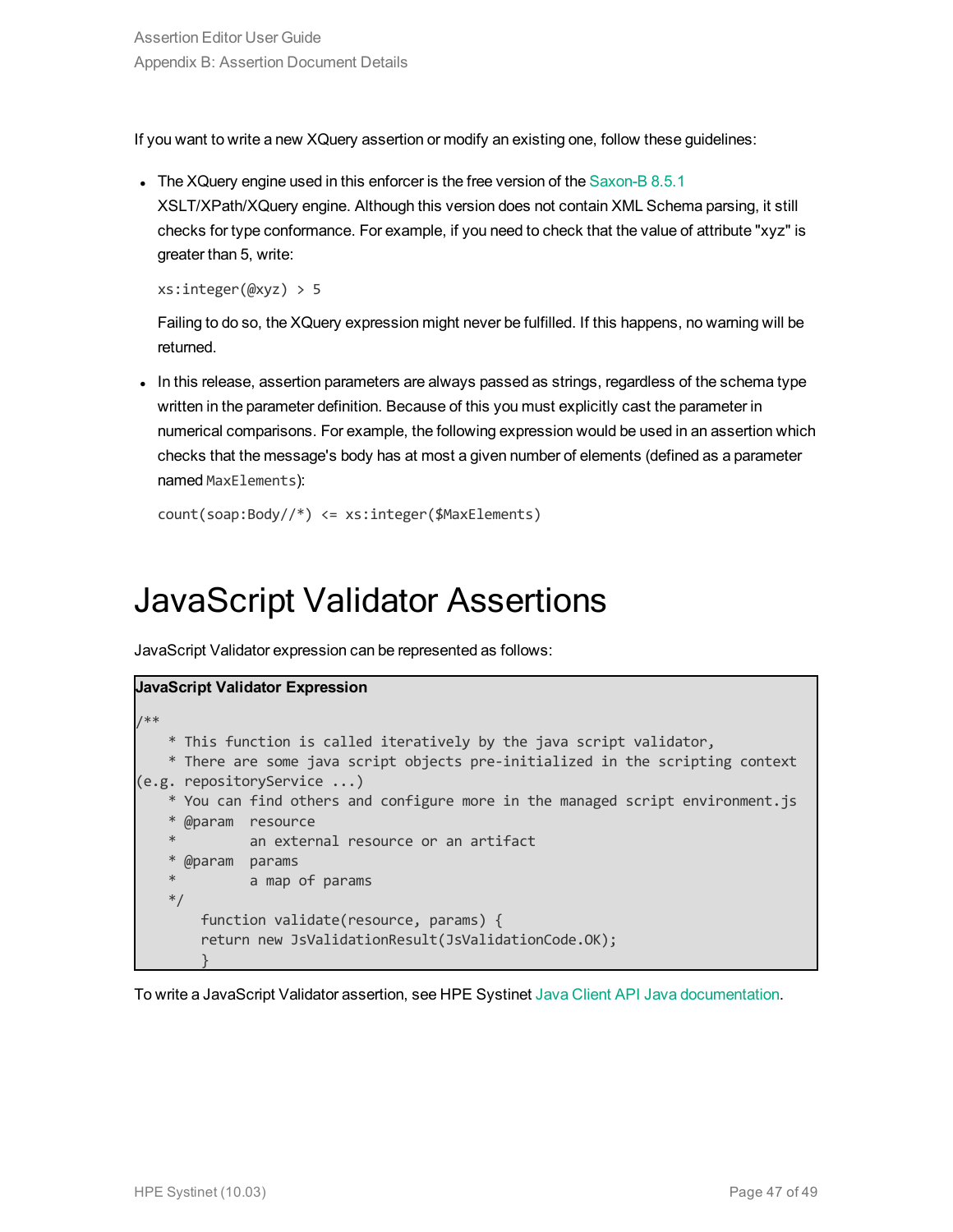## <span id="page-47-0"></span>Appendix C: Integrating XQuery Function Libraries

You can integrate a user-defined XQuery Library into Assertion Editor.

#### **To Integrate an XQuery Function Library:**

- 1. Your JAR file must have the following structure:
	- <sup>o</sup> <*your*>-lib.jar
		- **.** META-INF
			- <sup>l</sup> <*your*>-XQueryContext.xml
		- com
			- <sup>l</sup> <*your*>-class

Where <*your*>, is the name you give to the XQuery function library.

<*your*>-XQueryContext.xml should match the following structure:

```
<?xml version="1.0" encoding="UTF-8"?>
<beans xmlns="http://www.springframework.org/schema/beans"
   xmlns:xsi="http://www.w3.org/2001/XMLSchema-instance"
   xmlns:aop="http://www.springframework.org/schema/aop"
   xmlns:jee="http://www.springframework.org/schema/jee"
   xmlns:lang="http://www.springframework.org/schema/lang"
   xmlns:tx="http://www.springframework.org/schema/tx"
   xmlns:util="http://www.springframework.org/schema/util"
   xmlns:context="http://www.springframework.org/schema/context"
   xsi:schemaLocation="http://www.springframework.org/schema/beans
   http://www.springframework.org/schema/beans/spring-beans.xsd
   http://www.springframework.org/schema/aop
   http://www.springframework.org/schema/aop/spring-aop.xsd
   http://www.springframework.org/schema/jee
   http://www.springframework.org/schema/jee/spring-jee.xsd
   http://www.springframework.org/schema/lang
   http://www.springframework.org/schema/lang/spring-lang.xsd
   http://www.springframework.org/schema/tx
   http://www.springframework.org/schema/tx/spring-tx.xsd
   http://www.springframework.org/schema/util
   http://www.springframework.org/schema/util/spring-util.xsd
   http://www.springframework.org/schema/context
```